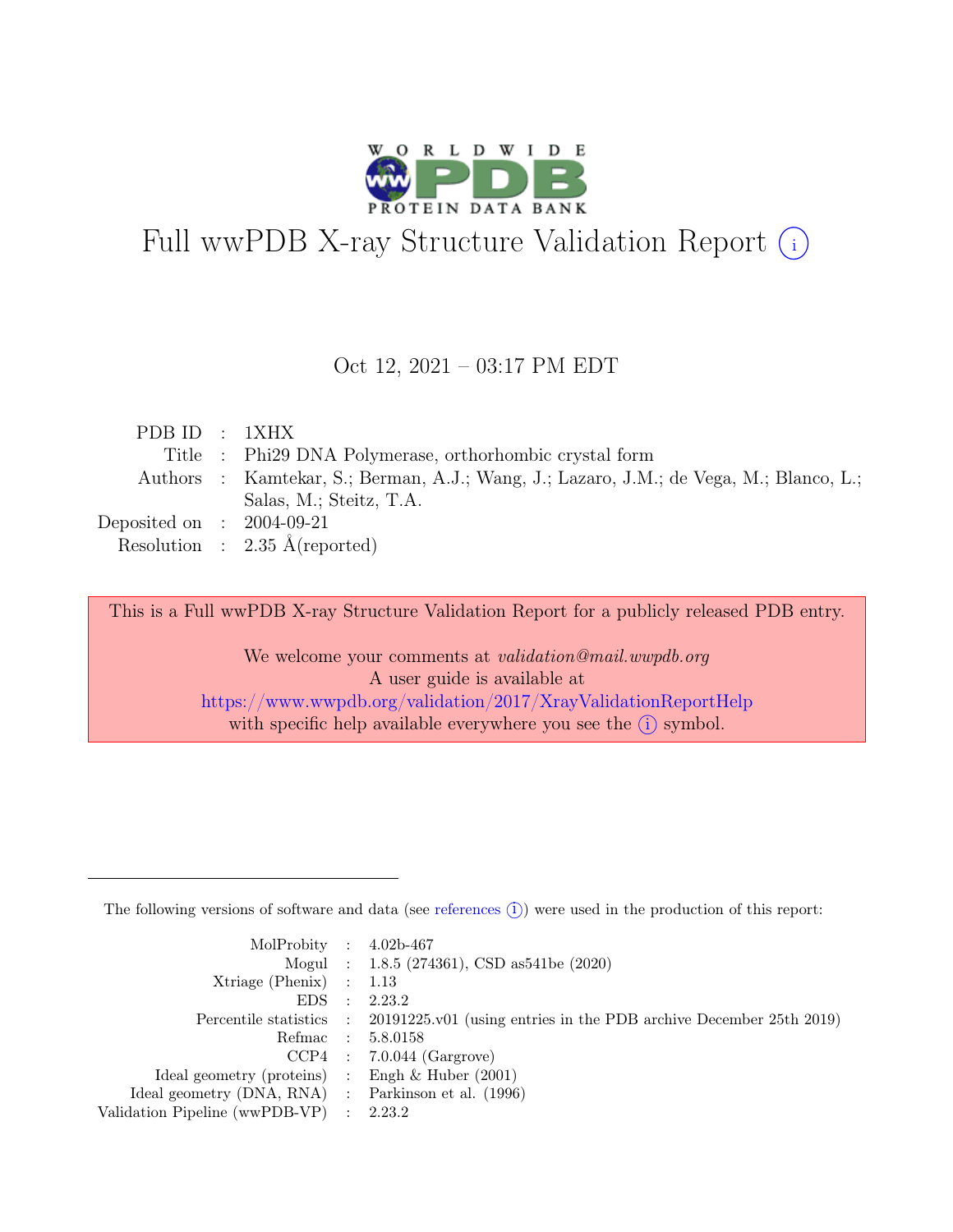# 1 Overall quality at a glance  $(i)$

The following experimental techniques were used to determine the structure: X-RAY DIFFRACTION

The reported resolution of this entry is 2.35 Å.

Percentile scores (ranging between 0-100) for global validation metrics of the entry are shown in the following graphic. The table shows the number of entries on which the scores are based.



| Metric                | Whole archive<br>$(\#Entries)$ | Similar resolution<br>$(\# \text{Entries}, \text{ resolution } \text{range}(\AA))$ |  |  |
|-----------------------|--------------------------------|------------------------------------------------------------------------------------|--|--|
| $R_{free}$            | 130704                         | $1164(2.36-2.36)$                                                                  |  |  |
| Clashscore            | 141614                         | $1232(2.36-2.36)$                                                                  |  |  |
| Ramachandran outliers | 138981                         | $1211(2.36-2.36)$                                                                  |  |  |
| Sidechain outliers    | 138945                         | $1212 (2.36 - 2.36)$                                                               |  |  |
| RSRZ outliers         | 127900                         | $1150(2.36-2.36)$                                                                  |  |  |

The table below summarises the geometric issues observed across the polymeric chains and their fit to the electron density. The red, orange, yellow and green segments of the lower bar indicate the fraction of residues that contain outliers for  $\geq$ =3, 2, 1 and 0 types of geometric quality criteria respectively. A grey segment represents the fraction of residues that are not modelled. The numeric value for each fraction is indicated below the corresponding segment, with a dot representing fractions <=5% The upper red bar (where present) indicates the fraction of residues that have poor fit to the electron density. The numeric value is given above the bar.

| Mol | Chain | Length | Quality of chain |     |                                              |
|-----|-------|--------|------------------|-----|----------------------------------------------|
|     |       |        | 14%              |     | ш                                            |
|     | А     | 575    | 73%              | 25% | $\bullet$ $\bullet$                          |
|     |       |        | 11%              |     | ш                                            |
|     | B     | 575    | 72%              | 26% | $\bullet\bullet$                             |
|     |       |        | 11%              |     |                                              |
|     |       | 575    | 73%              | 25% | $\bullet\hspace{0.4mm}\bullet\hspace{0.4mm}$ |
|     |       |        | 5%               |     |                                              |
|     |       | 575    | 79%              | 19% | ш<br>$\bullet$ $\bullet$                     |

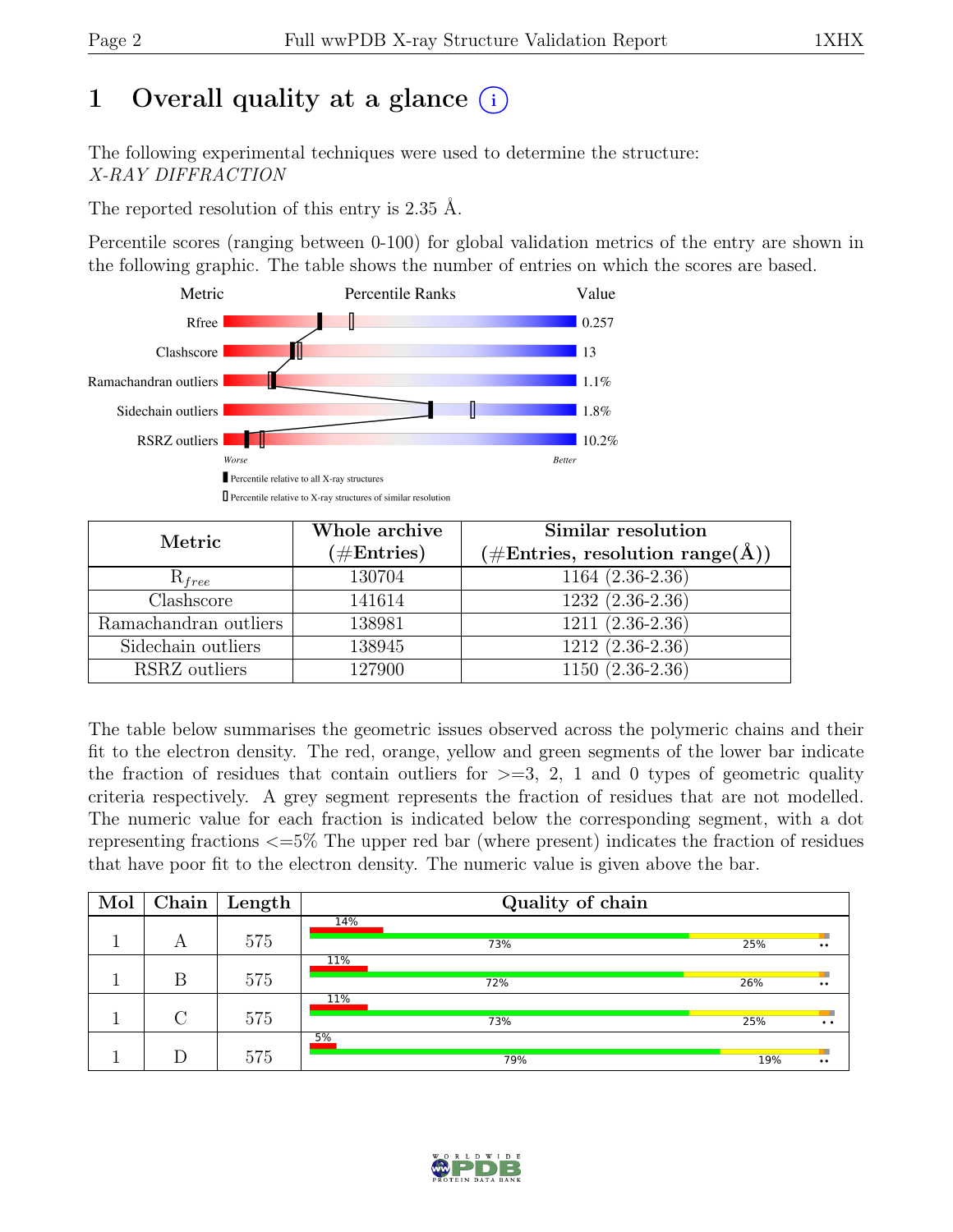# 2 Entry composition  $(i)$

There are 4 unique types of molecules in this entry. The entry contains 20193 atoms, of which 0 are hydrogens and 0 are deuteriums.

In the tables below, the ZeroOcc column contains the number of atoms modelled with zero occupancy, the AltConf column contains the number of residues with at least one atom in alternate conformation and the Trace column contains the number of residues modelled with at most 2 atoms.

| Mol | Chain         | Residues | Atoms |                        |     |     |    | $ZeroOcc \mid AltConf \mid$ | Trace |  |
|-----|---------------|----------|-------|------------------------|-----|-----|----|-----------------------------|-------|--|
|     |               | 571      | Total | $\left( \cdot \right)$ | N   |     | S  |                             |       |  |
|     | A             |          | 4668  | 3041                   | 754 | 852 | 21 |                             |       |  |
|     | В             | 571      | Total | C                      | N   |     | S  |                             |       |  |
|     |               |          | 4668  | 3041                   | 754 | 852 | 21 |                             |       |  |
|     | $\mathcal{C}$ | 571      | Total | C                      | N   |     | S  |                             |       |  |
|     |               | 4668     | 3041  | 754                    | 852 | 21  |    |                             |       |  |
|     |               |          | Total | $\rm C$                | N   |     | S  |                             |       |  |
|     | 571           | 4668     | 3041  | 754                    | 852 | 21  |    |                             |       |  |

• Molecule 1 is a protein called DNA polymerase.

There are 8 discrepancies between the modelled and reference sequences:

| Chain         | Residue | Modelled   | Actual     | Comment             | Reference         |
|---------------|---------|------------|------------|---------------------|-------------------|
| A             | 12      | ALA        | ASP        | engineered mutation | <b>UNP P03680</b> |
| A             | 66      | ALA        | ASP        | engineered mutation | <b>UNP P03680</b> |
| B             | 12      | ALA        | ASP        | engineered mutation | <b>UNP P03680</b> |
| B             | 66      | ALA        | ASP        | engineered mutation | <b>UNP P03680</b> |
| $\mathcal{C}$ | 12      | <b>ALA</b> | ASP        | engineered mutation | <b>UNP P03680</b> |
| $\bigcap$     | 66      | ALA        | ASP        | engineered mutation | <b>UNP P03680</b> |
| D             | 12      | ALA        | <b>ASP</b> | engineered mutation | <b>UNP P03680</b> |
| D             | 66      | ALA        | <b>ASP</b> | engineered mutation | <b>UNP P03680</b> |

• Molecule 2 is MAGNESIUM ION (three-letter code: MG) (formula: Mg).

|  | $\text{Mol}$   Chain   Residues | Atoms | $ZeroOcc \   \ AltConf$ |  |
|--|---------------------------------|-------|-------------------------|--|
|  |                                 | Total |                         |  |

• Molecule 3 is SULFATE ION (three-letter code: SO4) (formula:  $O_4S$ ).

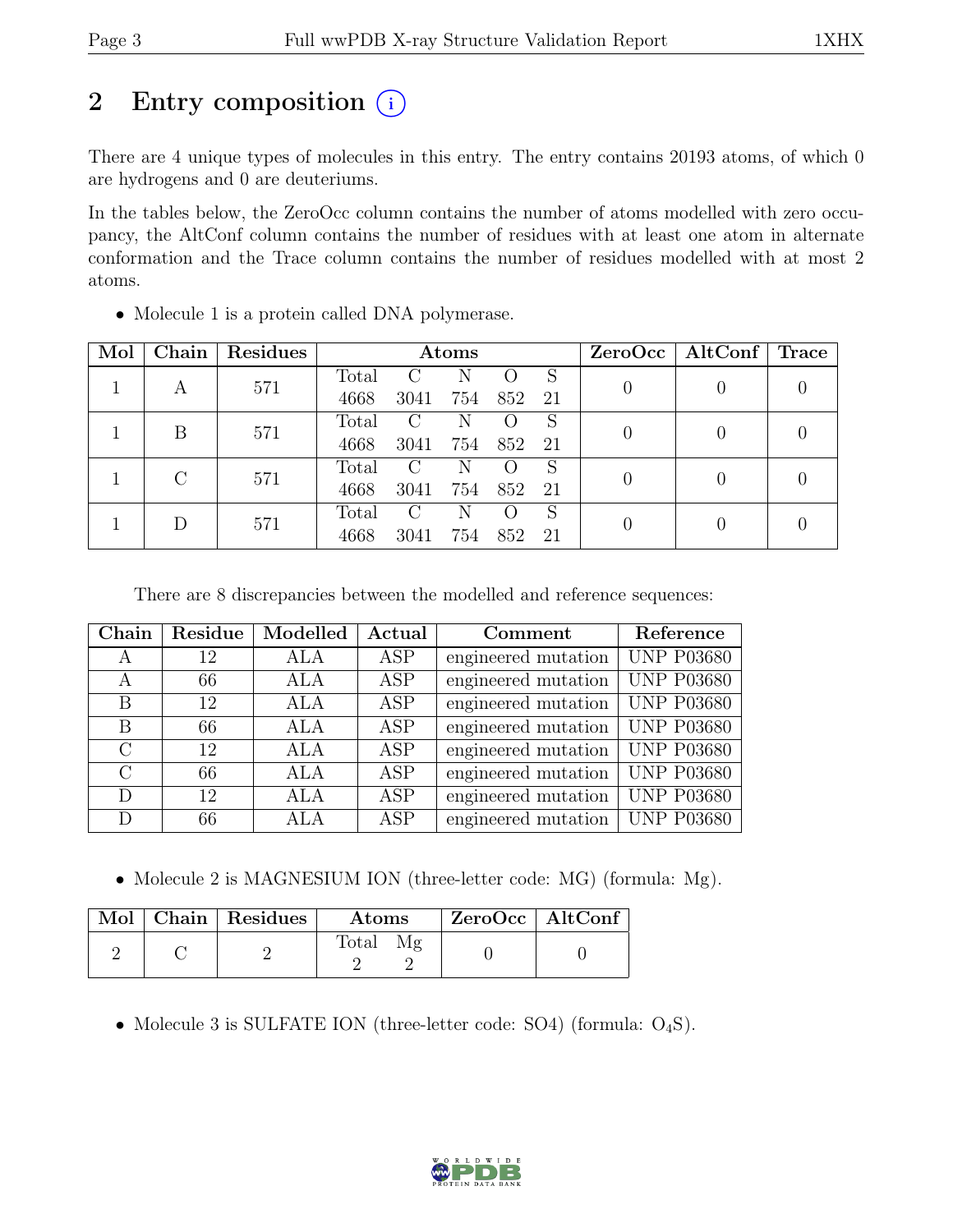

|  | $\text{Mol}$   Chain   Residues | Atoms     | $ZeroOcc \   \$ AltConf |
|--|---------------------------------|-----------|-------------------------|
|  |                                 | Total O S |                         |
|  |                                 | Total O S |                         |

 $\bullet\,$  Molecule 4 is water.

| Mol |         | Chain   Residues | Atoms                           | ZeroOcc   AltConf |
|-----|---------|------------------|---------------------------------|-------------------|
| 4   | А       | 295              | Total<br>$\Omega$<br>295<br>295 |                   |
| ↤   | Β       | 388              | Total<br>$\Omega$<br>388<br>388 |                   |
| 4   | $\rm C$ | 382              | Total<br>$\Omega$<br>382<br>382 |                   |
|     | D       | 444              | Total<br>$\Omega$<br>444<br>444 |                   |

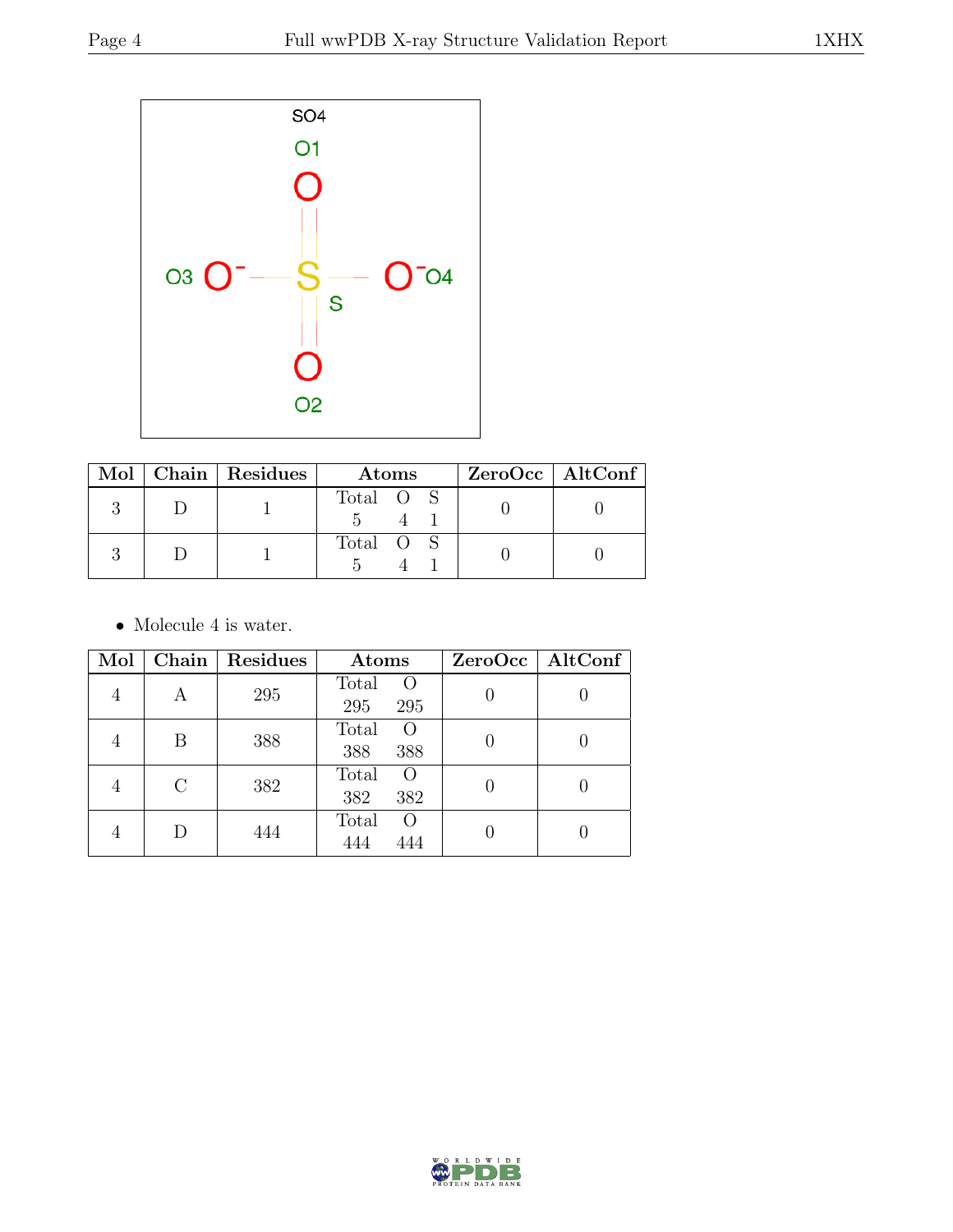# 3 Residue-property plots  $(i)$

These plots are drawn for all protein, RNA, DNA and oligosaccharide chains in the entry. The first graphic for a chain summarises the proportions of the various outlier classes displayed in the second graphic. The second graphic shows the sequence view annotated by issues in geometry and electron density. Residues are color-coded according to the number of geometric quality criteria for which they contain at least one outlier:  $green = 0$ , yellow  $= 1$ , orange  $= 2$  and red  $= 3$  or more. A red dot above a residue indicates a poor fit to the electron density (RSRZ > 2). Stretches of 2 or more consecutive residues without any outlier are shown as a green connector. Residues present in the sample, but not in the model, are shown in grey.



• Molecule 1: DNA polymerase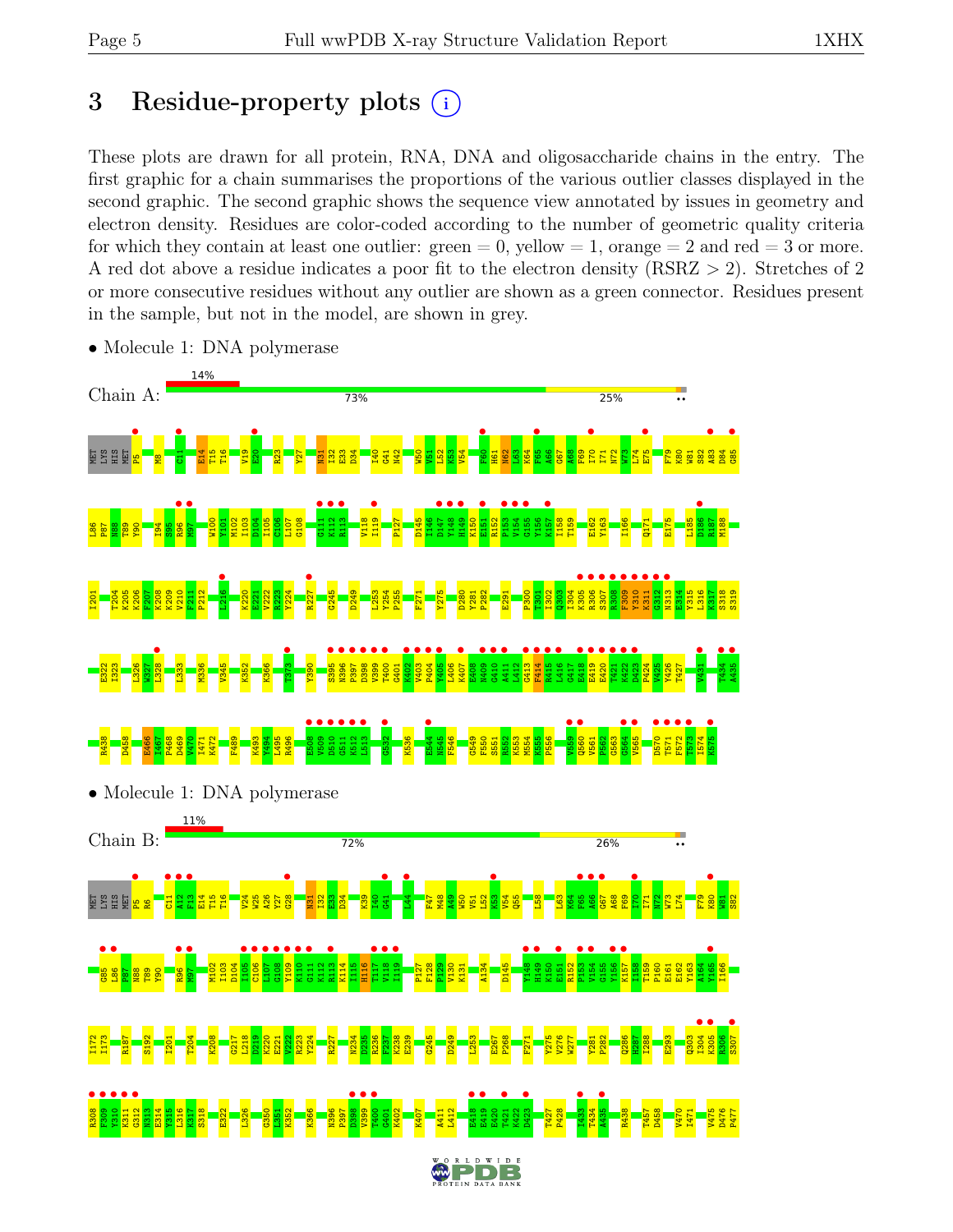

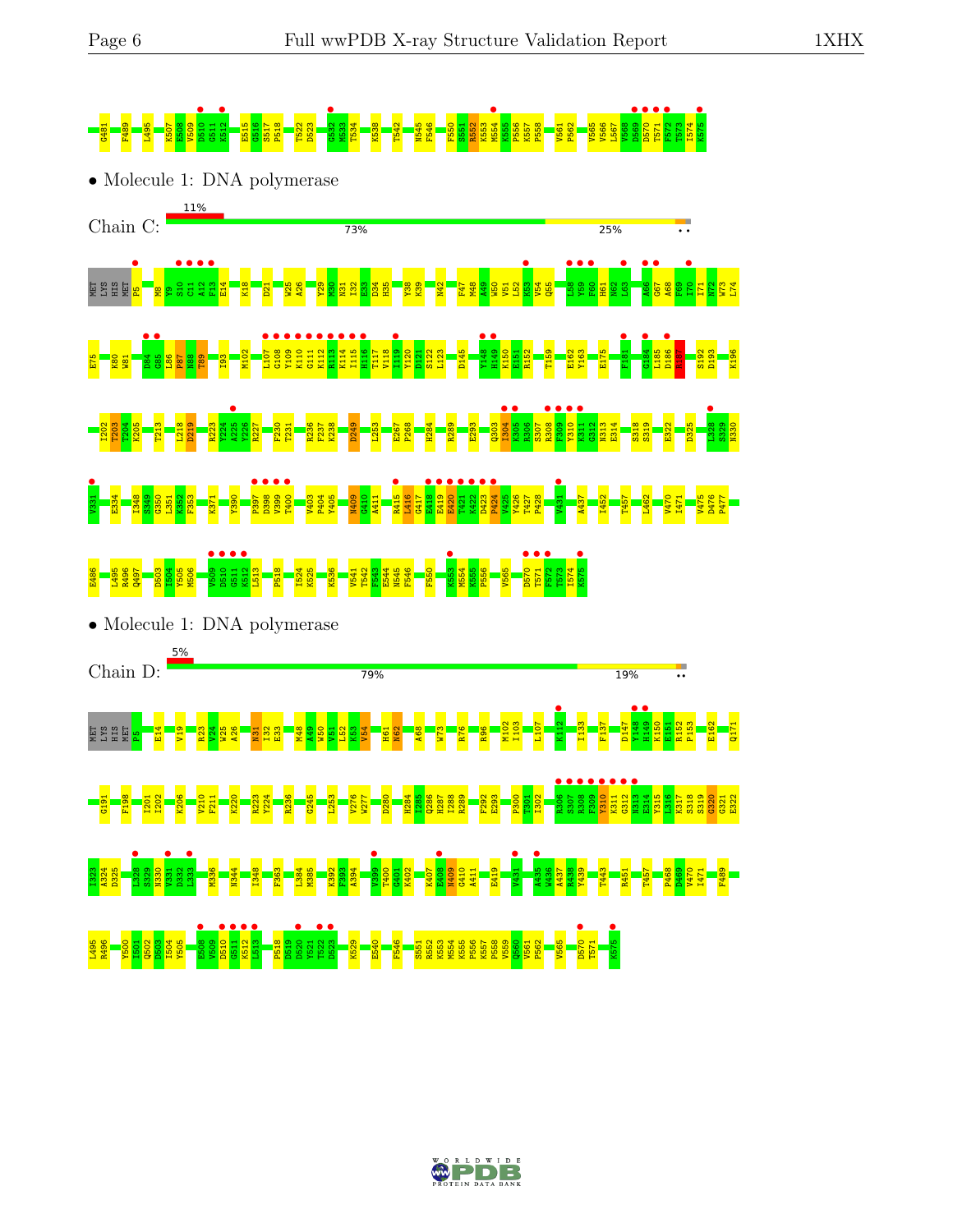# 4 Data and refinement statistics  $(i)$

| Property                                                             | Value                                                                 | <b>Source</b> |
|----------------------------------------------------------------------|-----------------------------------------------------------------------|---------------|
| Space group                                                          | P 21 21 21                                                            | Depositor     |
| Cell constants                                                       | $96.26\text{\AA}$ $\overline{149.91\text{\AA}}$<br>$199.02\text{\AA}$ | Depositor     |
| a, b, c, $\alpha$ , $\beta$ , $\gamma$                               | $90.00^\circ$<br>$90.00^\circ$<br>$90.00^\circ$                       |               |
| Resolution $(A)$                                                     | 19.96<br>2.35<br>$\equiv$ .                                           | Depositor     |
|                                                                      | 30.72<br>$-2.35$                                                      | <b>EDS</b>    |
| % Data completeness                                                  | 99.7 (19.96-2.35)                                                     | Depositor     |
| (in resolution range)                                                | 99.8 (30.72-2.35)                                                     | <b>EDS</b>    |
| $R_{merge}$                                                          | 0.10                                                                  | Depositor     |
| $\mathrm{R}_{sym}$                                                   | (Not available)                                                       | Depositor     |
| $\langle I/\sigma(I) \rangle$ <sup>1</sup>                           | $2.\overline{16}$ (at $2.36\AA$ )                                     | Xtriage       |
| Refinement program                                                   | $\overline{\text{CNS} 1.0}$                                           | Depositor     |
|                                                                      | 0.206<br>, 0.257                                                      | Depositor     |
| $R, R_{free}$                                                        | $0.207$ ,<br>0.257                                                    | DCC           |
| $R_{free}$ test set                                                  | 12006 reflections $(10.01\%)$                                         | wwPDB-VP      |
| Wilson B-factor $(\AA^2)$                                            | 42.7                                                                  | Xtriage       |
| Anisotropy                                                           | 0.251                                                                 | Xtriage       |
| Bulk solvent $k_{sol}(e/\mathring{A}^3)$ , $B_{sol}(\mathring{A}^2)$ | 0.31, 47.3                                                            | <b>EDS</b>    |
| L-test for $\mathrm{twinning}^2$                                     | $< L >$ = 0.50, $< L^2 >$ = 0.33                                      | Xtriage       |
| Estimated twinning fraction                                          | No twinning to report.                                                | Xtriage       |
| $F_o, F_c$ correlation                                               | 0.95                                                                  | <b>EDS</b>    |
| Total number of atoms                                                | 20193                                                                 | wwPDB-VP      |
| Average B, all atoms $(A^2)$                                         | 54.0                                                                  | wwPDB-VP      |

Xtriage's analysis on translational NCS is as follows: The largest off-origin peak in the Patterson function is 3.72% of the height of the origin peak. No significant pseudotranslation is detected.

<sup>&</sup>lt;sup>2</sup>Theoretical values of  $\langle |L| \rangle$ ,  $\langle L^2 \rangle$  for acentric reflections are 0.5, 0.333 respectively for untwinned datasets, and 0.375, 0.2 for perfectly twinned datasets.



<span id="page-6-1"></span><span id="page-6-0"></span><sup>1</sup> Intensities estimated from amplitudes.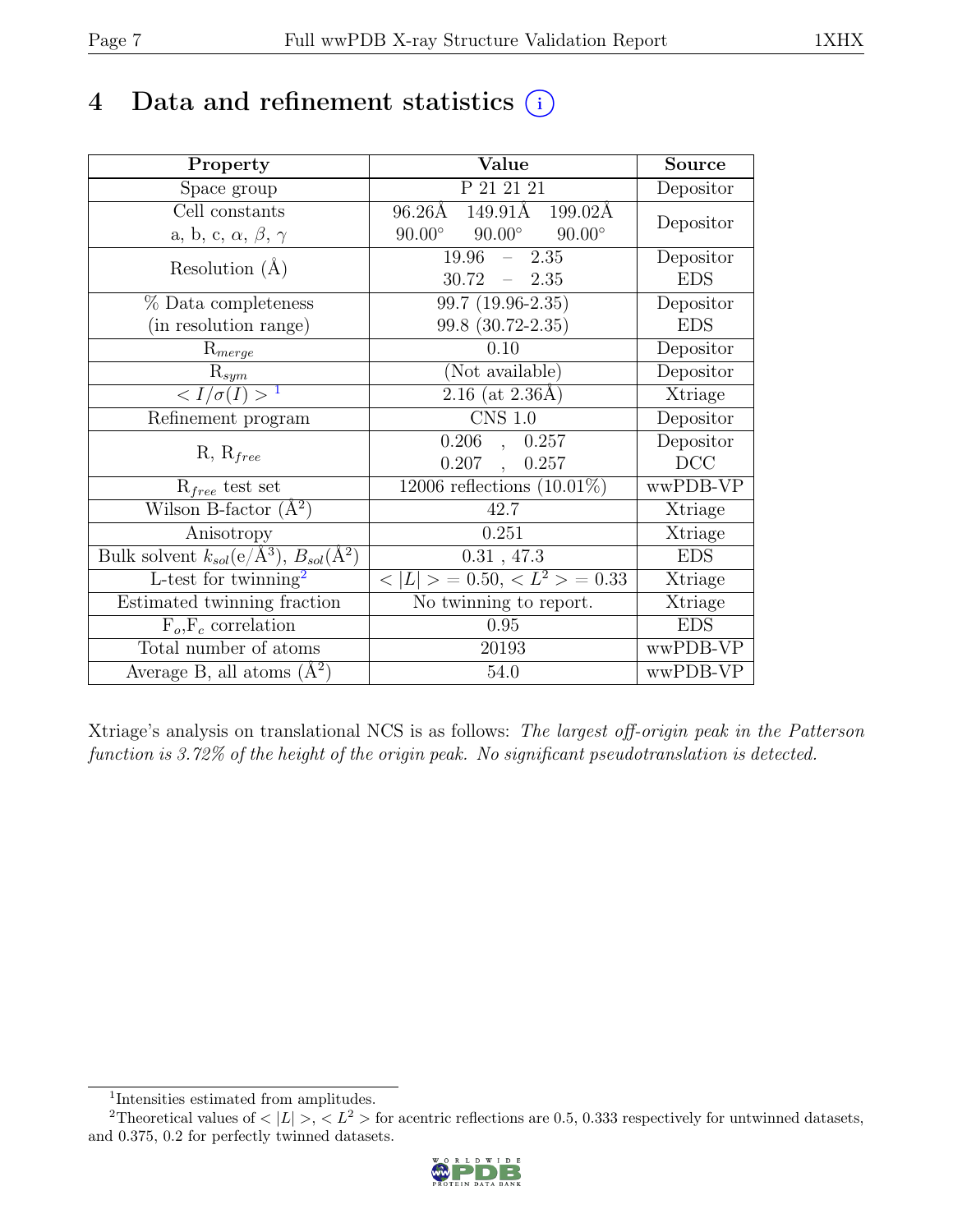# 5 Model quality  $(i)$

# 5.1 Standard geometry  $(i)$

Bond lengths and bond angles in the following residue types are not validated in this section: SO4, MG

The Z score for a bond length (or angle) is the number of standard deviations the observed value is removed from the expected value. A bond length (or angle) with  $|Z| > 5$  is considered an outlier worth inspection. RMSZ is the root-mean-square of all Z scores of the bond lengths (or angles).

| Mol | Chain  |             | Bond lengths | Bond angles |                     |  |
|-----|--------|-------------|--------------|-------------|---------------------|--|
|     |        | <b>RMSZ</b> | # $ Z  > 5$  | RMSZ        | $\# Z >5$           |  |
|     |        | 0.35        | 0/4788       | 0.65        | $3/6459$ $(0.0\%)$  |  |
|     | В      | 0.36        | 0/4788       | 0.62        | 0/6459              |  |
|     | $\cap$ | 0.36        | 0/4788       | 0.61        | 0/6459              |  |
|     | $\Box$ | 0.38        | 4788         | 0.62        | 0/6459              |  |
| All | All    | 0.36        | 0/19152      | 0.63        | $3/25836$ $(0.0\%)$ |  |

There are no bond length outliers.

All (3) bond angle outliers are listed below:

| Mol | Chain | $\mid$ Res | Type       | Atoms      |          | $\left  \text{Observed}(\text{^{\degree}}) \right  \text{Ideal}(\text{^{\degree}})$ |        |
|-----|-------|------------|------------|------------|----------|-------------------------------------------------------------------------------------|--------|
|     |       |            | <b>PRO</b> | $CA-N-CD$  | $-13.35$ | 92.81                                                                               | 111.50 |
|     |       | 309        | <b>PHE</b> | $CA-CB-CG$ | $-6.95$  | 97.21                                                                               | 113.90 |
|     |       | 309        | <b>PHE</b> | $CA-C-N$   | $-5.65$  | 104.77                                                                              | 117.20 |

There are no chirality outliers.

There are no planarity outliers.

### 5.2 Too-close contacts  $(i)$

In the following table, the Non-H and H(model) columns list the number of non-hydrogen atoms and hydrogen atoms in the chain respectively. The H(added) column lists the number of hydrogen atoms added and optimized by MolProbity. The Clashes column lists the number of clashes within the asymmetric unit, whereas Symm-Clashes lists symmetry-related clashes.

| Mol |      | Chain   Non-H   $H(model)$   $H(added)$   Clashes |      |     | Symm-Clashes |
|-----|------|---------------------------------------------------|------|-----|--------------|
|     | 4668 |                                                   | 4676 | 134 |              |
|     | 4668 |                                                   | 4676 | 116 |              |
|     | 4668 |                                                   | 4676 |     |              |
|     | 4668 |                                                   | 4676 | 97  |              |

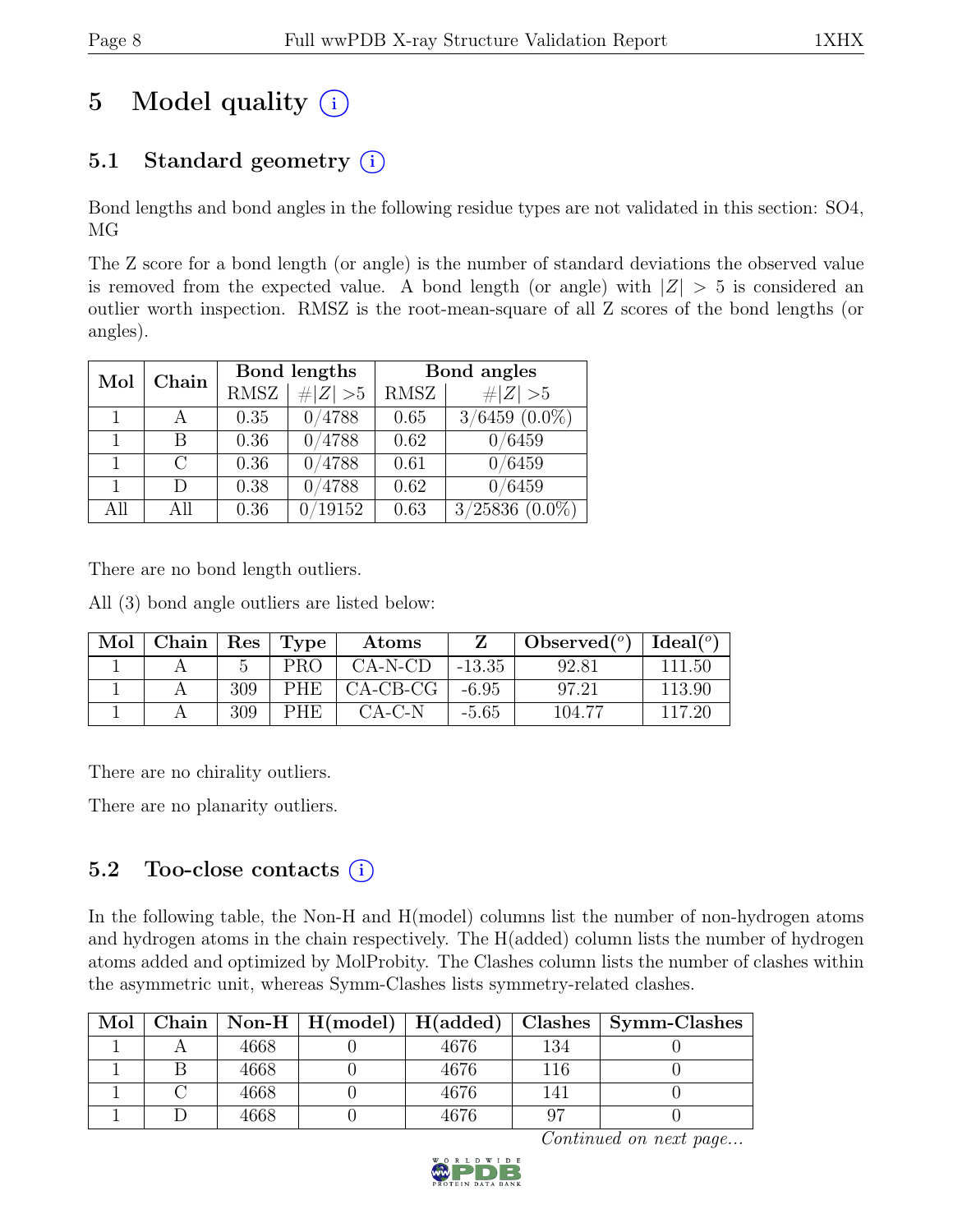| Mol |       |       |    | Chain   Non-H   H(model)   H(added)   Clashes   Symm-Clashes |
|-----|-------|-------|----|--------------------------------------------------------------|
|     |       |       |    |                                                              |
|     | 10    |       |    |                                                              |
|     | 295   |       |    |                                                              |
|     | 388   |       |    |                                                              |
|     | 382   |       | 19 |                                                              |
|     | 444   |       |    |                                                              |
|     | 20193 | 18704 |    |                                                              |

The all-atom clashscore is defined as the number of clashes found per 1000 atoms (including hydrogen atoms). The all-atom clashscore for this structure is 13.

All (478) close contacts within the same asymmetric unit are listed below, sorted by their clash magnitude.

| Atom-1             | Atom-2             | Interatomic       | Clash         |
|--------------------|--------------------|-------------------|---------------|
|                    |                    | distance $(\AA)$  | overlap $(A)$ |
| 1: A:310: TYR:OH   | 1:A:322:GLU:HG3    | 1.37              | 1.23          |
| 1:C:223:ARG:NH2    | 1:C:424:PRO:HG2    | 1.70              | 1.06          |
| 1:C:110:LYS:HG2    | 1:C:115:ILE:HD11   | 1.36              | 1.04          |
| 1: B:89:THR:HG22   | 1: B:90: TYR:H     | 1.22              | 1.03          |
| 1:A:75:GLU:HB3     | 1:A:406:LEU:HD11   | 1.45              | 0.98          |
| 1:C:52:LEU:HD22    | 1:C:107:LEU:HD21   | 1.46              | 0.98          |
| 1: A:86: LEU:O     | 1: A:89:THR:HB     | 1.69              | 0.91          |
| 1:C:223:ARG:HH22   | 1:C:424:PRO:HG2    | 1.25              | 0.91          |
| 1: A:310: TYR:O    | 1:A:311:LYS:HB2    | 1.72              | 0.87          |
| 1:C:110:LYS:CG     | 1:C:115:ILE:HD11   | 2.05              | 0.85          |
| 1: B:89:THR:HG22   | 1: B:90: TYR:N     | 1.91              | 0.85          |
| 1: D:96: ARG:O     | 1: D:402: LYS: HE3 | 1.76              | 0.85          |
| 1:A:82:SER:HB3     | 1:A:89:THR:HG23    | 1.58              | 0.85          |
| 1:B:5:PRO:HG3      | 1:C:5:PRO:HG3      | 1.58              | 0.84          |
| 1:A:52:LEU:HD22    | 1:A:107:LEU:HD21   | 1.60              | 0.83          |
| 1:B:82:SER:OG      | 1:B:89:THR:HG21    | 1.78              | 0.83          |
| 1:A:82:SER:HB3     | 1: A:89:THR:CG2    | $\overline{2.10}$ | 0.81          |
| 1: A:310: TYR: HH  | 1:A:322:GLU:HG3    | 1.43              | 0.81          |
| 1: D:289: ARG: HG3 | 1:D:348:ILE:HD11   | 1.61              | 0.81          |
| 1: B:80: LYS:O     | 1:B:89:THR:HG23    | 1.79              | 0.81          |
| 1:C:87:PRO:HG3     | 1:C:108:GLY:HA2    | 1.60              | 0.81          |
| 1:A:75:GLU:HG3     | 1:A:406:LEU:HD21   | 1.63              | 0.80          |
| 1: A:81:TRP:CH2    | 1:A:83:ALA:HB2     | 2.18              | 0.79          |
| 1:D:363:PHE:CZ     | 1:D:385:MET:HE3    | 2.17              | 0.79          |
| 1: D: 52: LEU: O   | 1:D:107:LEU:HD11   | 1.83              | 0.79          |
| 1:D:540:GLU:HB3    | 1:D:552:ARG:HH11   | 1.49              | 0.77          |
| 1:D:561:VAL:HG12   | 1:D:562:PRO:HD2    | 1.65              | 0.77          |

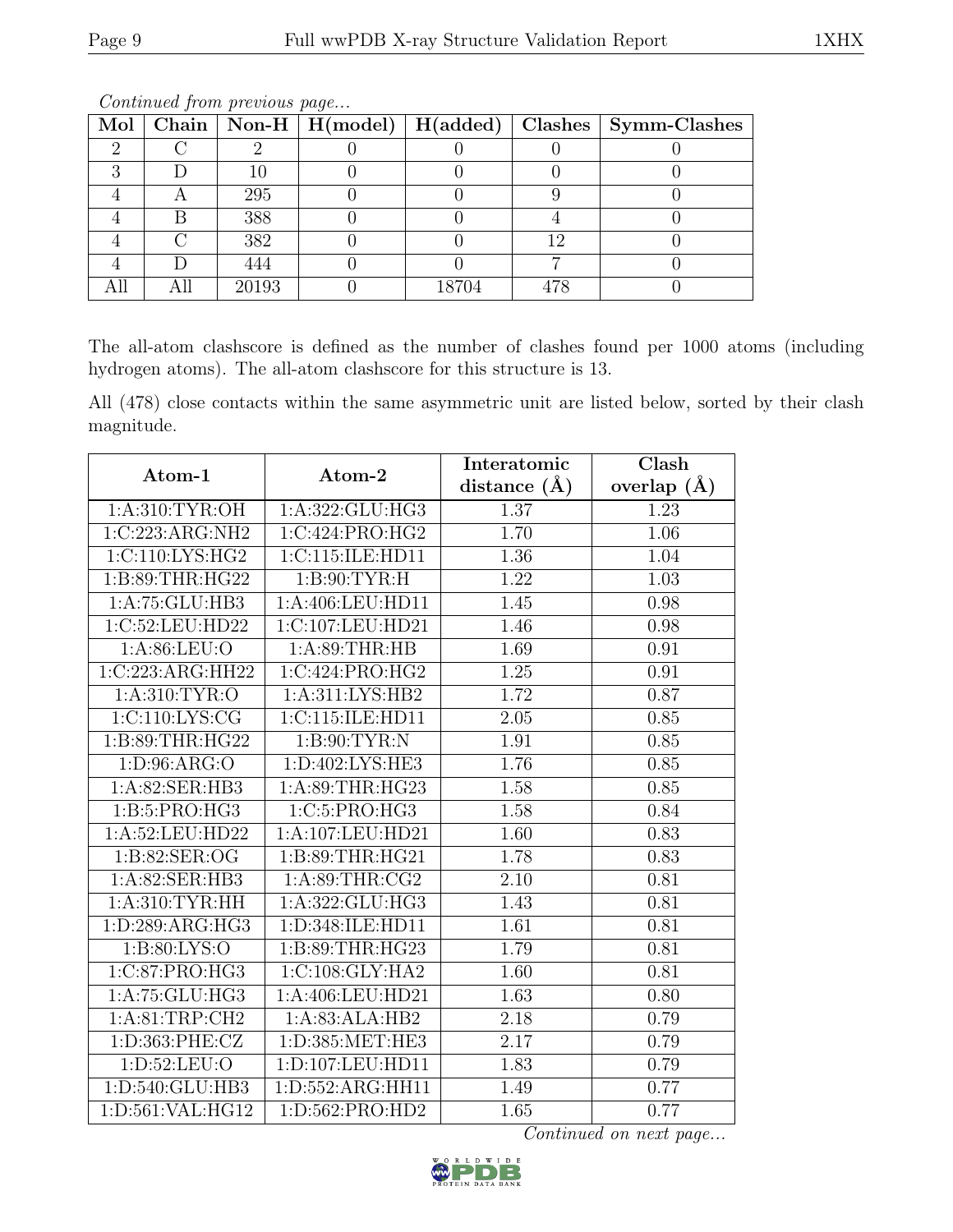| Continued from previous page  |                             | Interatomic    | Clash         |
|-------------------------------|-----------------------------|----------------|---------------|
| Atom-1                        | Atom-2                      | distance $(A)$ | overlap $(A)$ |
| 1: B: 159: THR: OG1           | 1:B:162:GLU:HG3             | 1.84           | 0.76          |
| 1:B:407:LYS:HB2               | 1:B:411:ALA:O               | 1.86           | 0.76          |
| 1:C:202:ILE:O                 | 1:C:203:THR:HB              | 1.84           | 0.75          |
| 1:A:220:LYS:HE2               | 1:A:224:TYR:OH              | 1.85           | 0.75          |
| 1:C:31:ASN:HD22               | 1:C:34:ASP:N                | 1.83           | 0.75          |
| 1: B: 114: LYS: HE3           | 1:B:116:HIS:HD2             | 1.51           | 0.75          |
| 1: D: 14: GLU: HB2            | 1:D:26:ALA:HB3              | 1.69           | 0.75          |
| 1:B:227:ARG:NH2               | 1:B:305:LYS:HE2             | 2.02           | 0.74          |
| 1:C:150:LYS:HD3               | 1:C:152:ARG:NH1             | 2.02           | 0.74          |
| 1:C:50:TRP:CE2                | 1:C:54:VAL:HG11             | 2.23           | 0.73          |
| 1:D:496:ARG:HH11              | 1:D:496:ARG:HG3             | 1.51           | 0.73          |
| 1:D:540:GLU:HB3               | 1: D: 552: ARG: NH1         | 2.03           | 0.73          |
| 1:C:31:ASN:HD22               | 1:C:34:ASP:H                | 1.35           | 0.72          |
| 1:A:310:TYR:OH                | 1:A:322:GLU:CG              | 2.30           | 0.72          |
| 1:C:29:TYR:CZ                 | 1:C:39:LYS:HB3              | 2.25           | 0.71          |
| 1:C:304:ILE:HG22              | 1:D:344:ASN:HA              | 1.71           | 0.71          |
| 1:C:159:THR:OG1               | 1:C:162:GLU:HG3             | 1.91           | 0.71          |
| 1: A:205:LYS:HE2              | 1:A:209:LYS:NZ              | 2.05           | 0.71          |
| 1:B:89:THR:CG2                | 1: B:90: TYR:H              | 2.00           | 0.70          |
| 1: A:64: LYS: HG3             | 1: A:100:TRP:NE1            | 2.07           | 0.70          |
| 1:B:522:THR:HG22              | 1:B:523:ASP:OD1             | 1.92           | 0.69          |
| 1:C:409:ASN:H                 | 1:C:409:ASN:HD22            | 1.41           | 0.69          |
| 1:C:307:SER:HB3               | 1:C:310:TYR:CD1             | 2.27           | 0.69          |
| 1: A:310: TYR: CZ             | 1:A:322:GLU:HG3             | 2.27           | 0.69          |
| 1:C:14:GLU:HB2                | 1:C:26:ALA:HB3              | 1.74           | 0.69          |
| 1:C:150:LYS:HD3               | 1:C:152:ARG:HH12            | 1.56           | 0.69          |
| $1:\overline{A}:227:ARG:HH22$ | 1:A:305:LYS:HG3             | 1.58           | 0.68          |
| 1:B:14:GLU:HB2                | $1:B:26:ALA:\overline{HB3}$ | 1.76           | 0.68          |
| 1:A:74:LEU:O                  | 1:A:79:PHE:HB2              | 1.95           | 0.68          |
| 1: D: 551: SER: O             | 1:D:552:ARG:HG3             | 1.93           | 0.68          |
| 1:C:397:PRO:O                 | 1:C:399:VAL:HG23            | 1.94           | 0.67          |
| 1:C:542:THR:OG1               | 1:C:545:ASN:HB3             | 1.95           | 0.67          |
| 1: D: 554: MET:O              | 1:D:556:PRO:HD3             | 1.95           | 0.66          |
| 1:B:481:GLY:HA3               | 4:B:849:HOH:O               | 1.96           | 0.66          |
| 1:C:8:NET:HB3                 | 1:C:32:ILE:HD12             | 1.77           | 0.66          |
| 1:C:236:ARG:HH21              | 1:C:237:PHE:HZ              | 1.42           | 0.66          |
| 1: A:496: ARG: HG3            | 1:A:496:ARG:HH11            | 1.60           | 0.65          |
| 1:A:560:GLN:HG2               | 1:A:565:VAL:HG22            | 1.77           | 0.65          |
| 1: A:310: TYR:O               | 1: A:311: LYS: CB           | 2.44           | 0.65          |
| 1:A:306:ARG:O                 | 1:A:307:SER:OG              | 2.13           | 0.65          |
| 1:B:5:PRO:HG3                 | 1:C:5:PRO:CG                | 2.26           | 0.65          |

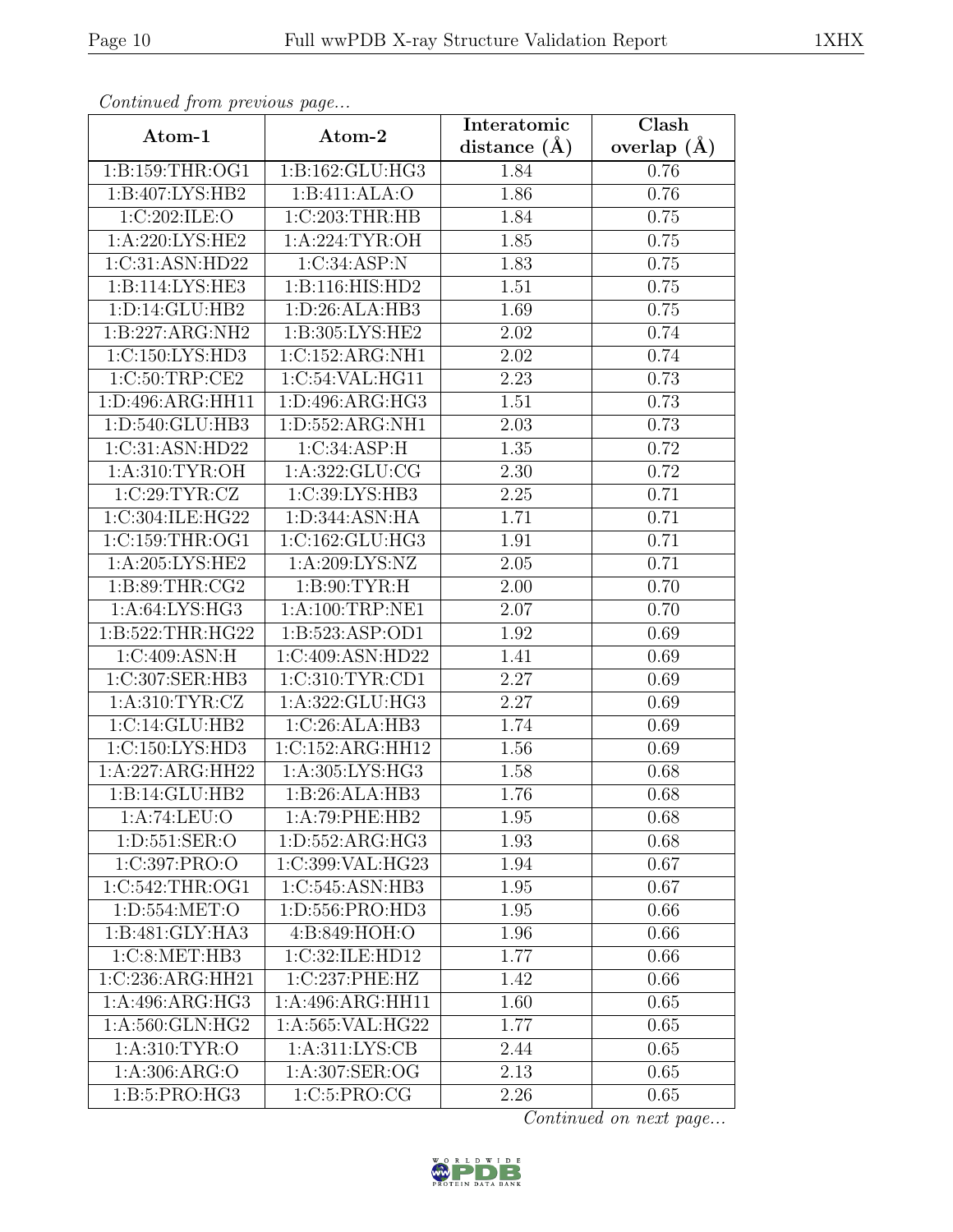| Continued from previous page |                     | Interatomic      | $\overline{\text{Clash}}$ |
|------------------------------|---------------------|------------------|---------------------------|
| Atom-1                       | Atom-2              | distance $(\AA)$ | overlap $(A)$             |
| 1:C:496:ARG:HG2              | 1:C:496:ARG:HH11    | 1.60             | 0.65                      |
| 1:D:302:ILE:HD11             | 1: D: 336: MET: SD  | 2.36             | 0.65                      |
| 1: D: 310: TYR: N            | 1: D: 310: TYR: CD2 | 2.61             | 0.65                      |
| 1:B:71:ILE:HB                | 1:B:412:LEU:HD11    | 1.78             | 0.65                      |
| 1:D:363:PHE:HZ               | 1:D:385:MET:HE3     | 1.61             | 0.65                      |
| 1:B:545:ASN:HD21             | 1:B:550:PHE:HE1     | 1.44             | 0.64                      |
| 1:B:293:GLU:OE2              | 1:B:318:SER:HB2     | 1.97             | 0.64                      |
| 1:C:231:THR:HB               | 1:C:313:ASN:HD22    | 1.62             | 0.64                      |
| 1:C:452:ILE:HA               | 1:C:462:LEU:HD23    | 1.78             | 0.64                      |
| 1:C:403:VAL:HG23             | 1:C:417:GLY:HA3     | 1.80             | 0.64                      |
| 1: A: 150: LYS: O            | 1:A:152:ARG:HG3     | 1.98             | 0.64                      |
| 1:C:223:ARG:HH22             | 1:C:424:PRO:CG      | 2.05             | 0.63                      |
| 1:C:185:LEU:HD22             | 1:C:193:ASP:HB3     | 1.80             | 0.63                      |
| 1:A:50:TRP:CE2               | 1:A:54:VAL:HG11     | 2.33             | 0.63                      |
| 1:C:48:MET:HE2               | 1:C:48:MET:HA       | 1.81             | 0.63                      |
| 1: A:553:LYS:HG2             | 1: A:571:THR:OG1    | 1.98             | 0.63                      |
| 1:D:505:TYR:CE1              | 1:D:518:PRO:HG3     | 2.33             | 0.63                      |
| 1:C:48:MET:HE1               | 1:C:51:VAL:HG21     | 1.81             | 0.63                      |
| 1:A:345:VAL:HB               | 1:B:322:GLU:HG3     | 1.79             | 0.63                      |
| 1:D:220:LYS:HE2              | 1: D: 224: TYR: OH  | 1.99             | 0.62                      |
| 1:C:541:VAL:HA               | 1:C:545:ASN:ND2     | 2.14             | 0.62                      |
| 1:C:470:VAL:HG23             | 1:C:471:ILE:HG23    | 1.82             | 0.62                      |
| 1:D:280:ASP:HB2              | 4:D:3210:HOH:O      | 1.99             | 0.62                      |
| 1:B:471:ILE:O                | 1:B:475:VAL:HG23    | 2.00             | 0.62                      |
| 1: A:67: GLY:O               | 1:A:71:ILE:HG12     | 1.99             | 0.62                      |
| 1: B:220: LYS: HE2           | 1:B:224:TYR:OH      | 1.99             | 0.62                      |
| 1:B:561:VAL:HG13             | 1:B:562:PRO:HD2     | 1.81             | 0.62                      |
| 1:C:399:VAL:HG13             | 1:C:420:GLU:O       | 2.00             | 0.61                      |
| 1:C:554:MET:O                | 1:C:556:PRO:HD3     | 1.99             | 0.61                      |
| 1: B:5: PRO:CG               | 1: C: 5: PRO:HG3    | 2.31             | 0.61                      |
| 1:C:61:HIS:O                 | 1:C:123:LEU:HB2     | 2.01             | 0.61                      |
| 1:A:323:ILE:HG13             | 1:B:307:SER:OG      | 2.00             | 0.61                      |
| 1: D:96: ARG:HE              | 1:D:400:THR:HB      | 1.65             | 0.61                      |
| 1:A:554:MET:O                | 1:A:556:PRO:HD3     | 2.01             | 0.60                      |
| 1:C:293:GLU:OE2              | 1:C:318:SER:HB2     | 2.01             | 0.60                      |
| 1:B:399:VAL:HG12             | 1:B:399:VAL:O       | 2.01             | 0.60                      |
| 1:A:87:PRO:HG3               | 1: A:108: GLY:HA2   | 1.82             | 0.60                      |
| 1:A:74:LEU:HD21              | 1:A:105:ILE:HD13    | 1.83             | 0.60                      |
| 1:B:187:ARG:HD2              | 4:B:747:HOH:O       | 2.02             | 0.60                      |
| 1:A:291:GLU:HG3              | 1:A:323:ILE:HD13    | 1.83             | 0.60                      |
| 1: A:94: ILE: O              | 1:A:401:GLY:HA3     | 2.01             | 0.60                      |

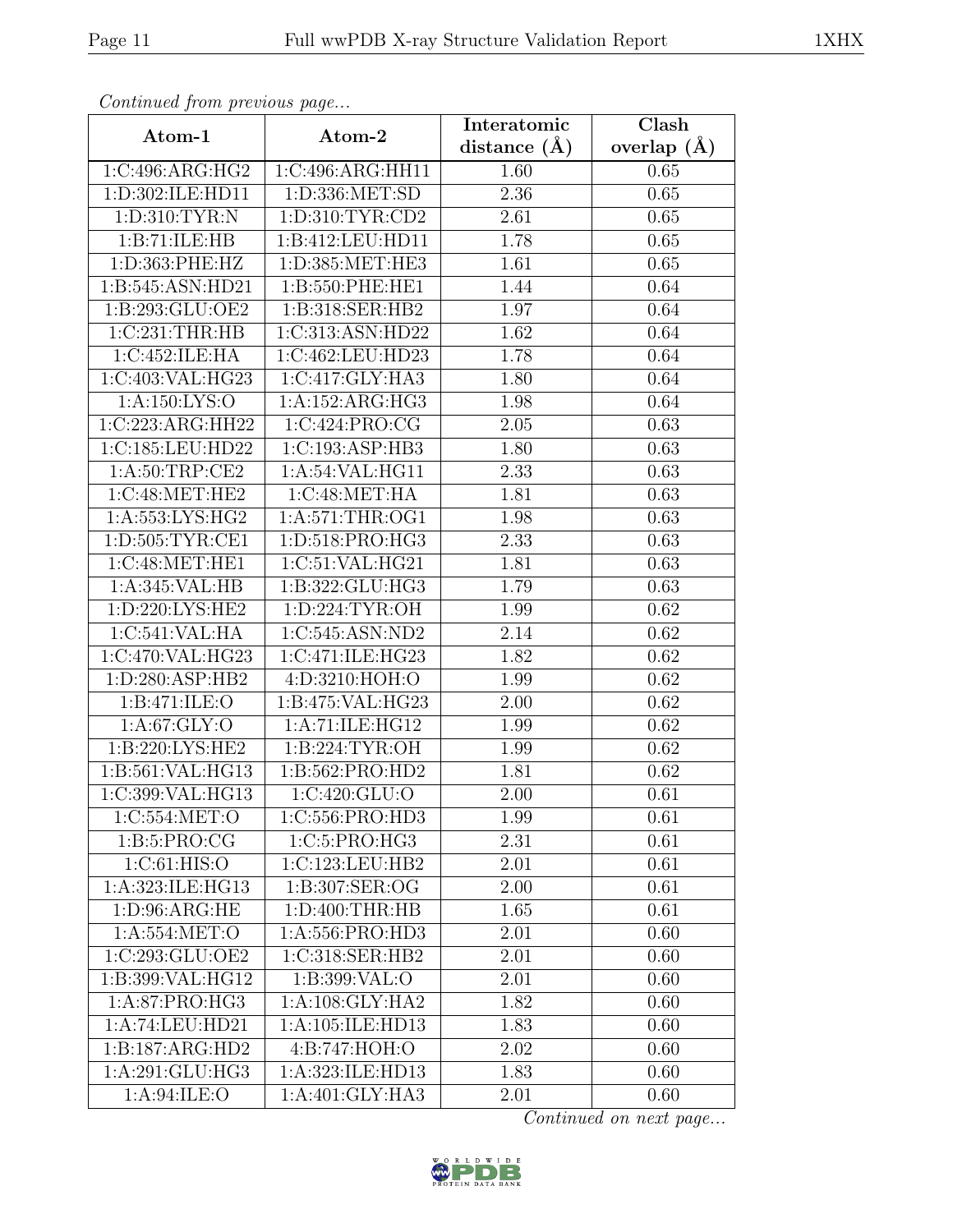| Continuea from previous page |                     | Interatomic       | Clash         |
|------------------------------|---------------------|-------------------|---------------|
| Atom-1                       | Atom-2              | distance $(\AA)$  | overlap $(A)$ |
| 1:B:50:TRP:NE1               | 1:B:54:VAL:HG11     | 2.17              | 0.60          |
| 1: A:31: ASN: C              | 1:A:31:ASN:HD22     | $\overline{2.05}$ | 0.60          |
| 1:D:31:ASN:ND2               | 1: D: 33: GLU: H    | 1.99              | 0.59          |
| 1:D:198:PHE:O                | 1:D:201:ILE:HG22    | 2.03              | 0.59          |
| 1:B:545:ASN:ND2              | 1:B:550:PHE:HE1     | 2.00              | 0.59          |
| 1:C:471:ILE:O                | 1:C:475:VAL:HG23    | 2.02              | 0.59          |
| 1: A:466: GLU:CD             | 1:A:466:GLU:H       | $\overline{2.05}$ | 0.59          |
| 1: D: 19: VAL: O             | 1:D:561:VAL:HG11    | 2.03              | 0.58          |
| 1: A:31: ASN:HD22            | 1: A:32: ILE:N      | 2.00              | 0.58          |
| 1: B: 55: GLN: HA            | 1: B: 116: HIS: O   | 2.03              | 0.58          |
| 1:D:31:ASN:HD22              | 1: D: 33: GLU: H    | 1.52              | 0.58          |
| 1:C:187:ARG:HD2              | 1:C:187:ARG:N       | 2.18              | 0.58          |
| 1:A:31:ASN:ND2               | 1: A: 33: GLU: H    | 2.02              | 0.58          |
| 1:B:227:ARG:HD2              | 1:B:303:GLN:OE1     | 2.04              | 0.58          |
| $1:$ A:400:THR:OG1           | 1:A:419:GLU:HA      | 2.04              | 0.58          |
| 1: A:15:THR:HG22             | 1: A:16:THR:N       | 2.18              | 0.58          |
| 1: B:85: GLY:O               | 1:B:109:TYR:HE1     | 1.87              | 0.57          |
| 1:C:18:LYS:HB2               | 1:C:21:ASP:O        | 2.04              | 0.57          |
| 1:D:489:PHE:HB3              | 1:D:504:ILE:HD13    | 1.86              | 0.57          |
| 1: B: 162: GLU:O             | 1:B:166:ILE:HG13    | 2.04              | 0.57          |
| 1:D:502:GLN:OE1              | 1:D:504:ILE:HD11    | 2.04              | 0.57          |
| 1:C:495:LEU:O                | 1:C:496:ARG:HG2     | 2.03              | 0.57          |
| 1: A:15:THR:CG2              | 1: A:16:THR:N       | 2.66              | 0.57          |
| 1:C:223:ARG:CZ               | 1:C:397:PRO:HG2     | 2.35              | 0.57          |
| 1:D:553:LYS:HA               | 1: D:571:THR:HA     | 1.84              | 0.57          |
| 1:D:561:VAL:HG12             | 1:D:562:PRO:CD      | $\overline{2}.35$ | 0.57          |
| 1: D: 496: ARG: HG3          | 1:D:496:ARG:NH1     | 2.20              | 0.57          |
| 1:A:162:GLU:O                | 1:A:166:ILE:HG13    | 2.05              | 0.57          |
| 1:C:238:LYS:HE3              | 1:C:496:ARG:NH1     | 2.19              | 0.57          |
| 1:A:281:TYR:HB3              | 1:A:352:LYS:HB3     | 1.85              | 0.56          |
| 1: B:50:TRP:CE2              | 1: B:54: VAL: HG11  | 2.41              | 0.56          |
| 1: D: 31: ASN: HD22          | 1: D:31: ASN: C     | 2.08              | 0.56          |
| 1:D:253:LEU:HD21             | 1: D: 437: ALA: HB1 | 1.85              | 0.56          |
| 1:C:399:VAL:HG12             | 1:C:419:GLU:HB3     | 1.88              | 0.56          |
| 1: B:67: GLY:O               | 1:B:71:ILE:HG12     | 2.06              | 0.56          |
| 1:C:109:TYR:CE2              | 1:C:114:LYS:HG2     | 2.40              | 0.56          |
| 1:A:313:ASN:HB3              | 4:A:749:HOH:O       | 2.05              | 0.56          |
| 1:B:470:VAL:HG13             | 1:B:471:ILE:HG23    | 1.87              | 0.56          |
| 1:A:469:ASP:HA               | 1: A:472: LYS: HG3  | 1.86              | 0.55          |
| 1:C:310:TYR:HE1              | 1:D:289:ARG:HD3     | 1.71              | 0.55          |
| 1:C:218:LEU:HD12             | 4: C:5046: HOH:O    | 2.07              | 0.54          |

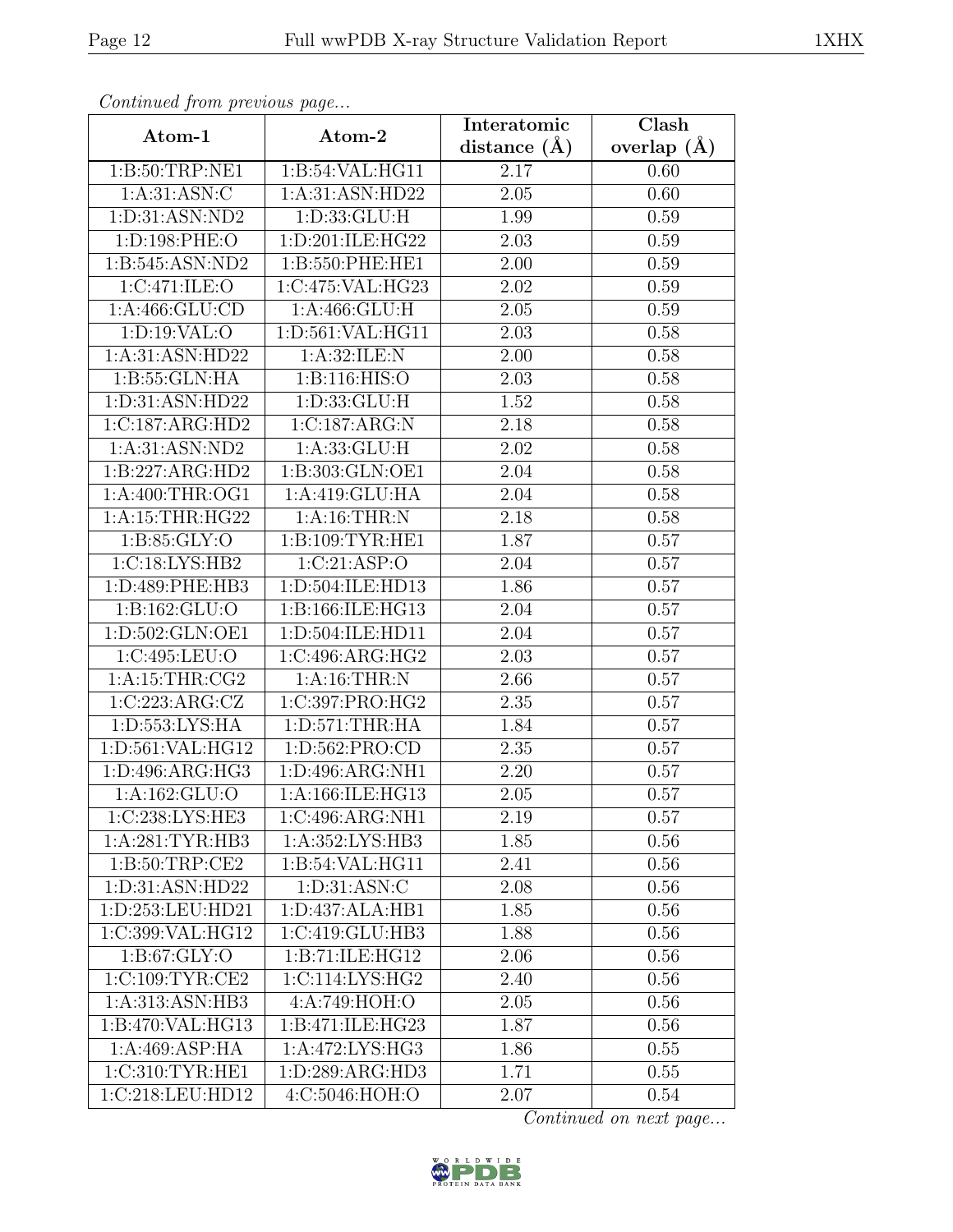| Continued from previous page |                     | Interatomic      | Clash         |
|------------------------------|---------------------|------------------|---------------|
| Atom-1                       | Atom-2              | distance $(\AA)$ | overlap $(A)$ |
| 1:C:223:ARG:NH2              | 1:C:397:PRO:HG2     | 2.22             | 0.54          |
| 1: A:8: MET:HB3              | 1:A:32:ILE:HD12     | 1.89             | 0.54          |
| 1: B:106: CYS: HA            | 1:B:116:HIS:HB3     | 1.89             | 0.54          |
| 1:B:234:ASN:OD1              | 1:B:236:ARG:HG2     | 2.07             | 0.54          |
| 1:B:31:ASN:HD22              | 1:B:32:ILE:N        | 2.06             | 0.54          |
| 1:B:550:PHE:HB3              | 1:B:574:ILE:HD12    | 1.89             | 0.54          |
| 1:D:287:HIS:HE1              | 1: D: 325: ASP: OD1 | 1.89             | 0.54          |
| 1:A:14:GLU:OE1               | 1:A:14:GLU:HA       | 2.08             | 0.54          |
| 1:C:231:THR:HB               | 1:C:313:ASN:ND2     | 2.22             | 0.54          |
| 1: B: 553: LYS: HA           | 1: B:571:THR:HA     | 1.90             | 0.54          |
| 1:A:245:GLY:HA3              | 1:A:489:PHE:CZ      | 2.43             | 0.54          |
| 1: A:205:LYS:HE2             | 1:A:209:LYS:HZ2     | 1.72             | 0.54          |
| 1:B:187:ARG:HB3              | 1:B:192:SER:HB2     | 1.90             | 0.54          |
| 1:C:61:HIS:HA                | 1:C:122:SER:OG      | 2.08             | 0.54          |
| 1:C:230:PHE:HA               | 4:C:5269:HOH:O      | 2.08             | 0.54          |
| 1: B: 161: GLU: CD           | 1: B: 161: GLU: H   | 2.10             | 0.53          |
| 1:B:253:LEU:HD22             | 1:B:458:ASP:HB3     | 1.89             | 0.53          |
| 1: B: 427: THR: OG1          | 1:B:428:PRO:HD3     | 2.09             | 0.53          |
| 1:A:16:THR:HA                | 4:A:579:HOH:O       | 2.08             | 0.53          |
| 1:C:75:GLU:OE1               | 1:C:80:LYS:HA       | 2.08             | 0.53          |
| $1:A:75:\overline{GLU:CG}$   | 1:A:406:LEU:HD21    | 2.38             | 0.53          |
| 1:A:302:ILE:HD11             | 1:A:336:MET:HG3     | 1.90             | 0.53          |
| 1:B:114:LYS:HE3              | 1:B:116:HIS:CD2     | 2.38             | 0.53          |
| 1:B:134:ALA:HB2              | 1:B:172:ILE:HD13    | 1.91             | 0.53          |
| 1:B:534:THR:O                | 1:B:538:LYS:HG3     | 2.08             | 0.53          |
| 1:C:81:TRP:CD1               | 1:C:404:PRO:HD2     | 2.44             | 0.53          |
| 1:C:496:ARG:HG2              | 1:C:496:ARG:NH1     | 2.24             | 0.53          |
| 1:C:231:THR:HG22             | 1:C:497:GLN:HB3     | 1.91             | 0.53          |
| 1:D:171:GLN:NE2              | 4:D:3064:HOH:O      | 2.42             | 0.53          |
| 1: A:81:TRP:HH2              | 1:A:83:ALA:HB2      | 1.68             | 0.53          |
| 1:A:210:VAL:O                | 1:A:212:PRO:HD3     | 2.09             | 0.53          |
| 1:C:203:THR:HG22             | 1:C:205:LYS:H       | 1.73             | 0.53          |
| 1:D:409:ASN:N                | 1:D:409:ASN:HD22    | 2.06             | 0.52          |
| 1:A:52:LEU:CD2               | 1:A:107:LEU:HD21    | 2.37             | 0.52          |
| 1: A:205:LYS:HE2             | 1:A:209:LYS:HZ1     | 1.74             | 0.52          |
| 1: B:542:THR:H               | 1:B:545:ASN:HB3     | 1.74             | 0.52          |
| 1:C:238:LYS:HE3              | 1:C:496:ARG:HH12    | 1.73             | 0.52          |
| 1:A:75:GLU:HG3               | 1:A:406:LEU:CD2     | 2.38             | 0.52          |
| 1:A:253:LEU:HD22             | 1:A:458:ASP:HB3     | 1.92             | 0.52          |
| 1:D:201:ILE:HG23             | 1:D:202:ILE:HG23    | 1.91             | 0.52          |
| 1: D:50:TRP:O                | 1:D:54:VAL:HG22     | 2.10             | 0.52          |

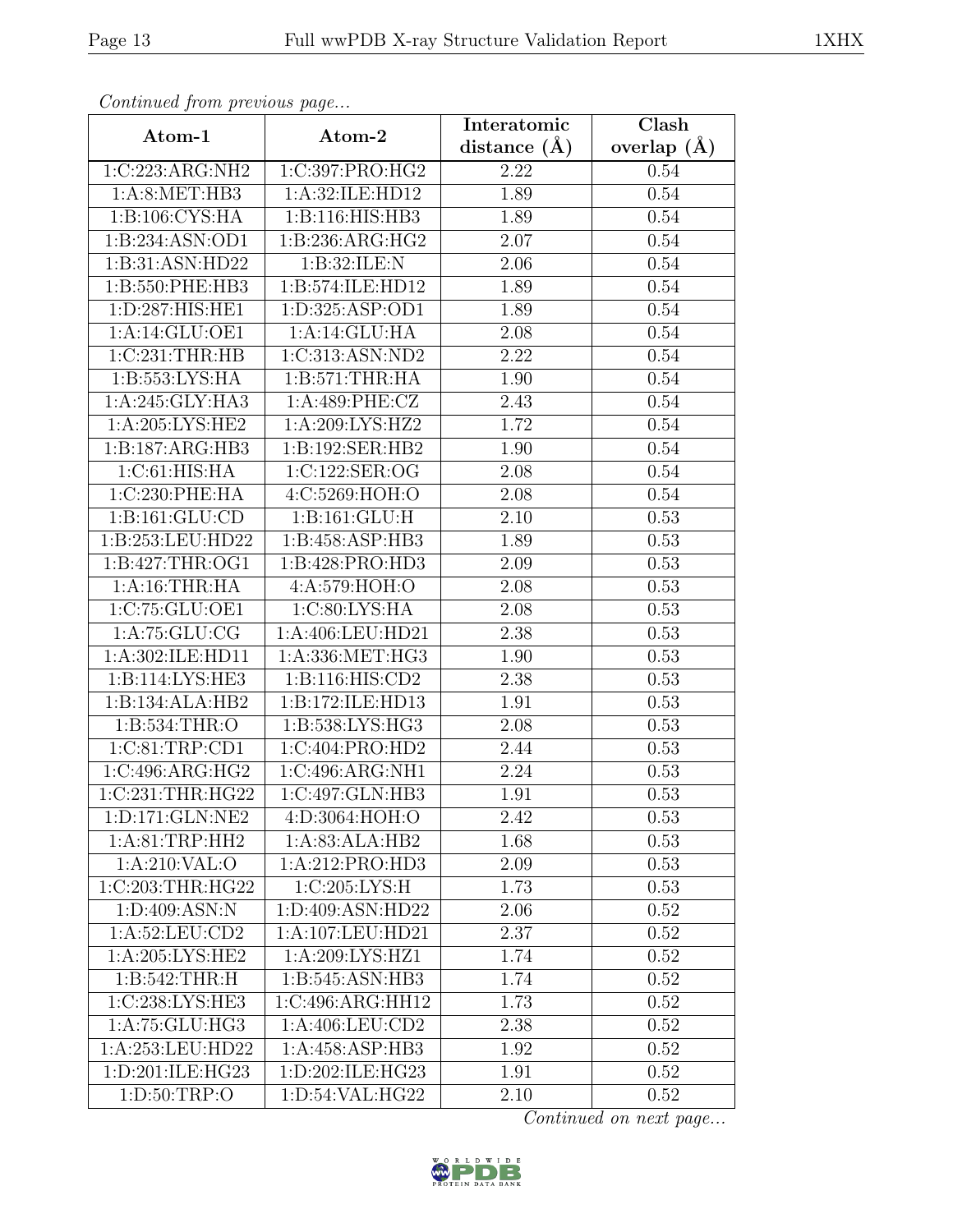| Continued from previous page        |                       | Interatomic       | $\overline{\text{Clash}}$ |
|-------------------------------------|-----------------------|-------------------|---------------------------|
| Atom-1                              | Atom-2                | distance $(A)$    | overlap $(A)$             |
| 1:A:304:ILE:HG12                    | 1:A:316:LEU:CD1       | 2.40              | 0.51                      |
| 1: A:69: PHE: H                     | $1: A:69:$ PHE:HD $1$ | 1.58              | 0.51                      |
| 1:C:505:TYR:CE1                     | 1:C:518:PRO:HG3       | 2.46              | 0.51                      |
| 1: D: 310: TYR: HE1                 | 4:D:3133:HOH:O        | 1.93              | 0.51                      |
| 1:B:245:GLY:HA3                     | 1: B:489: PHE: CZ     | 2.45              | 0.51                      |
| 1:C:202:ILE:O                       | 1:C:203:THR:CB        | 2.58              | 0.51                      |
| 1: D: 245: GLY: HA3                 | 1: D:489: PHE: CZ     | 2.46              | 0.51                      |
| 1: D: 561: VAL: CG1                 | 1:D:562:PRO:HD2       | 2.37              | 0.51                      |
| 1:A:70:ILE:HD13                     | 1:A:119:ILE:HD13      | 1.92              | 0.51                      |
| 1:B:47:PHE:O                        | 1:B:51:VAL:HG23       | 2.10              | 0.51                      |
| 1:C:409:ASN:H                       | 1:C:409:ASN:ND2       | 2.07              | 0.51                      |
| 1:A:84:ASP:HB2                      | 4:A:593:HOH:O         | 2.11              | 0.51                      |
| 1:A:468:PRO:HD2                     | 1:A:471:ILE:HD11      | 1.93              | 0.51                      |
| $1: B:50: T\overline{RP:NE1}$       | 1: B:54: VAL:CG1      | 2.74              | 0.51                      |
| 1:C:249:ASP:HB2                     | 1:C:486:GLU:HG2       | 1.92              | 0.51                      |
| 1:C:570:ASP:OD1                     | 1:C:571:THR:N         | 2.44              | 0.51                      |
| 1:D:470:VAL:HG23                    | 1: D:471: ILE: HG23   | 1.92              | 0.51                      |
| 1: A:15:THR:HG21                    | 1:A:69:PHE:HZ         | 1.76              | 0.51                      |
| 1:B:102:MET:HG2                     | 1:B:103:ILE:N         | 2.25              | 0.51                      |
| 4:C:5052:HOH:O                      | 1:D:293:GLU:HG3       | 2.11              | 0.51                      |
| 1: B:96: ARG:O                      | 1:B:402:LYS:HE3       | 2.11              | 0.51                      |
| 1:D:570:ASP:OD1                     | 1: D:571:THR:N        | 2.34              | 0.51                      |
| 1: A:281:TYR:N                      | 1:A:282:PRO:HD3       | 2.26              | 0.50                      |
| $1:B:6:ARG:\overline{\text{NH1}}$   | 1:B:116:HIS:HE1       | 2.09              | 0.50                      |
| 1:B:304:ILE:HD12                    | 1: B: 314: GLU: CD    | 2.32              | 0.50                      |
| 1:B:227:ARG:O                       | 1:B:434:THR:HG21      | $\overline{2}.12$ | 0.50                      |
| 1:C:330:ASN:O                       | 1:C:334:GLU:HG2       | 2.11              | 0.50                      |
| 1:A:40:ILE:HD12                     | 1: A: 163: TYR: CD1   | 2.47              | 0.50                      |
| 1: B:90: TYR: HA                    | 1:B:104:ASP:O         | 2.12              | 0.50                      |
| 1:C:80:LYS:O                        | 1:C:89:THR:OG1        | 2.27              | 0.50                      |
| 1:C:550:PHE:HB3                     | 1:C:574:ILE:HD12      | 1.93              | 0.50                      |
| 1:A:19:VAL:HG13                     | 1:A:561:VAL:HG11      | 1.94              | 0.50                      |
| 1:A:40:ILE:HD12                     | 1:A:163:TYR:CE1       | 2.47              | 0.50                      |
| 1:A:72:ASN:ND2                      | 1: A: 563: GLY: H     | 2.09              | 0.50                      |
| 1: D: 553: LYS: HA                  | 1: D: 570: ASP: O     | 2.11              | 0.50                      |
| 1:A:495:LEU:O                       | 1:A:496:ARG:HG3       | 2.11              | 0.50                      |
| $1:C:187:ARG:\overline{\text{NH1}}$ | 1:C:187:ARG:HG3       | 2.26              | 0.50                      |
| $1: A:536: LYS: \overline{HE2}$     | 1:A:554:MET:CE        | 2.42              | 0.50                      |
| 1:C:68:ALA:CB                       | 1:C:565:VAL:HG23      | 2.41              | 0.50                      |
| 1: A:224:TYR:CD2                    | 1: A:305: LYS: NZ     | 2.80              | 0.49                      |
| 1: B:86: LEU:O                      | 1: B:89: THR:HB       | 2.12              | 0.49                      |

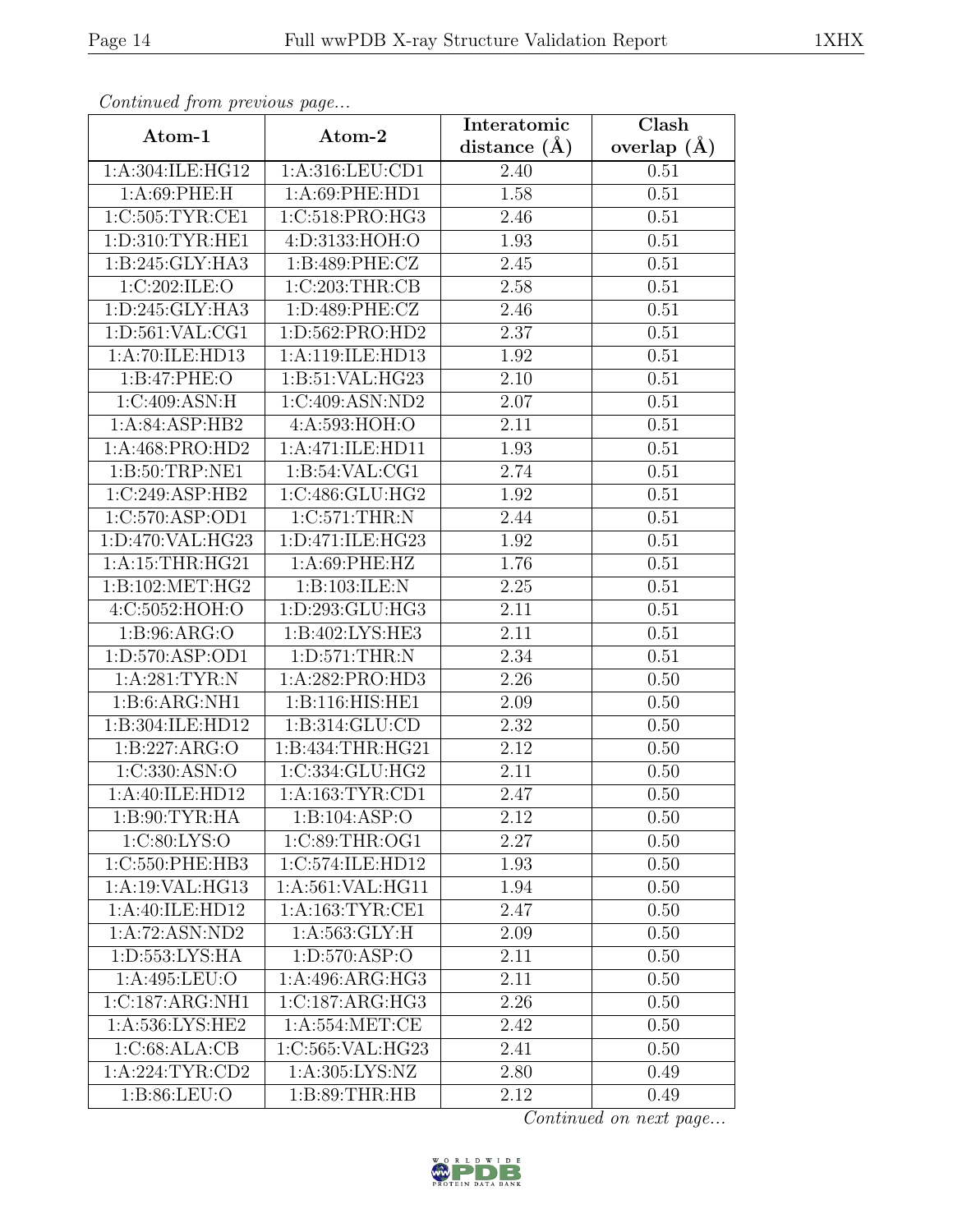| Continued from previous page       |                     | Interatomic       | Clash         |
|------------------------------------|---------------------|-------------------|---------------|
| Atom-1                             | Atom-2              | distance $(\AA)$  | overlap $(A)$ |
| 1:B:495:LEU:HG                     | 1:B:546:PHE:CE2     | 2.47              | 0.49          |
| 1:A:42:ASN:HB2                     | 4:A:585:HOH:O       | $\overline{2.1}1$ | 0.49          |
| 1: A: 553: LYS: HA                 | 1: A:571:THR:HA     | 1.93              | 0.49          |
| 1:C:51:VAL:HG13                    | 1:C:117:THR:HG21    | 1.93              | 0.49          |
| 1: B:281:TYR:HB3                   | 1:B:352:LYS:HB3     | 1.93              | 0.49          |
| 1:B:238:LYS:HG2                    | 1:B:239:GLU:HG3     | 1.94              | 0.49          |
| 1: B:271: PHE: CZ                  | 1:B:350:GLY:HA3     | 2.48              | 0.49          |
| 1:C:86:LEU:O                       | 1:C:89:THR:HG22     | 2.12              | 0.49          |
| 1:A:304:ILE:HG12                   | 1:A:316:LEU:HD11    | 1.93              | 0.49          |
| 1:D:300:PRO:HB2                    | 1: D: 315: TYR: HB3 | 1.94              | 0.49          |
| 1: A:27:TYR:CE2                    | 1:A:41:GLY:HA3      | 2.48              | 0.49          |
| 1:A:399:VAL:O                      | 1:A:420:GLU:HB2     | 2.13              | 0.49          |
| 1:B:82:SER:CB                      | 1:B:89:THR:HG21     | 2.42              | 0.49          |
| 1:C:39:LYS:NZ                      | 4:C:5011:HOH:O      | 2.45              | 0.49          |
| 1:D:223:ARG:NH1                    | 4:D:3081:HOH:O      | 2.44              | 0.49          |
| 1:C:55:GLN:NE2                     | 1:C:115:ILE:HG23    | 2.28              | 0.49          |
| 1:D:286:GLN:HG3                    | 1:D:288:ILE:HG23    | 1.94              | 0.49          |
| 1:D:302:ILE:HD11                   | 1:D:336:MET:HG3     | 1.93              | 0.49          |
| 1: B:15:THR:HG22                   | 1:B:24:VAL:HA       | 1.93              | 0.49          |
| 1: B:85: GLY:O                     | 1: B: 109: TYR: CE1 | 2.66              | 0.48          |
| 1:C:400:THR:HG21                   | 1:C:416:LEU:HD22    | 1.95              | 0.48          |
| 1:A:201:ILE:HD11                   | 1:A:366:LYS:CD      | 2.44              | 0.48          |
| 1:A:254:TYR:HB2                    | 1:A:255:PRO:HD3     | 1.96              | 0.48          |
| 1:C:223:ARG:HH11                   | 1:C:223:ARG:HG2     | 1.79              | 0.48          |
| 1:C:289:ARG:HD3                    | 1:C:325:ASP:OD1     | 2.14              | 0.48          |
| 1: D: 147: ASP: OD2                | 1: D: 150: LYS: HB2 | 2.14              | 0.48          |
| $1:$ A:15:THR:HG22                 | 1: A:16:THR:O       | 2.13              | 0.48          |
| 1: A:398: ASP:OD1                  | 1:A:398:ASP:O       | 2.30              | 0.48          |
| 1: D:293: GLU:OE2                  | 1:D:318:SER:HB2     | 2.14              | 0.48          |
| 1:B:286:GLN:HG3                    | 1:B:288:ILE:CG2     | 2.44              | 0.48          |
| 1: D: 559: VAL: O                  | 1:D:561:VAL:HG23    | 2.14              | 0.48          |
| 1: A:15:THR:HG21                   | 1: A:69: PHE: CZ    | 2.49              | 0.48          |
| $1: A:100:\overline{\text{TRP:N}}$ | 1: A:100:TRP:CD1    | 2.80              | 0.48          |
| 1:A:159:THR:OG1                    | 1:A:162:GLU:HG3     | 2.14              | 0.48          |
| 1:A:227:ARG:HH12                   | 1: A:305: LYS: HA   | 1.79              | 0.48          |
| 1:B:227:ARG:HG2                    | 1:B:227:ARG:HH11    | 1.79              | 0.47          |
| 1: A:102: MET:HG3                  | 1:A:118:VAL:CG1     | 2.44              | 0.47          |
| 1:B:5:PRO:HG3                      | 1:C:5:PRO:CB        | 2.44              | 0.47          |
| 1:B:160:PRO:O                      | 1: B: 163: TYR: HB3 | 2.14              | 0.47          |
| 1:D:495:LEU:O                      | 1:D:496:ARG:HG3     | 2.14              | 0.47          |
| 1:C:52:LEU:HB3                     | 1:C:107:LEU:HD11    | 1.96              | 0.47          |

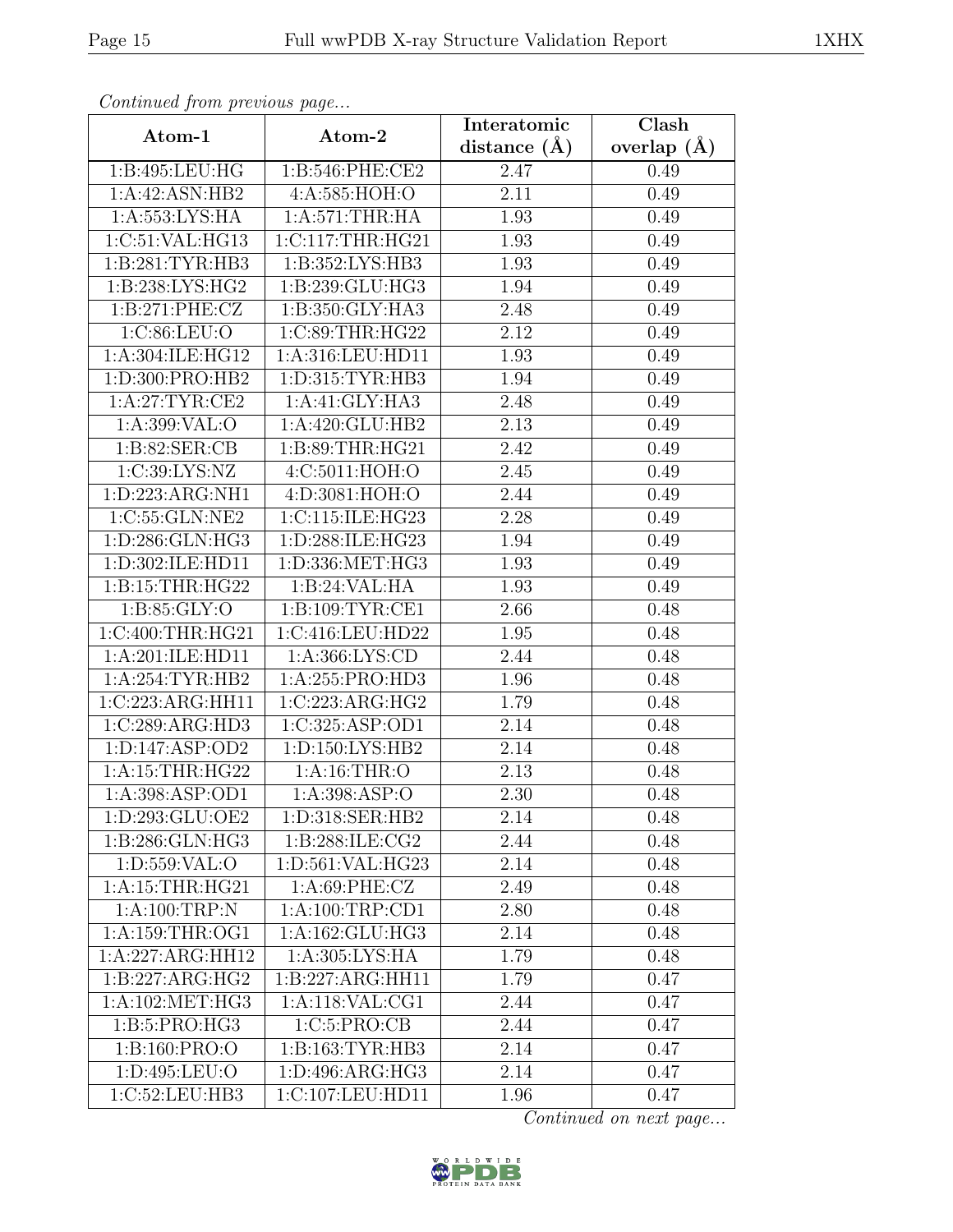| Continua from previous page |                              | Interatomic       | Clash           |
|-----------------------------|------------------------------|-------------------|-----------------|
| Atom-1                      | Atom-2                       | distance $(\AA)$  | overlap $(\AA)$ |
| 1: D:500: TYR: CZ           | 1:D:529:LYS:HG3              | 2.49              | 0.47            |
| 1:A:74:LEU:HD11             | 1:A:105:ILE:HD11             | 1.96              | 0.47            |
| 1:B:557:LYS:HB3             | 1: B: 570: ASP: OD2          | 2.14              | 0.47            |
| 1:D:31:ASN:HD22             | 1:D:32:ILE:N                 | 2.13              | 0.47            |
| 1:C:308:ARG:HG3             | 1:C:308:ARG:HH11             | 1.80              | 0.47            |
| 1:A:319:SER:HB2             | 1: A: 322: GLU:O             | 2.14              | 0.47            |
| 1:B:74:LEU:O                | $1: B:79:$ PHE:HB2           | $\overline{2.15}$ | 0.47            |
| 1:B:304:ILE:HG12            | 1:B:316:LEU:HD11             | 1.97              | 0.47            |
| 1:C:350:GLY:O               | 1:C:351:LEU:HD23             | 2.14              | 0.47            |
| 1:B:31:ASN:HD22             | 1: B:31: ASN: C              | 2.17              | 0.47            |
| 1:C:541:VAL:HG13            | 1:C:546:PHE:HB2              | 1.96              | 0.47            |
| 1:A:81:TRP:HA               | 1: A:90: TYR:O               | 2.15              | 0.46            |
| 1:C:223:ARG:NH2             | 1:C:397:PRO:CG               | 2.79              | 0.46            |
| 1:C:541:VAL:CG1             | 1:C:546:PHE:HB2              | 2.45              | 0.46            |
| 1:A:52:LEU:O                | 1:A:107:LEU:HD11             | 2.15              | 0.46            |
| 1:B:130:VAL:HG22            | 1:B:173:ILE:HD11             | 1.98              | 0.46            |
| 1:C:310:TYR:CE1             | 1:D:289:ARG:HD3              | 2.50              | 0.46            |
| 1:D:152:ARG:NH1             | 1: D: 162: GLU: OE2          | 2.48              | 0.46            |
| 1:D:289:ARG:HA              | 1:D:324:ALA:O                | 2.16              | 0.46            |
| 1: D: 451: ARG: NH1         | 1:D:468:PRO:HG3              | 2.30              | 0.46            |
| 1:D:289:ARG:HG3             | 1:D:348:ILE:CD1              | 2.40              | 0.46            |
| 1:A:466:GLU:CD              | 1: A:466: GLU:N              | 2.68              | 0.46            |
| 1:C:42:ASN:HB2              | 4:C:5194:HOH:O               | 2.15              | 0.46            |
| 1:C:427:THR:OG1             | 1:C:428:PRO:HD3              | $\overline{2.15}$ | 0.46            |
| 1:C:187:ARG:HG3             | 1:C:187:ARG:HH11             | 1.81              | 0.46            |
| 1:C:409:ASN:ND2             | 1:C:409:ASN:N                | 2.63              | 0.46            |
| 1:C:35:HIS:HE1              | 1:C:175:GLU:HG2              | 1.81              | 0.46            |
| 1:A:201:ILE:HD11            | 1: A: 366: LYS: HD3          | 1.97              | 0.46            |
| 1:C:253:LEU:HD21            | 1:C:437:ALA:HB1              | 1.98              | 0.46            |
| 1:D:52:LEU:O                | 1:D:107:LEU:CD1              | 2.59              | 0.46            |
| 1: D:96: ARG: HG3           | 1: D:400: THR:O              | 2.16              | 0.46            |
| 1: A:280: ASP:C             | 1:A:282:PRO:HD3              | 2.36              | 0.46            |
| 1:B:11:CYS:HA               | 1: B:28: GLY:O               | 2.17              | 0.46            |
| 1:B:47:PHE:CD2              | 1: B:48: MET:HE2             | 2.51              | 0.46            |
| 1: B:542:THR:OG1            | $1:B:545:ASN:\overline{HB2}$ | 2.16              | 0.46            |
| 1:C:403:VAL:HA              | 1:C:404:PRO:HD3              | 1.77              | 0.46            |
| 1:C:213:THR:HA              | 4:C:5224:HOH:O               | 2.15              | 0.45            |
| 1:C:219:ASP:O               | 1:C:223:ARG:HG3              | 2.16              | 0.45            |
| 1: A:86:LEU:HB2             | 1: A:89:THR:OG1              | 2.16              | 0.45            |
| 1:C:399:VAL:CG1             | 1:C:419:GLU:HB3              | 2.46              | 0.45            |
| 1:C:544:GLU:CD              | 1:C:544:GLU:H                | 2.19              | 0.45            |

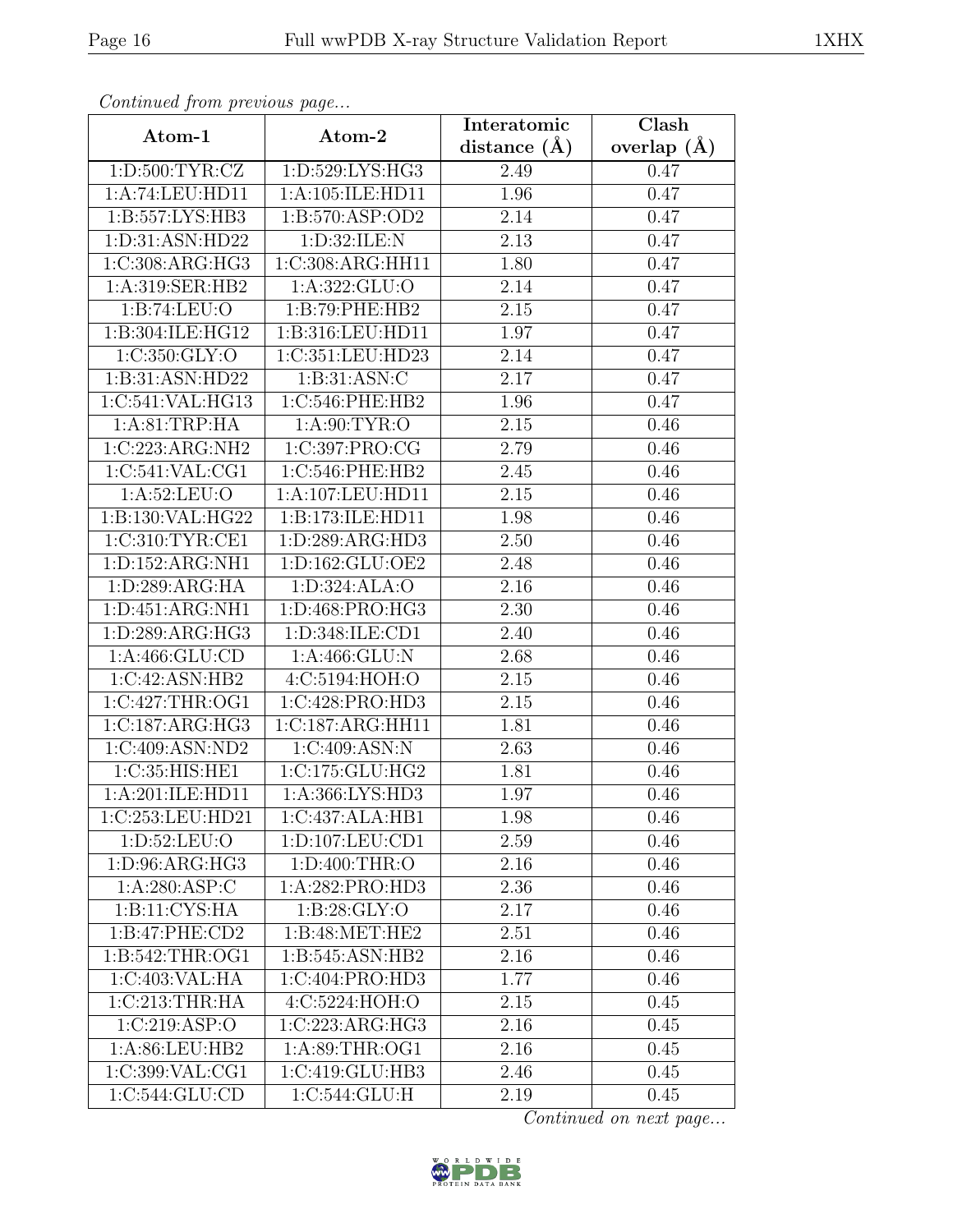| Continued from previous page  |                     | Interatomic       | Clash         |
|-------------------------------|---------------------|-------------------|---------------|
| Atom-1                        | Atom-2              | distance $(A)$    | overlap $(A)$ |
| 1: D: 557: LYS: HA            | 1:D:558:PRO:HD3     | 1.78              | 0.45          |
| 1:C:409:ASN:HD22              | 1:C:409:ASN:N       | 2.02              | 0.45          |
| 1:A:397:PRO:HG3               | 1:A:424:PRO:HG3     | 1.98              | 0.45          |
| 1:B:566:VAL:HG12              | 1:B:567:LEU:N       | 2.32              | 0.45          |
| 1:C:236:ARG:NH2               | 4:C:5056:HOH:O      | 2.49              | 0.45          |
| 1:A:420:GLU:OE1               | 1:A:420:GLU:HA      | 2.16              | 0.45          |
| 1:CI11:GLY:O                  | 1:C:112:LYS:HB3     | 2.17              | 0.45          |
| 1:A:570:ASP:OD1               | 1: A:571:THR:N      | 2.48              | 0.45          |
| 1:B:267:GLU:HA                | 1:B:268:PRO:HD3     | 1.80              | 0.45          |
| $1: D:76: \overline{ARG:NH2}$ | 1: D: 410: GLY: O   | 2.50              | 0.45          |
| 1: D:320: GLY:O               | 1:D:322:GLU:N       | 2.49              | 0.45          |
| 1: B:515: GLU: H              | 1: B: 515: GLU: CD  | 2.20              | 0.45          |
| 1: D:48: MET:O                | 1:D:52:LEU:HG       | 2.17              | 0.45          |
| 1:A:222:VAL:HG12              | 1:A:427:THR:HG22    | 1.99              | 0.45          |
| $1:C:313:A\overline{SN:CG}$   | 4:C:5269:HOH:O      | 2.55              | 0.45          |
| 1:D:317:LYS:HE2               | 4:D:3371:HOH:O      | 2.17              | 0.45          |
| 1:D:407:LYS:HB2               | 1:D:409:ASN:HD21    | 1.82              | 0.45          |
| 1:A:536:LYS:HE2               | 1: A: 554: MET: HE2 | 1.99              | 0.44          |
| 1:C:227:ARG:O                 | 1:C:227:ARG:HG2     | 2.18              | 0.44          |
| 1:C:236:ARG:NH2               | 1:C:237:PHE:HZ      | 2.14              | 0.44          |
| 1:D:363:PHE:CE1               | 1: D: 385: MET:CE   | 3.00              | 0.44          |
| 1:A:188:MET:HB3               | 4:A:729:HOH:O       | 2.17              | 0.44          |
| 1:C:47:PHE:CD2                | 1:C:48:MET:HE2      | 2.52              | 0.44          |
| 1:C:423:ASP:HA                | 1:C:424:PRO:HD3     | 1.83              | 0.44          |
| 1: A:82: SER:HB3              | 1: A:89:THR:HG21    | 1.93              | 0.44          |
| 1:C:203:THR:HG22              | 1:C:205:LYS:N       | $\overline{2}.31$ | 0.44          |
| 1:B:25:TRP:CD2                | 1:B:152:ARG:HD3     | 2.53              | 0.44          |
| 1:B:28:GLY:HA2                | 1:B:39:LYS:O        | 2.17              | 0.44          |
| 1:C:48:MET:HA                 | 1:C:48:MET:CE       | 2.46              | 0.44          |
| 1:C:308:ARG:HG3               | 1:C:308:ARG:NH1     | 2.32              | 0.44          |
| 1:C:196:LYS:NZ                | 4:C:5219:HOH:O      | 2.50              | 0.44          |
| 1:D:400:THR:OG1               | 1:D:419:GLU:HA      | 2.17              | 0.44          |
| $1: B: 157: LY\overline{S:O}$ | 1:B:157:LYS:HG3     | 2.18              | 0.44          |
| 1: D:68: ALA:CB               | 1:D:565:VAL:HG23    | 2.48              | 0.44          |
| 1: D:496: ARG:NH1             | 1: D: 496: ARG: CG  | 2.81              | 0.44          |
| 1: D: 553: LYS: HG2           | 1:D:571:THR:OG1     | 2.18              | 0.44          |
| 1:A:271:PHE:CZ                | 1: A:275:TYR:HB2    | 2.53              | 0.44          |
| 1:B:574:ILE:HA                | 4:B:743:HOH:O       | 2.16              | 0.44          |
| 1:C:353:PHE:CD1               | 1:C:353:PHE:N       | 2.86              | 0.44          |
| 1: A:206: LYS:O               | 1:A:210:VAL:HG23    | 2.17              | 0.44          |
| 1:C:503:ASP:HB3               | 1:C:524:ILE:CG2     | 2.47              | 0.44          |

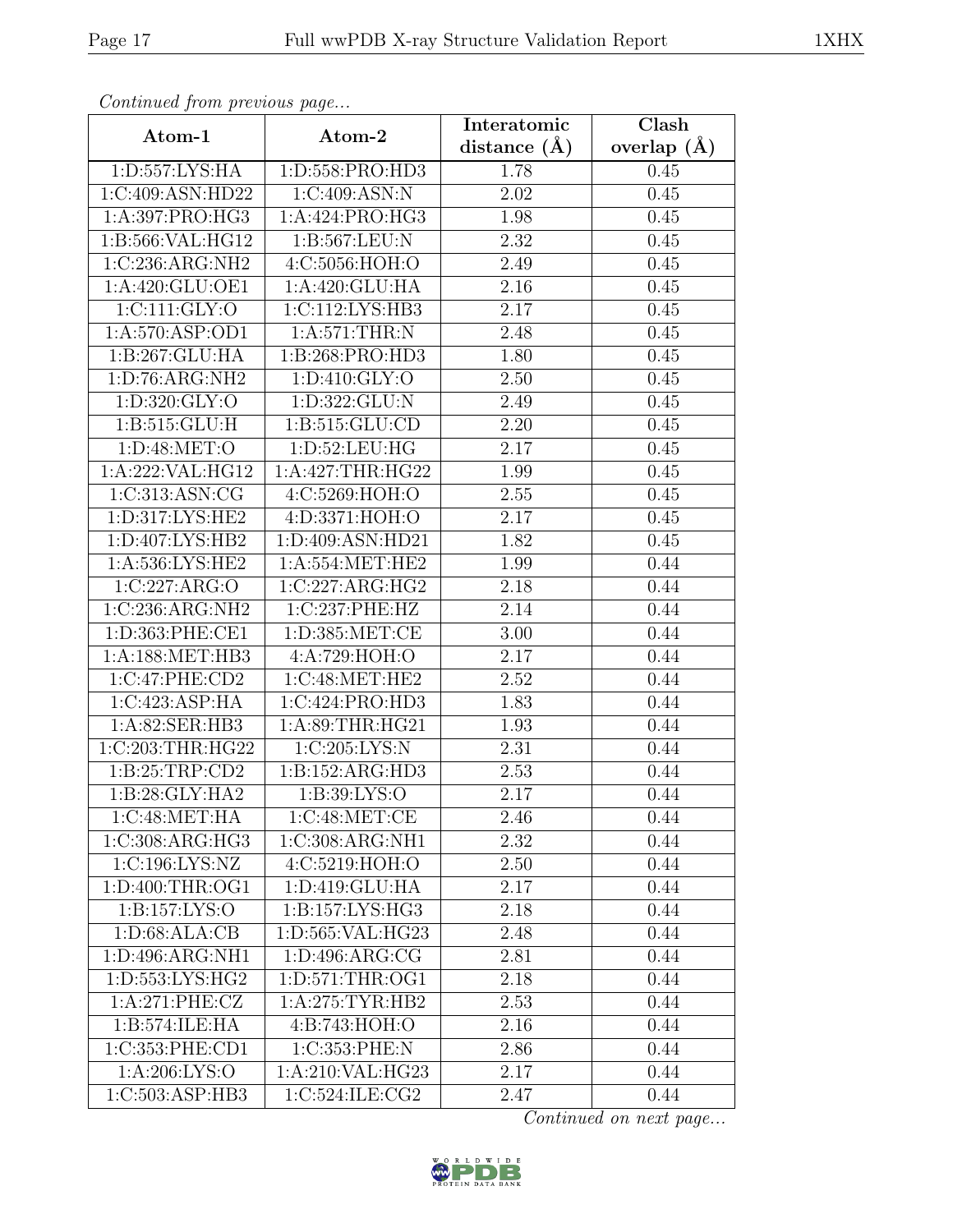| Continued from previous page   |                     | Interatomic       | Clash           |
|--------------------------------|---------------------|-------------------|-----------------|
| Atom-1                         | Atom-2              | distance $(\AA)$  | overlap $(\AA)$ |
| 1: D:210:VAL:HG23              | 1: D: 211: PHE: CD1 | 2.53              | 0.44            |
| 1:A:414:PHE:N                  | 1:A:414:PHE:CD1     | 2.86              | 0.43            |
| 1:C:48:MET:CE                  | 1:C:51:VAL:HG21     | 2.47              | 0.43            |
| 1:C:223:ARG:NH2                | 1:C:424:PRO:CG      | 2.60              | 0.43            |
| 1:C:319:SER:HB2                | 1:C:322:GLU:O       | 2.18              | 0.43            |
| 1: D:206: LYS:O                | 1:D:210:VAL:HG22    | 2.18              | 0.43            |
| 1:B:434:THR:HG22               | 1:B:438:ARG:NH1     | $\overline{2}.33$ | 0.43            |
| 1:B:552:ARG:HG2                | 1:B:554:MET:SD      | 2.58              | 0.43            |
| 1:C:267:GLU:HA                 | 1:C:268:PRO:HD3     | 1.72              | 0.43            |
| 1:C:415:ARG:O                  | 1:C:417:GLY:N       | 2.51              | 0.43            |
| 1:D:394:ALA:HB3                | 4:D:3238:HOH:O      | 2.17              | 0.43            |
| 1:A:86:LEU:H                   | 1: A:89:THR:HB      | 1.83              | 0.43            |
| 1:C:289:ARG:CZ                 | 1:C:348:ILE:HD11    | 2.48              | 0.43            |
| 1:C:536:LYS:HE2                | 1:C:554:MET:CE      | 2.48              | 0.43            |
| 1:D:495:LEU:HG                 | 1:D:546:PHE:CE2     | 2.53              | 0.43            |
| 1:C:409:ASN:ND2                | 1:C:411:ALA:H       | 2.17              | 0.43            |
| 1:A:96:ARG:NH2                 | 4:A:594:HOH:O       | 2.51              | 0.43            |
| 1: D:50: TRP:CE2               | 1:D:54:VAL:HG11     | 2.54              | 0.43            |
| 1:D:302:ILE:HD11               | 1:D:336:MET:CG      | 2.49              | 0.43            |
| 1:A:158:ILE:HG23               | 1: A: 162: GLU: HB2 | 2.00              | 0.43            |
| 1:A:171:GLN:O                  | 1:A:175:GLU:HG3     | 2.19              | 0.43            |
| 1: A:204:THR:CG2               | 1:A:208:LYS:HE3     | 2.49              | 0.43            |
| 1:C:67:GLY:O                   | 1:C:71:ILE:HG12     | 2.18              | 0.43            |
| 1:C:223:ARG:HG2                | 1:C:223:ARG:NH1     | 2.33              | 0.43            |
| 1: A:89:THR:CG2                | 1: A:90: TYR: N     | 2.80              | 0.43            |
| 1: B: 131: LYS: HG2            | 4: B:589: HOH:O     | 2.18              | 0.43            |
| 1:B:396:ASN:HA                 | 1:B:397:PRO:HD3     | 1.89              | 0.43            |
| 1:C:118:VAL:HG11               | 1:C:120:TYR:CZ      | 2.53              | 0.43            |
| 1:C:249:ASP:HB2                | 1:C:486:GLU:CG      | 2.48              | 0.43            |
| 1: D:409: ASN: N               | 1:D:409:ASN:ND2     | 2.66              | 0.43            |
| 1:B:204:THR:O                  | 1:B:208:LYS:HG3     | 2.18              | 0.43            |
| 1:D:133:ILE:O                  | 1:D:137:PHE:HB2     | 2.19              | 0.43            |
| $1: B: 557: LY\overline{S:HA}$ | 1:B:558:PRO:HD3     | 1.89              | 0.43            |
| 1:A:171:GLN:NE2                | 4:A:602:HOH:O       | 2.52              | 0.42            |
| 1:C:187:ARG:HD3                | 1: C: 196: LYS: HD2 | 2.01              | 0.42            |
| 1:B:187:ARG:HB3                | 1:B:192:SER:CB      | 2.48              | 0.42            |
| 1:C:50:TRP:CZ2                 | 1:C:54:VAL:HG11     | 2.54              | 0.42            |
| 1:C:303:GLN:HG2                | 4:C:5337:HOH:O      | 2.18              | 0.42            |
| 1:B:201:ILE:HD11               | 1:B:366:LYS:HD3     | 2.00              | 0.42            |
| 1:B:407:LYS:N                  | 1:B:411:ALA:O       | 2.52              | 0.42            |
| 1:C:399:VAL:O                  | 1:C:419:GLU:HA      | 2.19              | 0.42            |

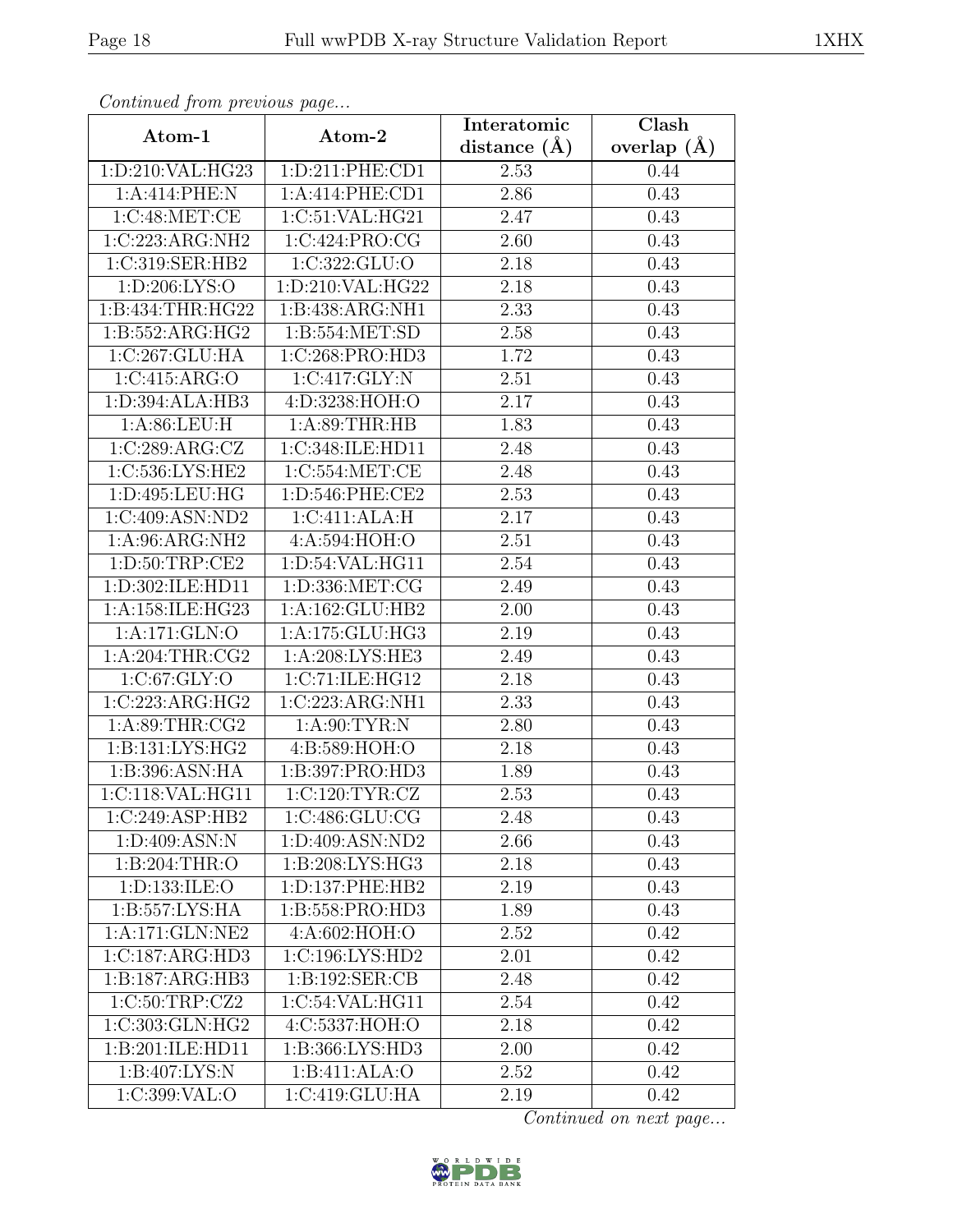| Communica from previous page |                                | Interatomic      | Clash           |
|------------------------------|--------------------------------|------------------|-----------------|
| Atom-1                       | Atom-2                         | distance $(\AA)$ | overlap $(\AA)$ |
| 1: D: 439: TYR: O            | 1:D:443:THR:HG23               | 2.20             | 0.42            |
| 1:C:476:ASP:HA               | 1:C:477:PRO:HD3                | 1.90             | 0.42            |
| 1:C:525:LYS:HD3              | 4:C:5314:HOH:O                 | 2.19             | 0.42            |
| 1:D:292:PHE:CE2              | 1:D:319:SER:HB3                | 2.55             | 0.42            |
| 1: A:102: MET:HG2            | 1:A:103:ILE:N                  | 2.30             | 0.42            |
| 1:A:496:ARG:HG3              | 1:A:496:ARG:NH1                | 2.32             | 0.42            |
| 1:B:281:TYR:N                | 1:B:282:PRO:HD3                | 2.34             | 0.42            |
| 1: B:476: ASP: HA            | 1:B:477:PRO:HD3                | 1.85             | 0.42            |
| 1:C:73:TRP:CZ3               | 1:C:74:LEU:HD23                | 2.54             | 0.42            |
| 1:C:75:GLU:OE1               | 1:C:75:GLU:HA                  | 2.19             | 0.42            |
| 1:D:48:MET:HG3               | 1: D: 73: TRP: CD2             | 2.55             | 0.42            |
| 1:A:31:ASN:HD22              | 1: A: 33: GLU: H               | 1.67             | 0.42            |
| 1: A:64: LYS: HG3            | 1: A:100:TRP:CD1               | 2.54             | 0.42            |
| 1: A:210: VAL: C             | 1:A:212:PRO:HD3                | 2.40             | 0.42            |
| 1:A:395:SER:O                | 1:A:397:PRO:HD3                | 2.18             | 0.42            |
| 1:A:549:GLY:O                | 1: A:550: PHE: C               | 2.58             | 0.42            |
| 1:C:371:LYS:C                | 1:C:371:LYS:HD2                | 2.40             | 0.42            |
| 1: D: 555: LYS: HD3          | 1:D:557:LYS:HE3                | 2.01             | 0.42            |
| 1:A:323:ILE:CG1              | 1:B:307:SER:OG                 | 2.67             | 0.42            |
| 1:A:407:LYS:HE3              | 1: A:413: GLY:CA               | 2.49             | 0.42            |
| 1: B: 217: GLY: O            | 1:B:221:GLU:HG3                | 2.20             | 0.42            |
| 1:D:409:ASN:ND2              | 1: D: 411: ALA: H              | 2.17             | 0.42            |
| 1:A:50:TRP:CZ2               | 1:A:54:VAL:HG11                | 2.54             | 0.42            |
| 1:A:328:LEU:HD12             | 1:A:333:LEU:HD13               | 2.02             | 0.42            |
| 1:A:493:LYS:HE2              | 1:A:495:LEU:HD21               | 2.01             | 0.42            |
| 1:B:307:SER:HB2              | 1:B:308:ARG:H                  | 1.57             | 0.42            |
| 1: B:545: ASN: ND2           | 1:B:550:PHE:CE1                | 2.86             | 0.42            |
| 1: B: 554: MET:O             | 1:B:556:PRO:HD3                | 2.20             | 0.42            |
| 1:C:93:ILE:HD12              | 1:C:102:MET:HB3                | 2.02             | 0.42            |
| 1: A:80: LYS: HE2            | 4:A:592:HOH:O                  | 2.19             | 0.42            |
| 1:C:268:PRO:HG3              | 1:C:353:PHE:CD2                | 2.55             | 0.42            |
| 1: D:25:TRP:CD2              | 1:D:152:ARG:HD3                | 2.55             | 0.42            |
| 1:B:507:LYS:HG3              | 1:B:509:VAL:HG23               | 2.01             | 0.41            |
| 1:C:187:ARG:HB3              | 1:C:192:SER:HB2                | 2.03             | 0.41            |
| 1: D: 23: ARG: HH22          | 1:D:153:PRO:HA                 | 1.85             | 0.41            |
| 1: D:201: ILE:HD13           | $1: D: 363: \overline{PHE:HA}$ | 2.02             | 0.41            |
| 1:D:276:VAL:O                | 1: D: 277: TRP:C               | 2.59             | 0.41            |
| 1:B:286:GLN:HG3              | 1:B:288:ILE:HG22               | 2.01             | 0.41            |
| 1: D:510: ASP: C             | 1: D: 512: LYS: H              | 2.23             | 0.41            |
| 1:A:31:ASN:HB3               | 1: A:34:ASP:O                  | 2.20             | 0.41            |
| 1:A:403:VAL:HA               | 1:A:404:PRO:HD3                | 1.87             | 0.41            |

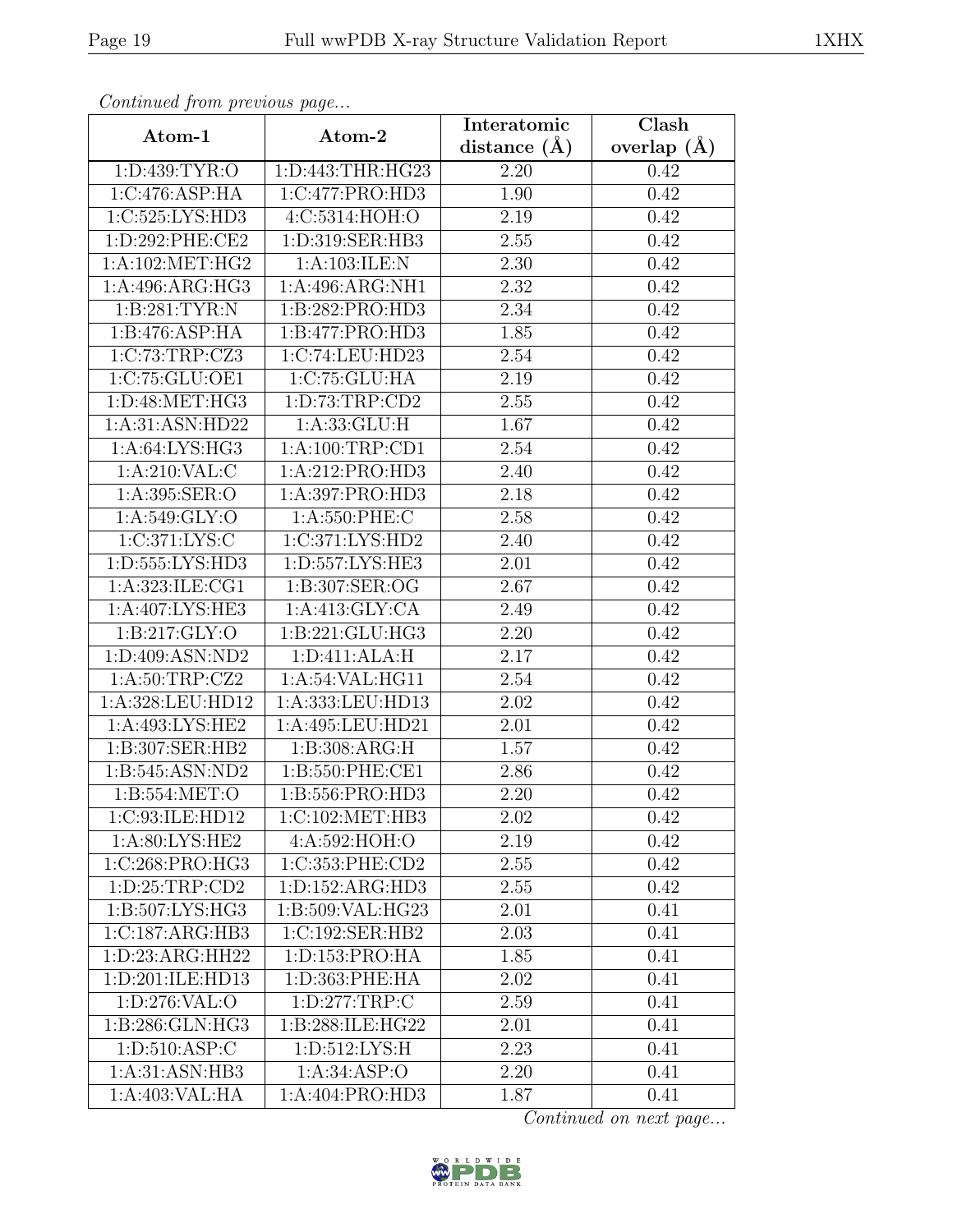| Continued from previous page |                   | Interatomic       | Clash           |  |
|------------------------------|-------------------|-------------------|-----------------|--|
| Atom-1                       | Atom-2            | distance $(A)$    | overlap $(\AA)$ |  |
| 1:A:495:LEU:HG               | 1: A:546: PHE:CE2 | 2.55              | 0.41            |  |
| 1:B:218:LEU:HD23             | 1:B:218:LEU:HA    | 1.87              | 0.41            |  |
| 1: D:284: HIS: CE1           | 1:D:330:ASN:HB3   | 2.55              | 0.41            |  |
| 1:A:227:ARG:HB2              | 1:A:438:ARG:NH1   | 2.35              | 0.41            |  |
| 1:A:550:PHE:HB3              | 1:A:574:ILE:HD12  | 2.03              | 0.41            |  |
| 1: B: 11: CYS: SG            | 1:B:58:LEU:HB3    | 2.61              | 0.41            |  |
| 1: B:63:LEU:O                | 1: B:67: GLY:N    | $\overline{2.47}$ | 0.41            |  |
| 1:B:276:VAL:O                | 1:B:277:TRP:C     | 2.58              | 0.41            |  |
| 1:C:202:ILE:HG22             | 4:C:5286:HOH:O    | 2.21              | 0.41            |  |
| 1: A:61: HIS:O               | 1: A:62: ASN:CB   | 2.69              | 0.41            |  |
| 1:B:275:TYR:HE1              | 1:B:352:LYS:HG2   | 1.86              | 0.41            |  |
| 1:C:38:TYR:HE1               | 1:C:163:TYR:HH    | 1.67              | 0.41            |  |
| 1:C:405:TYR:HE2              | 1:C:415:ARG:HG3   | 1.86              | 0.41            |  |
| 1:D:363:PHE:CZ               | 1: D: 385: MET:CE | 2.98              | 0.41            |  |
| 1:A:23:ARG:NH2               | 4:A:769:HOH:O     | 2.53              | 0.41            |  |
| 1:A:75:GLU:CB                | 1:A:406:LEU:HD11  | 2.33              | 0.41            |  |
| 1:A:300:PRO:HB2              | 1:A:315:TYR:HB3   | 2.01              | 0.41            |  |
| 1:A:496:ARG:NH1              | 1:A:496:ARG:CG    | 2.84              | 0.41            |  |
| 1: B: 275: TYR: CE1          | 1:B:352:LYS:HG2   | 2.55              | 0.41            |  |
| 1:C:86:LEU:O                 | 1:C:87:PRO:C      | 2.58              | 0.41            |  |
| 1:C:284:HIS:CE1              | 1:C:330:ASN:HB3   | 2.56              | 0.41            |  |
| 1:C:400:THR:CG2              | 1:C:416:LEU:HD22  | 2.51              | 0.41            |  |
| 1: D:61: HIS:O               | 1: D:62: ASN:CB   | 2.69              | 0.41            |  |
| 1: B:48: MET:O               | 1: B:52: LEU: HG  | $\overline{2.20}$ | 0.41            |  |
| 1: D: 102: MET: HG2          | 1:D:103:ILE:N     | 2.35              | 0.40            |  |
| 1: B:68: ALA:CB              | 1:B:565:VAL:HG23  | 2.51              | 0.40            |  |
| 1:B:305:LYS:HE3              | 1:B:326:LEU:HD23  | 2.02              | 0.40            |  |
| 1:B:517:SER:HB2              | 1:B:518:PRO:CD    | 2.51              | 0.40            |  |
| 1:C:506:MET:HB3              | 1:C:513:LEU:HG    | 2.03              | 0.40            |  |
| 1: D: 191: GLY: O            | 1:D:392:LYS:HG3   | 2.21              | 0.40            |  |
| 1:D:409:ASN:HD22             | 1: D:410: GLY:N   | 2.19              | 0.40            |  |
| 1:B:561:VAL:HG13             | 1: B: 562: PRO:CD | 2.50              | 0.40            |  |
| 1:D:14:GLU:HB3               | 1: D:25:TRP:CE2   | 2.56              | 0.40            |  |
| 1:A:304:ILE:CD1              | 1:A:326:LEU:HD21  | 2.52              | 0.40            |  |
| 1: A:551: SER: HA            | 1:A:572:PHE:O     | 2.22              | 0.40            |  |
| 1: B: 15: THR: HG21          | 1: B:69: PHE: CZ  | 2.56              | 0.40            |  |
| 1: B:27: TYR:CD2             | 1:B:47:PHE:HB2    | 2.56              | 0.40            |  |
| 1:B:31:ASN:HB3               | 1:B:34:ASP:O      | 2.21              | 0.40            |  |
| 1: B: 73: TRP: CE3           | 1:B:74:LEU:HD23   | 2.57              | 0.40            |  |
| 1:C:25:TRP:CE3               | 1:C:26:ALA:HB2    | 2.56              | 0.40            |  |
| 1:D:236:ARG:NH1              | 4:D:3092:HOH:O    | 2.55              | 0.40            |  |

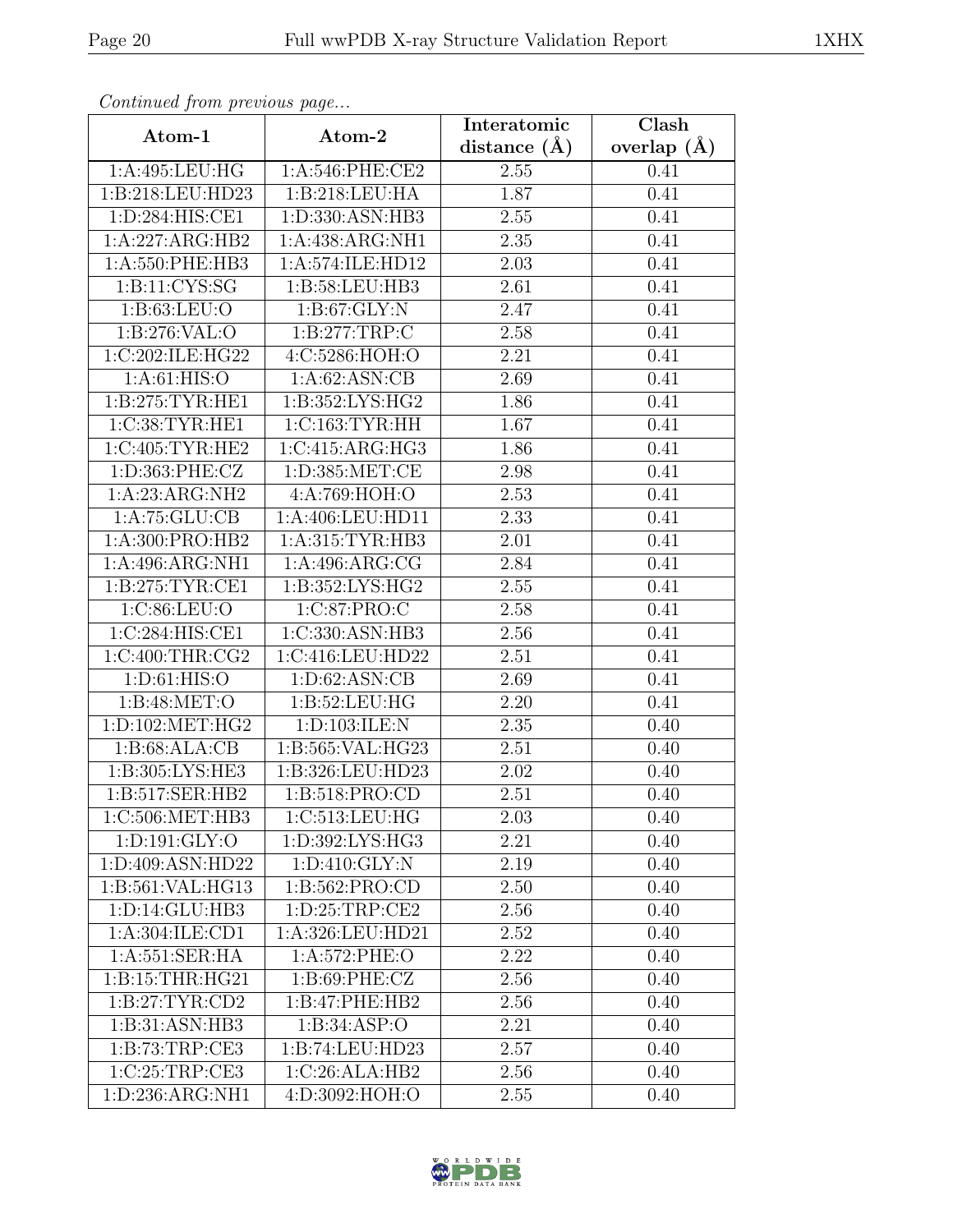There are no symmetry-related clashes.

# 5.3 Torsion angles (i)

#### 5.3.1 Protein backbone (i)

In the following table, the Percentiles column shows the percent Ramachandran outliers of the chain as a percentile score with respect to all X-ray entries followed by that with respect to entries of similar resolution.

The Analysed column shows the number of residues for which the backbone conformation was analysed, and the total number of residues.

| Mol | Chain   | Analysed        | Favoured     | Allowed   | Outliers  |            | Percentiles    |  |
|-----|---------|-----------------|--------------|-----------|-----------|------------|----------------|--|
|     | A       | 569/575 (99%)   | 518 $(91\%)$ | 44 (8%)   | $7(1\%)$  | 13         | 11             |  |
|     | B.      | 569/575 (99%)   | 521 (92%)    | 44 (8%)   | $4(1\%)$  | 22         | 23             |  |
|     | $\rm C$ | 569/575 (99%)   | 525 (92%)    | 36 $(6%)$ | $8(1\%)$  | $\vert$ 11 | $\overline{9}$ |  |
|     | D.      | 569/575 (99%)   | 536 (94%)    | $28(5\%)$ | $5(1\%)$  | 17         | 17             |  |
| All | All     | 2276/2300 (99%) | 2100 (92%)   | 152 (7%)  | $24(1\%)$ |            | <sup>13</sup>  |  |

All (24) Ramachandran outliers are listed below:

| Mol            | Chain                                                                                                | Res             | Type                    |
|----------------|------------------------------------------------------------------------------------------------------|-----------------|-------------------------|
| $\mathbf{1}$   | A                                                                                                    | 62              | <b>ASN</b>              |
| $\overline{1}$ | $\overline{A}$                                                                                       | 311             | <b>LYS</b>              |
| $\overline{1}$ | $\overline{\mathbf{B}}$                                                                              | 311             | <b>LYS</b>              |
| $\overline{1}$ | $\overline{\rm D}$                                                                                   | $\overline{62}$ | <b>ASN</b>              |
| $\overline{1}$ | $\overline{A}$                                                                                       | 85              | $\overline{\text{GLY}}$ |
| $\overline{1}$ | $\frac{1}{\text{A}}$                                                                                 | 310             | <b>TYR</b>              |
| $\overline{1}$ | $\overline{C}$                                                                                       | 416             | LEU                     |
| $\overline{1}$ | $\overline{\rm D}$                                                                                   | 312             | <b>GLY</b>              |
| $\overline{1}$ | $\overline{\rm D}$                                                                                   | 321             | <b>GLY</b>              |
| $\overline{1}$ | $\overline{A}$                                                                                       | 309             | $\overline{\text{PHE}}$ |
| $\overline{1}$ | $\overline{\mathbf{B}}$                                                                              | 127             | <b>PRO</b>              |
| $\overline{1}$ | $\frac{\overline{\text{C}}}{\overline{\text{C}}}}$ $\frac{\overline{\text{C}}}{\overline{\text{C}}}$ | 187             | $\rm{ARG}$              |
| $\overline{1}$ |                                                                                                      | 426             | <b>TYR</b>              |
| $\mathbf{1}$   |                                                                                                      | 203             | <b>THR</b>              |
| $\overline{1}$ |                                                                                                      | 398             | ASP                     |
| $\mathbf{1}$   |                                                                                                      | 457             | <b>THR</b>              |
| $\overline{1}$ | $\overline{D}$                                                                                       | 320             | $\overline{\text{GLY}}$ |
| $\mathbf{1}$   | $\overline{D}$                                                                                       | 457             | <b>THR</b>              |
| $\overline{1}$ | $\overline{A}$                                                                                       | 426             | <b>TYR</b>              |
| $\overline{1}$ | $\overline{\rm C}$                                                                                   | 424             | PRO                     |

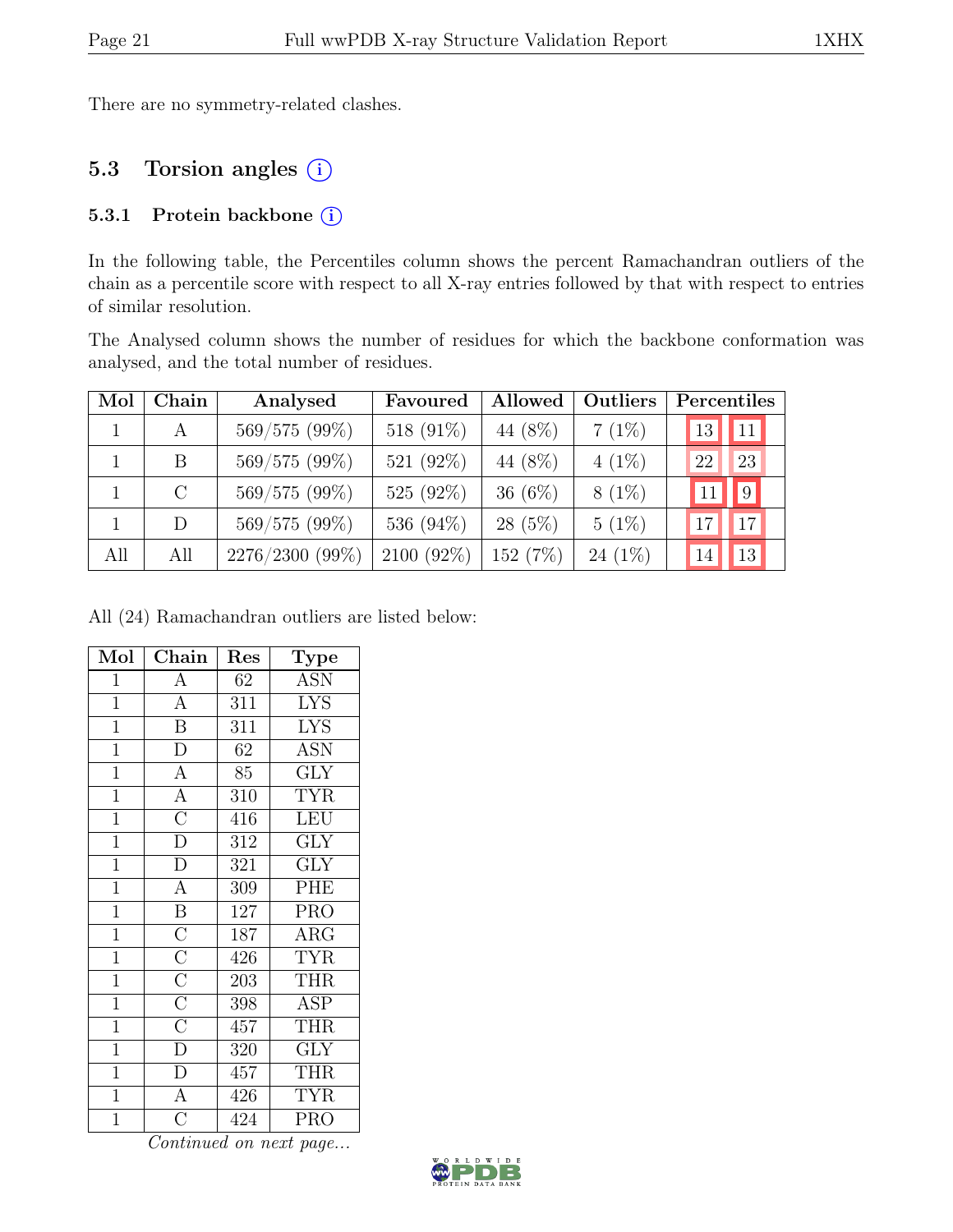Continued from previous page...

| Mol | Chain | Res | <b>Type</b> |
|-----|-------|-----|-------------|
|     |       | 457 | THR.        |
|     |       | 312 | GLY         |
|     |       |     | <b>PRO</b>  |
|     |       | 127 | <b>PRO</b>  |

### 5.3.2 Protein sidechains (i)

In the following table, the Percentiles column shows the percent sidechain outliers of the chain as a percentile score with respect to all X-ray entries followed by that with respect to entries of similar resolution.

The Analysed column shows the number of residues for which the sidechain conformation was analysed, and the total number of residues.

| Mol | Chain         | Analysed        | Rotameric  | Outliers   | Percentiles |    |
|-----|---------------|-----------------|------------|------------|-------------|----|
|     | A             | $502/506$ (99%) | 492 (98%)  | $10(2\%)$  | 55          | 66 |
|     | B             | $502/506$ (99%) | 493 (98%)  | $9(2\%)$   | 59          | 70 |
|     | $\mathcal{C}$ | $502/506$ (99%) | 491 (98%)  | 11 $(2\%)$ | 52          | 63 |
|     | D             | $502/506$ (99%) | 496 (99%)  | 6 $(1%)$   |             | 82 |
| All | All           | 2008/2024 (99%) | 1972 (98%) | 36 $(2\%)$ | 59          | 70 |

All (36) residues with a non-rotameric sidechain are listed below:

| Mol          | Chain                   | $\operatorname{Res}% \left( \mathcal{N}\right) \equiv\operatorname{Res}(\mathcal{N}_{0},\mathcal{N}_{0})$ | Type                                       |
|--------------|-------------------------|-----------------------------------------------------------------------------------------------------------|--------------------------------------------|
| $\mathbf{1}$ | $\mathbf{A}$            | 14                                                                                                        | <b>GLU</b>                                 |
| $\mathbf{1}$ | $\overline{A}$          | 31                                                                                                        | <b>ASN</b>                                 |
| $\mathbf{1}$ | $\overline{A}$          | 145                                                                                                       | <b>ASP</b>                                 |
| $\mathbf 1$  | $\overline{A}$          | 185                                                                                                       | LEU                                        |
| $\mathbf 1$  | $\overline{A}$          | 249                                                                                                       | <b>ASP</b>                                 |
| 1            | $\mathbf{A}$            | 318                                                                                                       | SER                                        |
| $\mathbf{1}$ | $\overline{A}$          | 390                                                                                                       | <b>TYR</b>                                 |
| $\mathbf{1}$ | $\overline{A}$          | 396                                                                                                       | <b>ASN</b>                                 |
| $\mathbf{1}$ | $\overline{A}$          | 414                                                                                                       | <b>PHE</b>                                 |
| $\mathbf{1}$ | $\overline{A}$          | 466                                                                                                       | $\operatorname{GL} \bar{\operatorname{U}}$ |
| $\mathbf{1}$ | $\overline{\mathrm{B}}$ | 16                                                                                                        | <b>THR</b>                                 |
| $\mathbf 1$  | $\overline{\mathrm{B}}$ | 31                                                                                                        | <b>ASN</b>                                 |
| 1            | $\overline{B}$          | 88                                                                                                        | <b>ASN</b>                                 |
| $\mathbf{1}$ | $\overline{B}$          | 116                                                                                                       | <b>HIS</b>                                 |
| $\mathbf{1}$ | $\overline{B}$          | 128                                                                                                       | PHE                                        |
| $\mathbf{1}$ | $\overline{B}$          | 145                                                                                                       | <b>ASP</b>                                 |
| $\mathbf{1}$ | $\overline{\mathrm{B}}$ | 223                                                                                                       | ARG                                        |

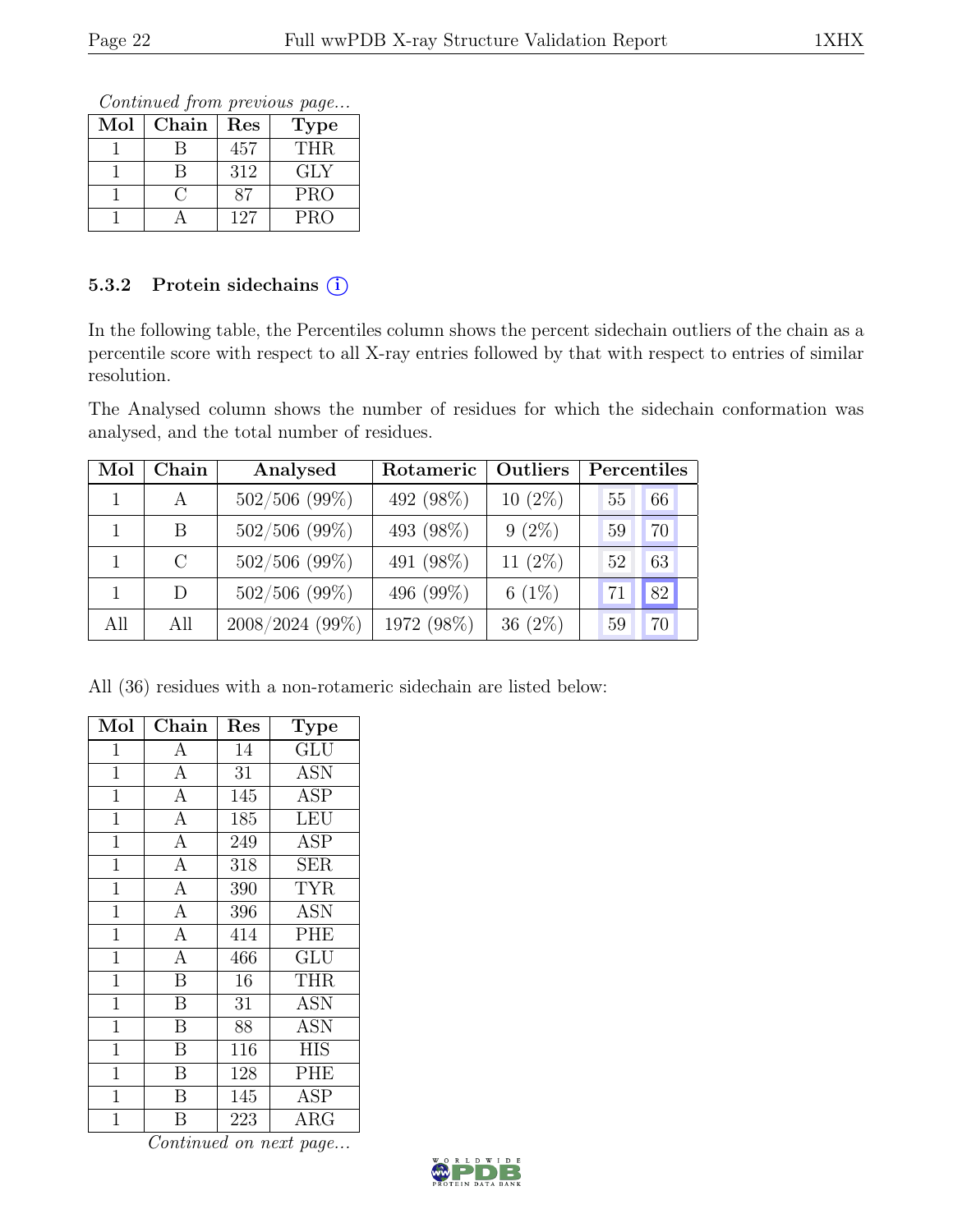| $\operatorname{Mol}$ | ${\rm Chain}$                                                                                                                                                                                                                                     | Res              | <b>Type</b>               |
|----------------------|---------------------------------------------------------------------------------------------------------------------------------------------------------------------------------------------------------------------------------------------------|------------------|---------------------------|
| 1                    | B                                                                                                                                                                                                                                                 | 249              | <b>ASP</b>                |
| $\mathbf{1}$         | $\, {\bf B}$                                                                                                                                                                                                                                      | 552              | $\rm{ARG}$                |
| $\overline{1}$       |                                                                                                                                                                                                                                                   | $\overline{89}$  | <b>THR</b>                |
| $\overline{1}$       |                                                                                                                                                                                                                                                   | 145              | <b>ASP</b>                |
| $\overline{1}$       |                                                                                                                                                                                                                                                   | 186              | $\overline{\text{ASP}}$   |
| $\overline{1}$       |                                                                                                                                                                                                                                                   | 187              | $\rm{ARG}$                |
| $\overline{1}$       |                                                                                                                                                                                                                                                   | 219              | <b>ASP</b>                |
| $\overline{1}$       |                                                                                                                                                                                                                                                   | 249              | <b>ASP</b>                |
| $\overline{1}$       |                                                                                                                                                                                                                                                   | 304              | ILE                       |
| $\overline{1}$       |                                                                                                                                                                                                                                                   | 314              | $\overline{\mathrm{GLU}}$ |
| $\overline{1}$       | $\overline{\text{C}}$ $\overline{\text{C}}$ $\overline{\text{C}}$ $\overline{\text{C}}$ $\overline{\text{C}}$ $\overline{\text{C}}$ $\overline{\text{C}}$ $\overline{\text{C}}$ $\overline{\text{C}}$ $\overline{\text{C}}$ $\overline{\text{C}}$ | 390              | <b>TYR</b>                |
| $\overline{1}$       |                                                                                                                                                                                                                                                   | 409              | <b>ASN</b>                |
| $\overline{1}$       |                                                                                                                                                                                                                                                   | 420              | $\overline{{\rm GLU}}$    |
| $\mathbf{1}$         | $\overline{D}$                                                                                                                                                                                                                                    | 31               | <b>ASN</b>                |
| $\overline{1}$       | $\overline{\rm D}$                                                                                                                                                                                                                                | 54               | <b>VAL</b>                |
| $\overline{1}$       | $\overline{\rm D}$                                                                                                                                                                                                                                | 310              | <b>TYR</b>                |
| $\overline{1}$       | $\overline{\rm D}$                                                                                                                                                                                                                                | $\overline{311}$ | <b>LYS</b>                |
| $\mathbf{1}$         | $\overline{D}$                                                                                                                                                                                                                                    | 384              | <b>LEU</b>                |
| $\overline{1}$       | $\overline{\rm D}$                                                                                                                                                                                                                                | 409              | <b>ASN</b>                |

Sometimes sidechains can be flipped to improve hydrogen bonding and reduce clashes. All (28) such sidechains are listed below:

| Mol            | Chain                               | Res             | Type                    |
|----------------|-------------------------------------|-----------------|-------------------------|
| $\mathbf{1}$   | A                                   | 31              | <b>ASN</b>              |
| $\overline{1}$ | $\overline{A}$                      | 35              | $\overline{\text{HIS}}$ |
| $\overline{1}$ | $\overline{A}$                      | 72              | <b>ASN</b>              |
| $\overline{1}$ | $\overline{A}$                      | 171             | <b>GLN</b>              |
| $\overline{1}$ | $\overline{A}$                      | 287             | <b>HIS</b>              |
| $\mathbf{1}$   | $\overline{A}$                      | 380             | <b>GLN</b>              |
| $\overline{1}$ | $\overline{A}$                      | 396             | $\overline{\text{ASN}}$ |
| $\mathbf{1}$   | $\overline{B}$                      | 31              | <b>ASN</b>              |
| $\mathbf{1}$   | $\overline{\mathrm{B}}$             | 116             | <b>HIS</b>              |
| $\overline{1}$ | $\overline{\mathbf{B}}$             | 171             | GLN                     |
| $\overline{1}$ | $\overline{B}$                      | 287             | <b>HIS</b>              |
| $\mathbf 1$    | B                                   | 313             | ASN                     |
| $\mathbf 1$    | $\, {\bf B}$                        | 396             | ASN                     |
| $\mathbf{1}$   | $\overline{B}$                      | 545             | <b>ASN</b>              |
| $\overline{1}$ |                                     | $\overline{31}$ | <b>ASN</b>              |
| $\overline{1}$ | $\frac{\overline{C}}{\overline{C}}$ | 35              | <b>HIS</b>              |
| $\overline{1}$ |                                     | $55\,$          | $\overline{\text{GLN}}$ |
| $\overline{1}$ | $\overline{C}$                      | 171             | <b>GLN</b>              |
| 1              | $\overline{\rm C}$                  | 313             | <b>ASN</b>              |

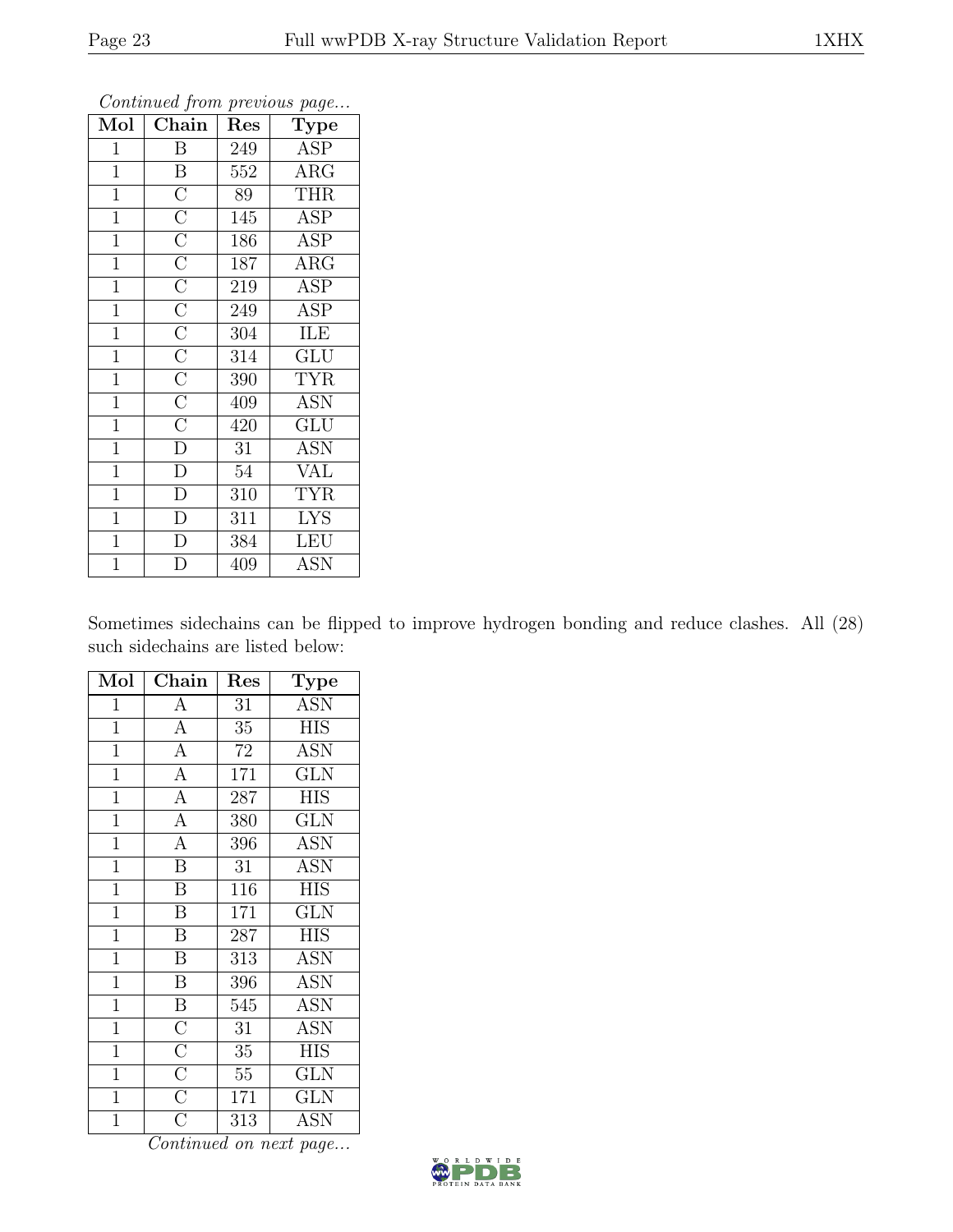|              |         | ı   | ı           |
|--------------|---------|-----|-------------|
| Mol          | Chain   | Res | <b>Type</b> |
| 1            | С       | 409 | <b>ASN</b>  |
| 1            | $\rm C$ | 545 | <b>ASN</b>  |
| 1            | D       | 31  | <b>ASN</b>  |
| $\mathbf{1}$ | D       | 35  | <b>HIS</b>  |
| $\mathbf{1}$ | D       | 171 | <b>GLN</b>  |
| $\mathbf{1}$ | D       | 287 | <b>HIS</b>  |
| $\mathbf{1}$ | D       | 303 | <b>GLN</b>  |
| 1            | D       | 409 | <b>ASN</b>  |
|              | D       | 485 | <b>HIS</b>  |

#### 5.3.3 RNA  $(i)$

There are no RNA molecules in this entry.

### 5.4 Non-standard residues in protein, DNA, RNA chains (i)

There are no non-standard protein/DNA/RNA residues in this entry.

### 5.5 Carbohydrates  $(i)$

There are no monosaccharides in this entry.

### 5.6 Ligand geometry  $(i)$

Of 4 ligands modelled in this entry, 2 are monoatomic - leaving 2 for Mogul analysis.

In the following table, the Counts columns list the number of bonds (or angles) for which Mogul statistics could be retrieved, the number of bonds (or angles) that are observed in the model and the number of bonds (or angles) that are defined in the Chemical Component Dictionary. The Link column lists molecule types, if any, to which the group is linked. The Z score for a bond length (or angle) is the number of standard deviations the observed value is removed from the expected value. A bond length (or angle) with  $|Z| > 2$  is considered an outlier worth inspection. RMSZ is the root-mean-square of all Z scores of the bond lengths (or angles).

| Mol | Type            | Chain |      |                          | Link<br>Res |             |             | Bond lengths |      |         | Bond angles |  |
|-----|-----------------|-------|------|--------------------------|-------------|-------------|-------------|--------------|------|---------|-------------|--|
|     |                 |       |      |                          | Counts      | <b>RMSZ</b> | $\# Z  > 2$ | Counts       | RMSZ | $\# Z $ |             |  |
| ಲ   | SO <sub>4</sub> |       | 3001 | $\overline{\phantom{a}}$ | 4,4,4       | 1.92        |             | 6,6,6        | 0.86 |         |             |  |
| ◡   | SO <sub>4</sub> |       | 3000 | $\overline{\phantom{a}}$ | 4.4.4       | 1.84        | $2(50\%)$   | 6,6,6        | 0.95 |         |             |  |

All (3) bond length outliers are listed below:

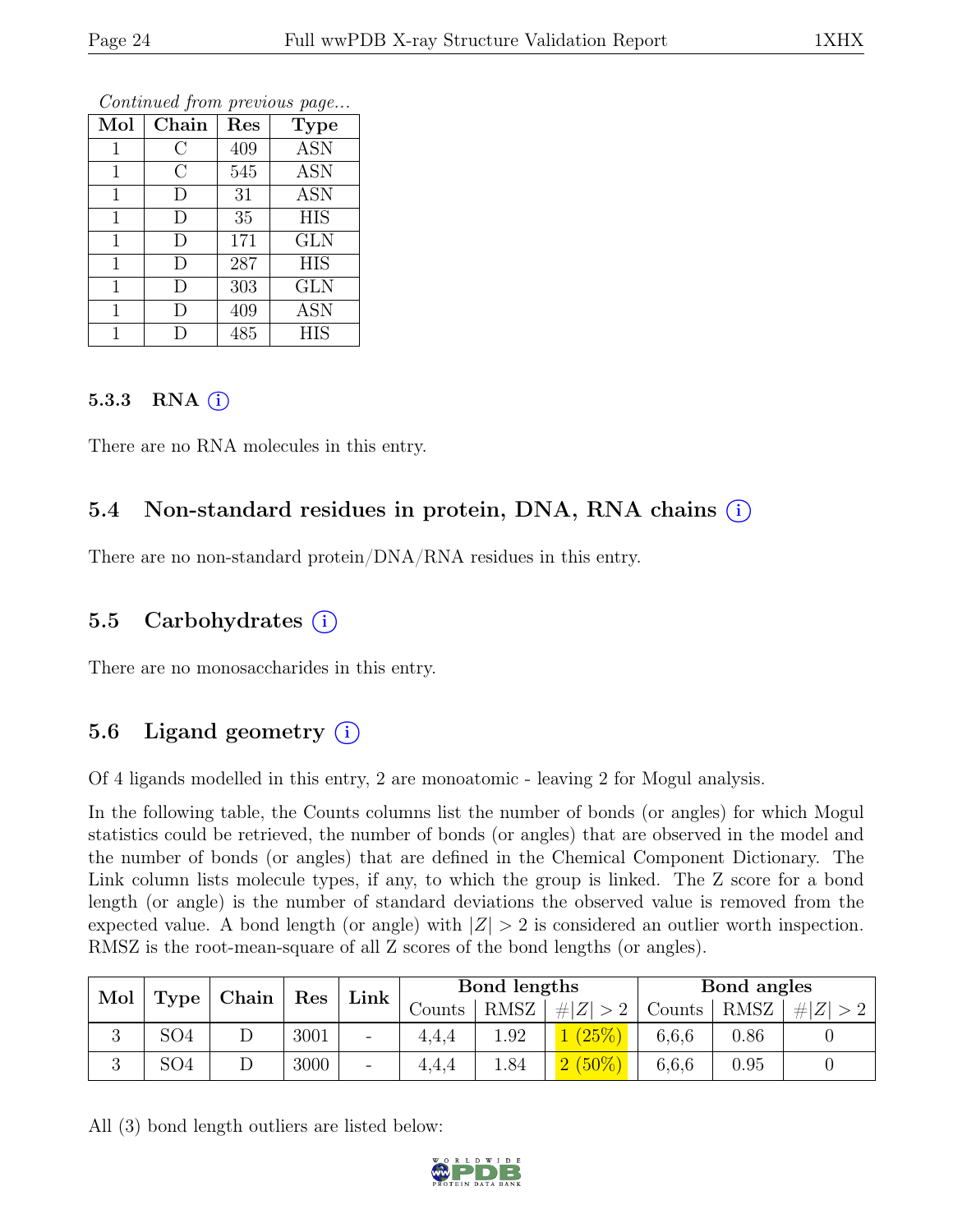| Mol | Chain |      |                 | Res   Type   Atoms | Z      | $\top$ Observed(A) | Ideal(A) |
|-----|-------|------|-----------------|--------------------|--------|--------------------|----------|
|     |       | 3001 | SO <sub>4</sub> | $O1-S$             | 3.29   | $1.63\,$           | . 46     |
|     |       | 3000 | SO <sub>4</sub> | $O1-S$             | 2.92   | $1.61\,$           | 1.46     |
|     |       | 3000 | SO <sub>4</sub> | $O3-S$             | $-212$ | $1.30\,$           |          |

There are no bond angle outliers.

There are no chirality outliers.

There are no torsion outliers.

There are no ring outliers.

No monomer is involved in short contacts.

### 5.7 Other polymers (i)

There are no such residues in this entry.

# 5.8 Polymer linkage issues (i)

There are no chain breaks in this entry.

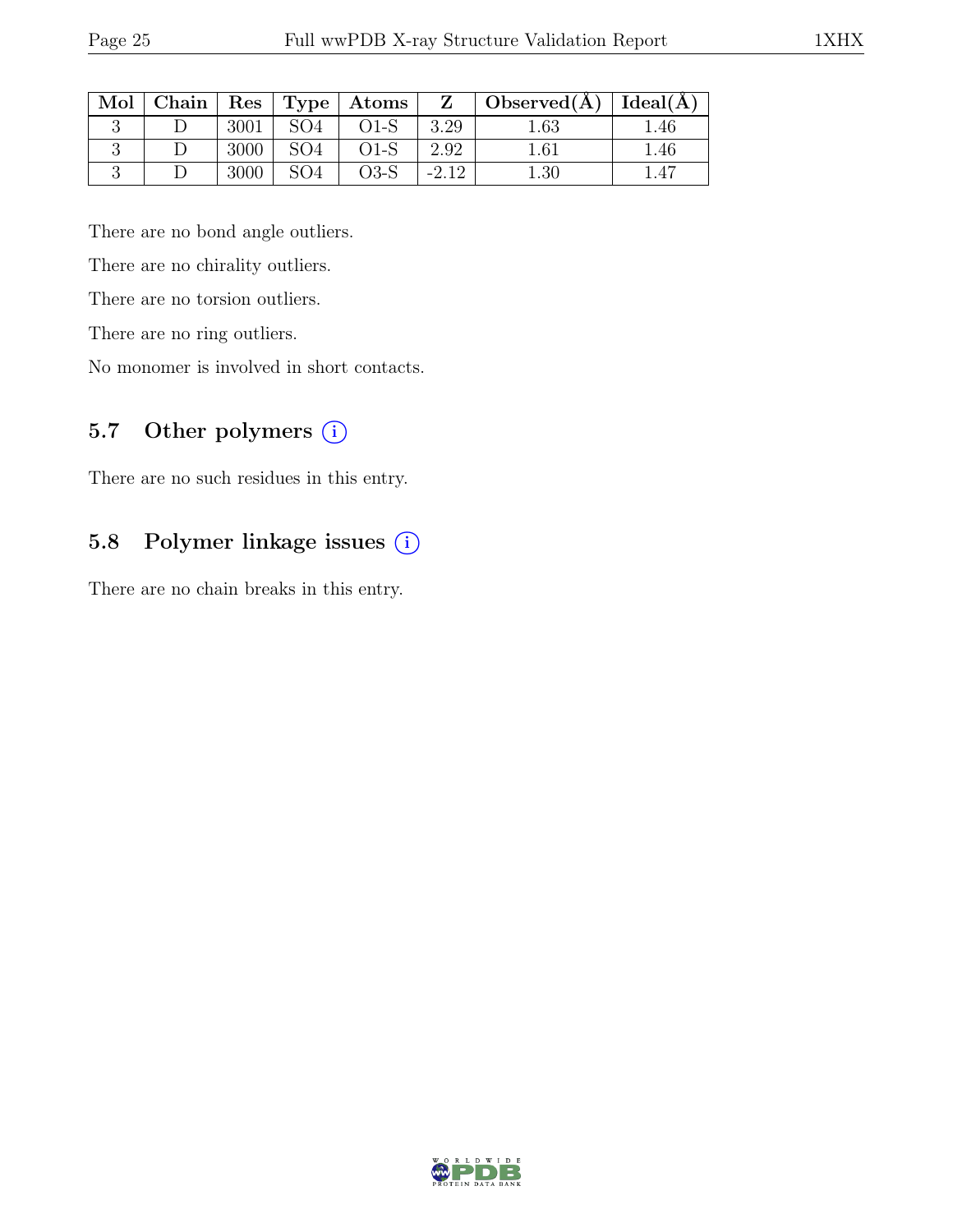# 6 Fit of model and data  $(i)$

# 6.1 Protein, DNA and RNA chains (i)

In the following table, the column labelled ' $\#\text{RSRZ}>2$ ' contains the number (and percentage) of RSRZ outliers, followed by percent RSRZ outliers for the chain as percentile scores relative to all X-ray entries and entries of similar resolution. The OWAB column contains the minimum, median,  $95<sup>th</sup>$  percentile and maximum values of the occupancy-weighted average B-factor per residue. The column labelled 'Q< 0.9' lists the number of (and percentage) of residues with an average occupancy less than 0.9.

| Mol | Chain         | Analysed          | $<$ RSRZ $>$ | $\#\text{RSRZ}\text{>2}$         | $OWAB(A^2)$      | Q <sub>0.9</sub> |
|-----|---------------|-------------------|--------------|----------------------------------|------------------|------------------|
|     | A             | 571/575(99%)      | 0.71         | 81 (14%) $\boxed{2}$ $\boxed{4}$ | 25, 55, 108, 135 |                  |
|     | B             | $571/575$ (99%)   | 0.58         | 62 (10%) $\boxed{5}$ $\boxed{9}$ | 23, 50, 95, 149  |                  |
|     | $\mathcal{C}$ | $571/575$ (99%)   | 0.55         | 62 (10%) $\boxed{5}$ $\boxed{9}$ | 22, 47, 106, 147 |                  |
|     | D             | $571/575(99\%)$   | 0.27         | $28(4\%)$<br>29<br>42            | 22, 43, 84, 150  |                  |
| All | All           | $2284/2300(99\%)$ | 0.53         | 233 (10%) 6 11                   | 22, 48, 103, 150 |                  |

All (233) RSRZ outliers are listed below:

| Mol            | Chain                   | Res | <b>Type</b> | <b>RSRZ</b>      |
|----------------|-------------------------|-----|-------------|------------------|
| $\mathbf{1}$   | D                       | 310 | <b>TYR</b>  | 11.5             |
| $\overline{1}$ | $\mathbf{D}$            | 306 | $\rm{ARG}$  | 8.7              |
| $\mathbf{1}$   | $\mathbf{A}$            | 148 | <b>TYR</b>  | 8.5              |
| $\mathbf{1}$   | $\, {\bf B}$            | 310 | <b>TYR</b>  | 8.4              |
| $\overline{1}$ | $\overline{A}$          | 309 | PHE         | 8.1              |
| $\overline{1}$ | $\overline{C}$          | 421 | <b>THR</b>  | 8.0              |
| $\overline{1}$ | $\overline{\rm C}$      | 400 | <b>THR</b>  | $7.9\,$          |
| $\overline{1}$ | $\overline{A}$          | 306 | $\rm{ARG}$  | 7.6              |
| $\overline{1}$ | $\mathbf{A}$            | 399 | <b>VAL</b>  | 7.3              |
| $\overline{1}$ | $\overline{\mathbf{B}}$ | 113 | $\rm{ARG}$  | $\overline{7.2}$ |
| $\overline{1}$ | $\boldsymbol{A}$        | 310 | <b>TYR</b>  | 7.1              |
| $\overline{1}$ | $\overline{\mathrm{B}}$ | 311 | <b>LYS</b>  | $7.0\,$          |
| $\mathbf{1}$   | D                       | 308 | $\rm{ARG}$  | 6.7              |
| $\mathbf{1}$   | $\mathbf{A}$            | 307 | <b>SER</b>  | 6.4              |
| $\overline{1}$ | $\boldsymbol{B}$        | 149 | <b>HIS</b>  | 6.3              |
| $\overline{1}$ | $\mathbf{A}$            | 405 | <b>TYR</b>  | 6.2              |
| $\overline{1}$ | $\overline{A}$          | 512 | <b>LYS</b>  | 6.0              |
| $\mathbf{1}$   | A                       | 308 | $\rm{ARG}$  | 6.0              |
| $\mathbf{1}$   | $\mathcal{C}$           | 420 | GLU         | 5.8              |
| $\overline{1}$ | $\, {\bf B}$            | 309 | PHE         | 5.7              |
| $\overline{1}$ | $\overline{\rm C}$      | 423 | ASP         | 5.6              |

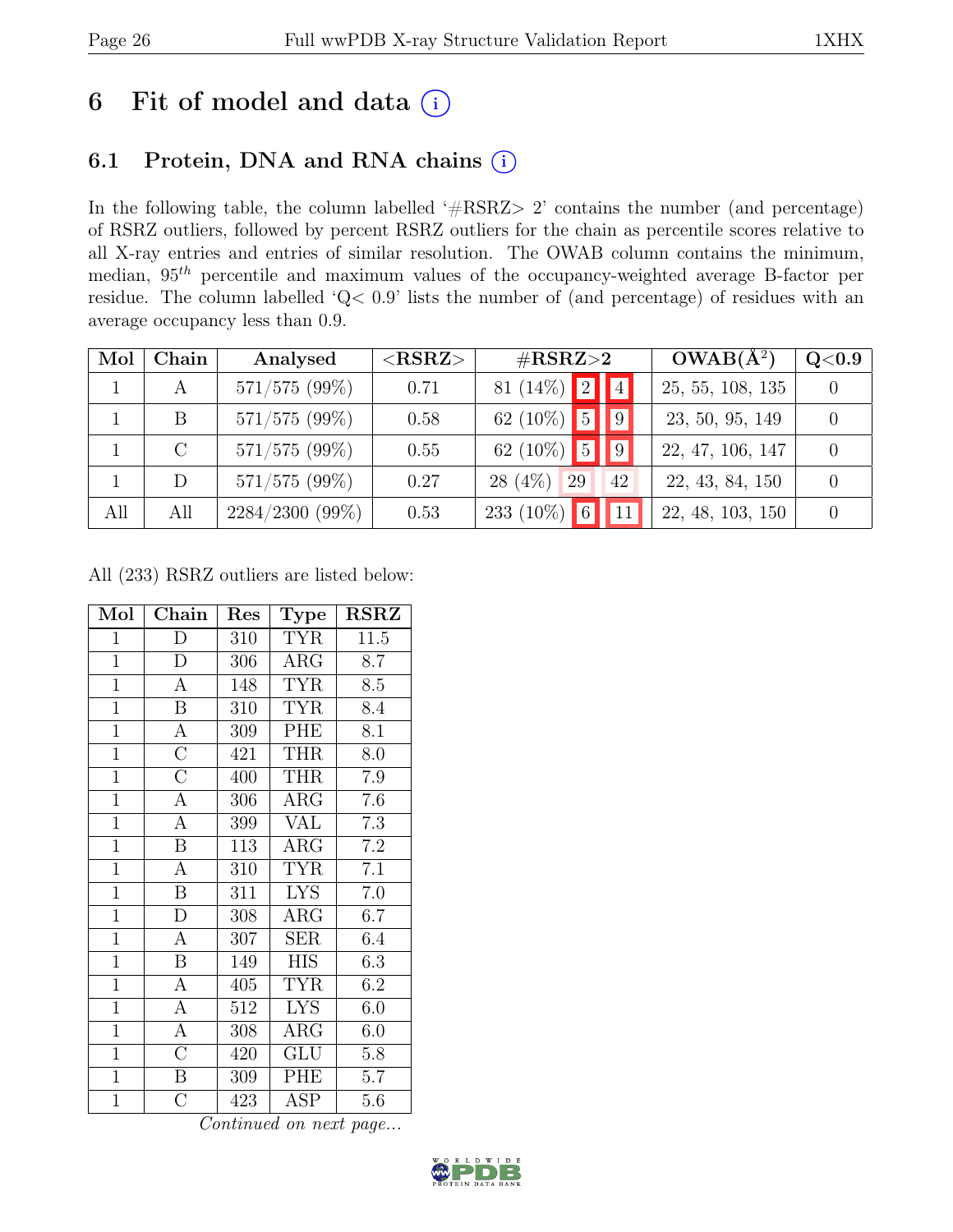| Mol            | $\overline{\text{Chain}}$                                               | Res              | <b>Type</b>             | $\overline{\text{RSR}}$ |
|----------------|-------------------------------------------------------------------------|------------------|-------------------------|-------------------------|
| $\mathbf{1}$   | $\overline{\mathbf{B}}$                                                 | 109              | <b>TYR</b>              | $\overline{5.5}$        |
| $\mathbf{1}$   | $\boldsymbol{A}$                                                        | $\overline{5}$   | $\overline{\text{PRO}}$ | 5.4                     |
| $\overline{1}$ | $\overline{C}$                                                          | $\overline{115}$ | ILE                     | $\overline{5.2}$        |
| $\overline{1}$ |                                                                         | $\overline{5}$   | $\overline{\text{PRO}}$ | $\overline{5.2}$        |
| $\overline{1}$ | $\frac{\overline{C}}{\overline{C}}$                                     | $\overline{309}$ | PHE                     | $\overline{5.1}$        |
| $\mathbf{1}$   |                                                                         | 419              | GLU                     | $5\overline{.1}$        |
| $\overline{1}$ | $\overline{\mathbf{B}}$                                                 | 86               | LEU                     | $5.0\,$                 |
| $\overline{1}$ | $\overline{A}$                                                          | 311              | <b>LYS</b>              | $4.\overline{9}$        |
| $\overline{1}$ |                                                                         | 149              | ${\rm HIS}$             | $\overline{4.8}$        |
| $\overline{1}$ | $\frac{\overline{A}}{\overline{A}}$ $\frac{\overline{A}}{\overline{C}}$ | $\overline{510}$ | $\overline{\text{ASP}}$ | $\overline{4.8}$        |
| $\overline{1}$ |                                                                         | 312              | $\overline{\text{GLY}}$ | 4.8                     |
| $\overline{1}$ |                                                                         | 418              | $\overline{\text{GLU}}$ | 4.7                     |
| $\overline{1}$ | $\overline{D}$                                                          | $\overline{307}$ | SER                     | 4.6                     |
| $\overline{1}$ | $\overline{A}$                                                          | 509              | <b>VAL</b>              | $4.6\,$                 |
| $\overline{1}$ | $\overline{\rm C}$                                                      | $\overline{310}$ | <b>TYR</b>              | $\overline{4.5}$        |
| $\overline{1}$ | $\overline{\mathbf{B}}$                                                 | $\bf 5$          | $\overline{\text{PRO}}$ | $4.5\,$                 |
| $\overline{1}$ | $\overline{C}$                                                          | $\overline{111}$ | $\overline{\text{GLY}}$ | $\overline{4.4}$        |
| $\overline{1}$ | $\frac{\overline{C}}{A}$                                                | 113              | $AR\overline{G}$        | $\overline{4.4}$        |
| $\overline{1}$ |                                                                         | 416              | LEU                     | $\overline{4.4}$        |
| $\overline{1}$ | $\overline{A}$                                                          | 111              | GLY                     | $\overline{4.4}$        |
| $\mathbf{1}$   | $\overline{D}$                                                          | 148              | <b>TYR</b>              | $\overline{4.3}$        |
| $\overline{1}$ | $\frac{1}{\underline{A}}$                                               | $\overline{151}$ | $\overline{\text{GLU}}$ | $\overline{4.3}$        |
| $\mathbf{1}$   | $\overline{A}$                                                          | 559              | VAL                     | 4.3                     |
| $\overline{1}$ | $\overline{C}$                                                          | 149              | $\overline{HIS}$        | $\overline{4.3}$        |
| $\overline{1}$ | $\overline{A}$                                                          | 575              | <b>LYS</b>              | 4.1                     |
| $\overline{1}$ | $\frac{\overline{A}}{\overline{C}}$                                     | 419              | $\overline{\text{GLU}}$ | $\overline{4.1}$        |
| $\overline{1}$ |                                                                         | $\overline{53}$  | <b>LYS</b>              | 4.0                     |
| $\overline{1}$ | $\overline{\rm C}$                                                      | $112\,$          | <b>LYS</b>              | 4.0                     |
| $\overline{1}$ | $\overline{\rm C}$                                                      | 108              | $\overline{\text{GLY}}$ | 4.0                     |
| $\mathbf{1}$   | А                                                                       | 216              | LEU                     | 4.0                     |
| $\mathbf{1}$   | B                                                                       | 575              | <b>LYS</b>              | 3.9                     |
| $\mathbf{1}$   | $\overline{\mathrm{B}}$                                                 | 312              | $\overline{\text{GLY}}$ | $\overline{3.8}$        |
| $\mathbf{1}$   | $\boldsymbol{A}$                                                        | 572              | <b>PHE</b>              | $3.\overline{8}$        |
| $\overline{1}$ | $\overline{\rm C}$                                                      | 398              | $\overline{\text{ASP}}$ | $\overline{3.8}$        |
| $\mathbf{1}$   | $\overline{\rm C}$                                                      | 575              | L <sub>YS</sub>         | $3.8\,$                 |
| $\mathbf{1}$   | $\overline{\mathrm{B}}$                                                 | 510              | $\overline{\rm ASP}$    | $3.8\,$                 |
| $\mathbf{1}$   | $\overline{\rm C}$                                                      | 304              | ILE                     | 3.7                     |
| $\overline{1}$ | $\bar{\rm D}$                                                           | 149              | <b>HIS</b>              | 3.7                     |
| $\mathbf{1}$   | А                                                                       | 422              | $\overline{\text{LYS}}$ | $3.7\,$                 |
| $\mathbf{1}$   | $\boldsymbol{A}$                                                        | 403              | VAL                     | 3.7                     |
| $\mathbf{1}$   | $\overline{\rm C}$                                                      | 422              | <b>LYS</b>              | 3.7                     |
| $\mathbf{1}$   | $\mathbf{A}$                                                            | 313              | <b>ASN</b>              | 3.6                     |

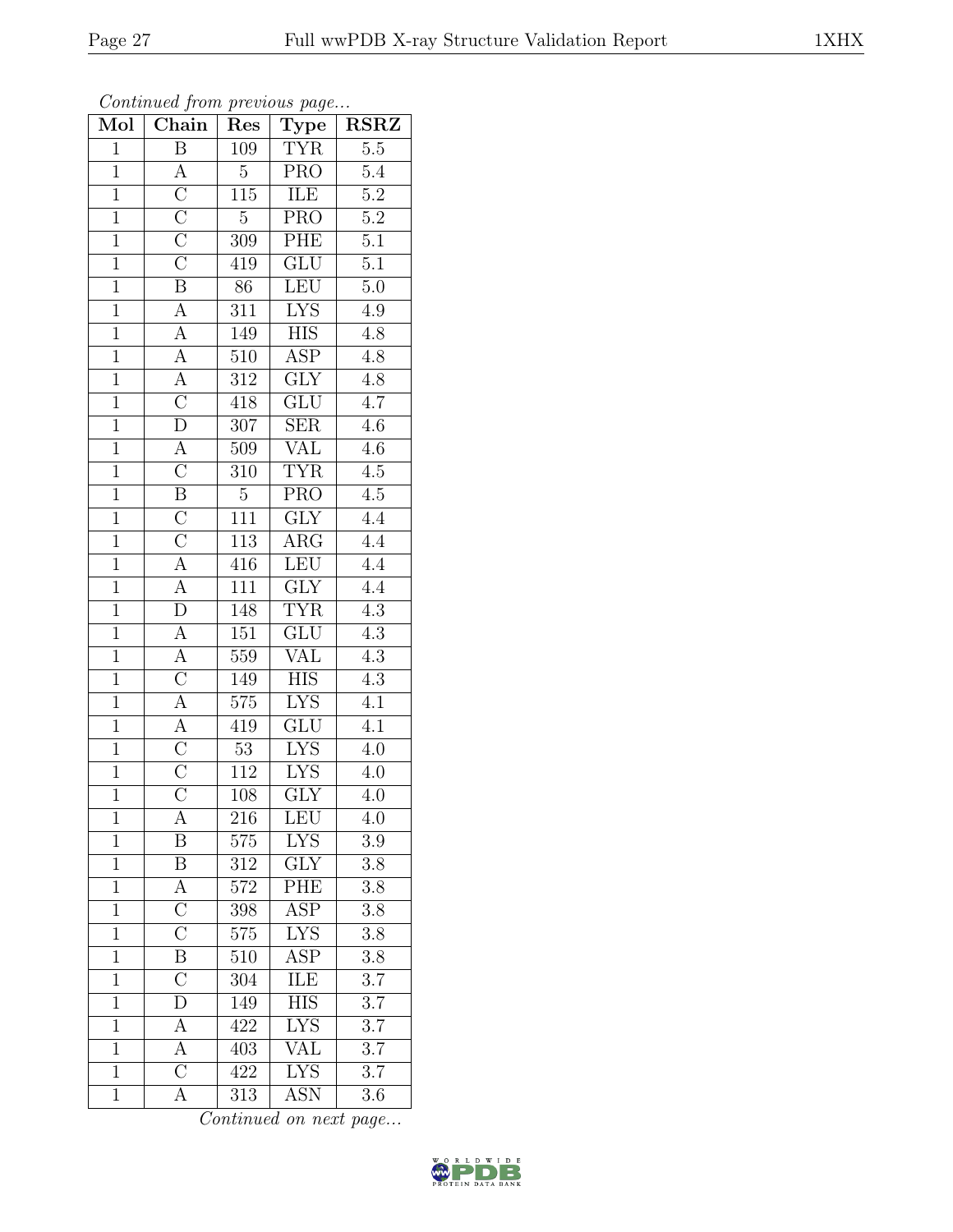| Mol            | $\overline{\text{Chain}}$ | Res              | Type                      | $\overline{\text{RSR}}$ |
|----------------|---------------------------|------------------|---------------------------|-------------------------|
| $\mathbf{1}$   | $\overline{D}$            | 309              | PHE                       | $\overline{3.6}$        |
| $\mathbf 1$    | $\overline{C}$            | 553              | $\overline{\text{LYS}}$   | 3.6                     |
| $\overline{1}$ | $\overline{A}$            | 564              | $\overline{GLY}$          | $\overline{3.4}$        |
| $\overline{1}$ | $\overline{C}$            | 148              | <b>TYR</b>                | $\overline{3.4}$        |
| $\overline{1}$ | $\overline{\mathrm{B}}$   | $\overline{11}$  | $\overline{\text{CYS}}$   | $\overline{3.4}$        |
| $\mathbf{1}$   | $\boldsymbol{B}$          | 108              | <b>GLY</b>                | 3.4                     |
| $\overline{1}$ | $\overline{A}$            | 508              | $\overline{\text{GLU}}$   | $\overline{3.4}$        |
| $\overline{1}$ | $\overline{A}$            | 11               | CYS                       | $\overline{3.4}$        |
| $\overline{1}$ | $\overline{C}$            | 116              | HIS                       | $\overline{3.4}$        |
| $\overline{1}$ | $\frac{1}{\mathbf{A}}$    | $\overline{153}$ | <b>PRO</b>                | $\overline{3.4}$        |
| $\overline{1}$ | $\overline{D}$            | 511              | $\overline{\text{GLY}}$   | $\overline{3.3}$        |
| $\overline{1}$ | $\overline{\rm D}$        | $5\overline{70}$ | $\overline{\text{ASP}}$   | $\overline{3.3}$        |
| $\overline{1}$ | $\overline{B}$            | 111              | $\overline{GLY}$          | $\overline{3.3}$        |
| $\overline{1}$ | $\overline{A}$            | 112              | <b>LYS</b>                | $\overline{3.3}$        |
| $\overline{1}$ | $\overline{D}$            | $\overline{508}$ | $\overline{\text{GLU}}$   | $\overline{3.3}$        |
| $\overline{1}$ | $\overline{C}$            | 107              | <b>LEU</b>                | $\overline{3.3}$        |
| $\overline{1}$ | $\overline{A}$            | 415              | $\overline{\text{ARG}}$   | $\overline{3.3}$        |
| $\overline{1}$ | $\overline{D}$            | 311              | $\overline{\text{LYS}}$   | $\!3.2$                 |
| $\overline{1}$ | $\overline{C}$            | 110              | <b>LYS</b>                | $\overline{3.2}$        |
| $\overline{1}$ | $\overline{\overline{C}}$ | 85               | $\overline{\mathrm{GLY}}$ | $\overline{3.2}$        |
| $\mathbf{1}$   | $\overline{\mathbf{B}}$   | 151              | $\overline{\mathrm{GLU}}$ | $\overline{3.2}$        |
| $\overline{1}$ | $\overline{C}$            | 572              | PHE                       | $\overline{3.2}$        |
| $\mathbf{1}$   | $\overline{A}$            | 97               | <b>MET</b>                | $\overline{3.2}$        |
| $\overline{1}$ | $\overline{C}$            | $3\overline{11}$ | $\overline{\text{LYS}}$   | $\overline{3.2}$        |
| $\overline{1}$ | $\overline{B}$            | $\overline{419}$ | GLU                       | 3.1                     |
| $\overline{1}$ | $\overline{D}$            | 512              | <b>LYS</b>                | $3.\overline{1}$        |
| $\overline{1}$ | $\overline{A}$            | 409              | <b>ASN</b>                | $\overline{3.1}$        |
| $\overline{1}$ | $\overline{\rm C}$        | 399              | VAL                       | $\overline{3.1}$        |
| $\overline{1}$ | $\overline{\rm A}$        | 85               | $\overline{\text{GLY}}$   | $\overline{3.1}$        |
| $\mathbf{1}$   | Β                         | 154              | VAL                       | $\overline{3.1}$        |
| $\mathbf{1}$   | $\rm C$                   | 119              | ILE                       | 3.1                     |
| $\mathbf{1}$   | $\overline{\rm C}$        | 571              | <b>THR</b>                | $\overline{3.1}$        |
| $\mathbf{1}$   | B                         | 85               | <b>GLY</b>                | 3.1                     |
| $\overline{1}$ | $\overline{\mathrm{B}}$   | 304              | <b>ILE</b>                | $\overline{3.0}$        |
| $\mathbf{1}$   | Β                         | 97               | MET                       | 3.0                     |
| $\mathbf{1}$   | $\overline{\rm C}$        | $\overline{11}$  | <b>CYS</b>                | $\overline{2.9}$        |
| $\mathbf{1}$   | B                         | 421              | <b>THR</b>                | 2.9                     |
| $\overline{1}$ | B                         | 28               | $\overline{\text{GLY}}$   | 2.9                     |
| $\mathbf{1}$   | B                         | 70               | ILE                       | 2.9                     |
| $\mathbf{1}$   | A                         | 328              | LEU                       | $2.9\,$                 |
| $\mathbf{1}$   | $\overline{\mathrm{B}}$   | 96               | $\rm{ARG}$                | 2.9                     |
| $\mathbf{1}$   | $\overline{\text{C}}$     | 84               | <b>ASP</b>                | 2.8                     |

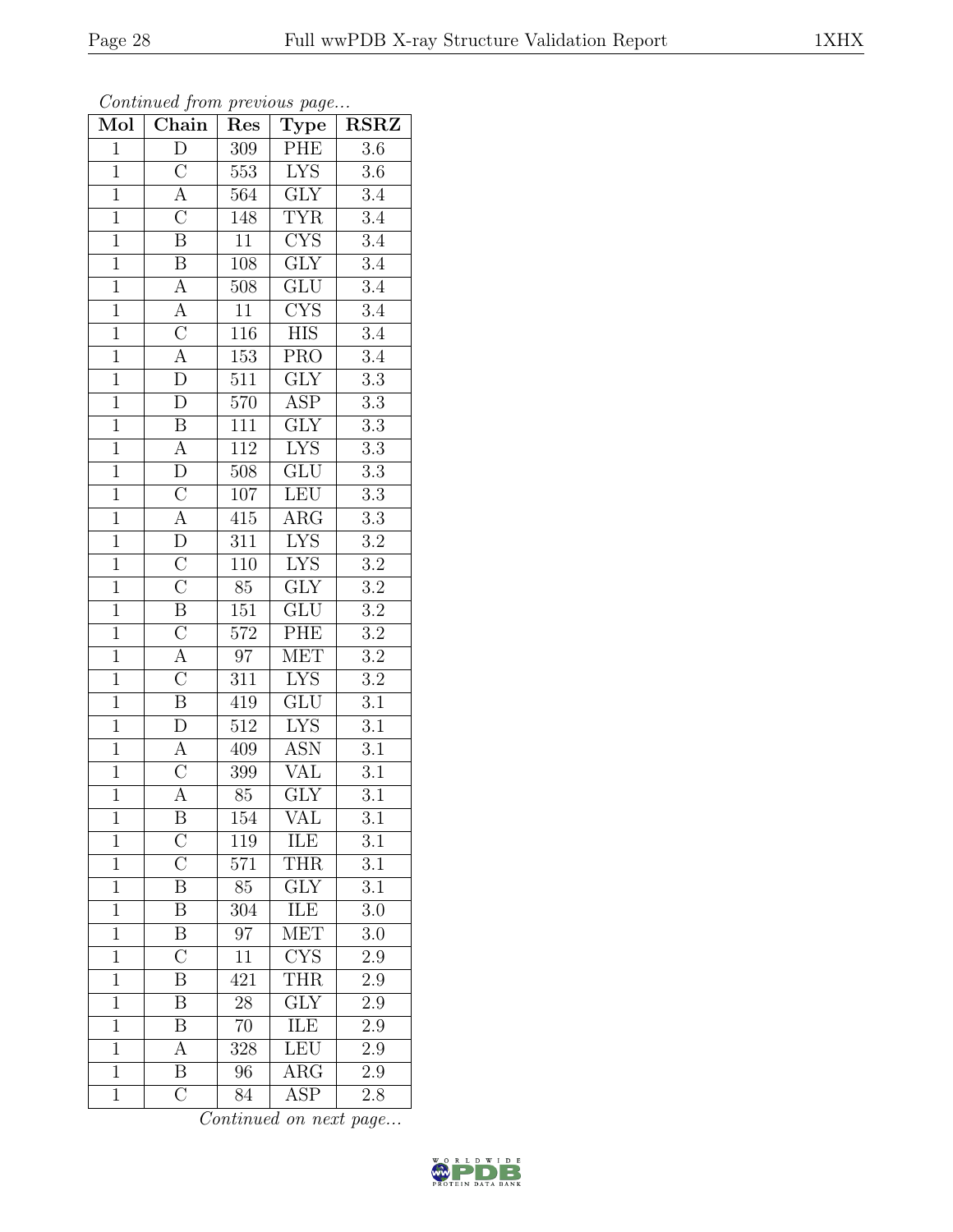| Mol            | $\boldsymbol{\theta}$<br>Chain | Res              | $\mathbf{r}$<br>$\overline{v}$<br>$\mathrm{Type}$ | <b>RSRZ</b>      |
|----------------|--------------------------------|------------------|---------------------------------------------------|------------------|
| $\overline{1}$ | $\overline{\mathbf{B}}$        | 308              | ARG                                               | 2.8              |
| $\overline{1}$ | $\overline{A}$                 | 154              | <b>VAL</b>                                        | $\overline{2.8}$ |
| $\overline{1}$ | $\overline{C}$                 | $\overline{12}$  | <b>ALA</b>                                        | $2.8\,$          |
| $\overline{1}$ | $\overline{A}$                 | $\overline{75}$  | $\overline{\text{GLU}}$                           | $2.8\,$          |
| $\overline{1}$ | $\overline{A}$                 | 305              | <b>LYS</b>                                        | $\overline{2.8}$ |
| $\overline{1}$ | $\overline{\rm C}$             | 397              | <b>PRO</b>                                        | $2.7\,$          |
| $\overline{1}$ | $\overline{\mathrm{B}}$        | 400              | <b>THR</b>                                        | $2.7\,$          |
| $\overline{1}$ | $\overline{\rm D}$             | 523              | $\overline{\text{ASP}}$                           | 2.7              |
| $\mathbf{1}$   | $\, {\bf B}$                   | 435              | <b>ALA</b>                                        | $2.7\,$          |
| $\overline{1}$ | $\overline{\mathbf{B}}$        | 157              | $\overline{\text{LYS}}$                           | $\overline{2.7}$ |
| $\overline{1}$ | $\overline{D}$                 | $575\,$          | <b>LYS</b>                                        | $2.7\,$          |
| $\overline{1}$ | $\overline{\mathbf{B}}$        | $\overline{569}$ | $\overline{\text{ASP}}$                           | $\overline{2.7}$ |
| $\overline{1}$ | $\, {\bf B}$                   | $\overline{53}$  | <b>LYS</b>                                        | $\overline{2.7}$ |
| $\mathbf{1}$   | $\, {\bf B}$                   | 12               | <b>ALA</b>                                        | $2.7\,$          |
| $\overline{1}$ | $\overline{\mathbf{B}}$        | $\overline{66}$  | $\overline{ALA}$                                  | $\overline{2.7}$ |
| $\overline{1}$ | B                              | 148              | <b>TYR</b>                                        | $\overline{2.7}$ |
| $\overline{1}$ | $\overline{A}$                 | 410              | $\overline{\text{GLY}}$                           | $\overline{2.7}$ |
| $\overline{1}$ | $\overline{\rm A}$             | 395              | $\overline{\text{SER}}$                           | $2.\overline{6}$ |
| $\overline{1}$ | $\overline{\rm A}$             | 157              | <b>LYS</b>                                        | 2.6              |
| $\overline{1}$ | $\overline{\mathrm{B}}$        | 433              | ILE                                               | $2.6\,$          |
| $\overline{1}$ | $\overline{B}$                 | 532              | $\overline{\text{GLY}}$                           | 2.6              |
| $\overline{1}$ | $\overline{\rm C}$             | 509              | $\overline{\text{VAL}}$                           | $\overline{2.6}$ |
| $\overline{1}$ | $\overline{\mathbf{B}}$        | 418              | <b>GLU</b>                                        | $2.6\,$          |
| $\overline{1}$ | $\overline{A}$                 | 400              | <b>THR</b>                                        | $2.6\,$          |
| $\overline{1}$ | $\boldsymbol{A}$               | 431              | <b>VAL</b>                                        | 2.6              |
| $\overline{1}$ | $\overline{D}$                 | 431              | <b>VAL</b>                                        | 2.6              |
| $\overline{1}$ | $\overline{C}$                 | $\overline{67}$  | $\overline{\text{GLY}}$                           | $\overline{2.6}$ |
| $\mathbf{1}$   | $\overline{\rm C}$             | 13               | PHE                                               | 2.6              |
| $\overline{1}$ | $\overline{\rm A}$             | 511              | $\overline{\text{GLY}}$                           | 2.6              |
| $\mathbf 1$    | А                              | 513              | <b>LEU</b>                                        | 2.5              |
| $\overline{1}$ | $\overline{\rm C}$             | 225              | <b>ALA</b>                                        | $2.5\,$          |
| $\mathbf{1}$   | $\overline{A}$                 | $\overline{70}$  | ILE                                               | $\overline{2.5}$ |
| $\mathbf{1}$   | $\boldsymbol{A}$               | 404              | <b>PRO</b>                                        | 2.5              |
| $\mathbf{1}$   | $\overline{\mathrm{B}}$        | 165              | <b>TYR</b>                                        | $\overline{2.5}$ |
| $\mathbf{1}$   | A                              | 60               | PHE                                               | $2.5\,$          |
| $\overline{1}$ | $\overline{\rm C}$             | 331              | <b>VAL</b>                                        | $\overline{2.5}$ |
| $\mathbf{1}$   | $\overline{A}$                 | 96               | $\rm{ARG}$                                        | $2.\overline{5}$ |
| $\mathbf{1}$   | D                              | 408              | $\overline{\text{GLU}}$                           | $2.\overline{5}$ |
| $\mathbf{1}$   | D                              | 510              | $\overline{\text{ASP}}$                           | 2.5              |
| $\overline{1}$ | $\boldsymbol{A}$               | 397              | PRO                                               | 2.5              |
| $\mathbf{1}$   | А                              | 413              | $\overline{\text{GLY}}$                           | $\overline{2.5}$ |
| $\overline{1}$ | B                              | 106              | $\overline{\text{CYS}}$                           | 2.5              |

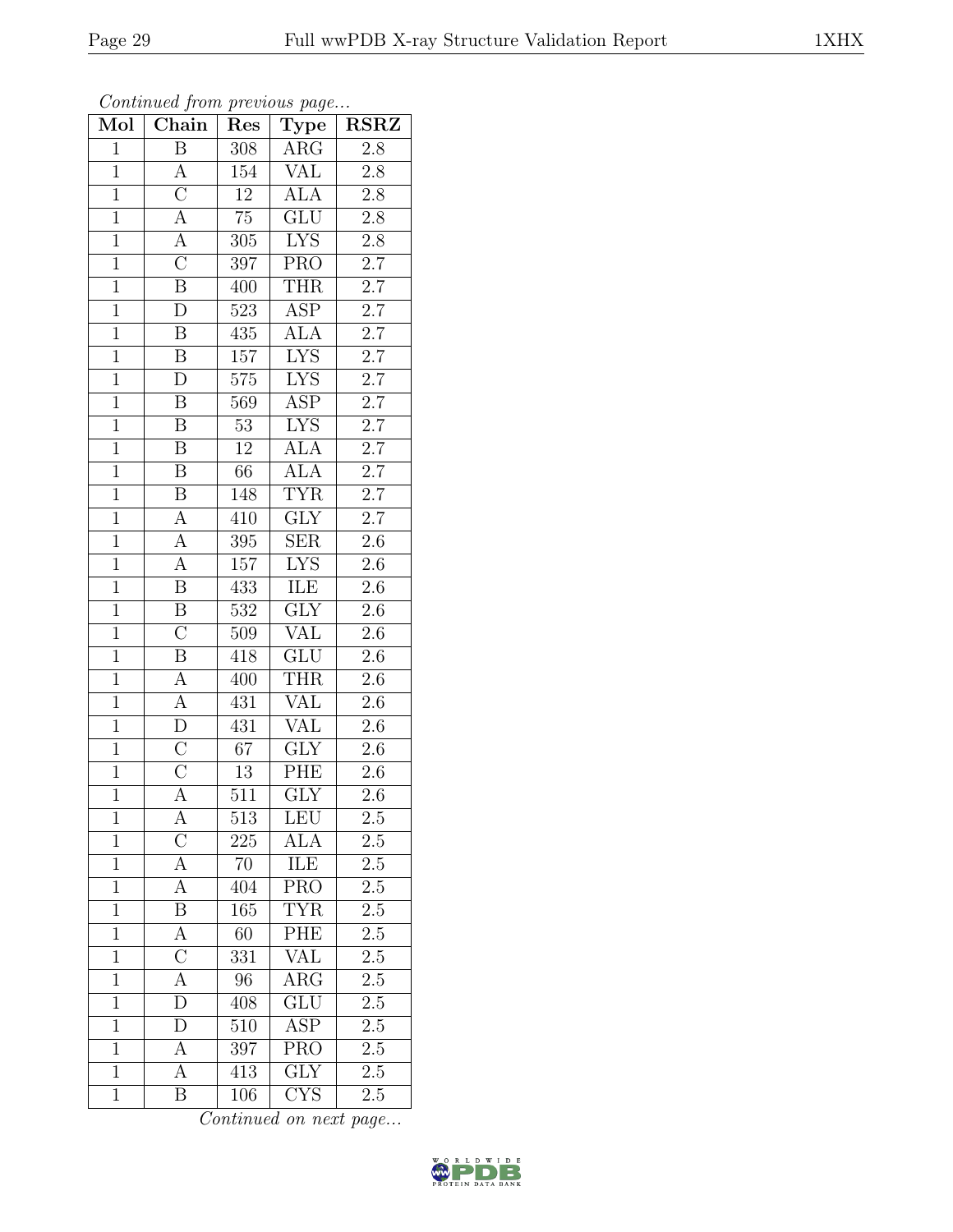| Mol            | $\overline{\text{Chain}}$           | Res              | ${\rm \bar{Type}}$      | $\overline{\text{RSR}}$ |
|----------------|-------------------------------------|------------------|-------------------------|-------------------------|
| $\mathbf{1}$   | $\overline{D}$                      | 313              | <b>ASN</b>              | $\overline{2.5}$        |
| $\mathbf 1$    | $\overline{C}$                      | 181              | PHE                     | $2.4\,$                 |
| $\overline{1}$ | $\overline{\overline{C}}$           | 186              | $\overline{\text{ASP}}$ | $\overline{2.4}$        |
| $\overline{1}$ | $\overline{C}$                      | 415              | $\rm{ARG}$              | $\overline{2.4}$        |
| $\overline{1}$ |                                     | 418              | $\overline{\text{GLU}}$ | $\overline{2.4}$        |
| $\mathbf{1}$   | $\frac{\overline{A}}{A}$            | 423              | ASP                     | 2.4                     |
| $\overline{1}$ | $\frac{\overline{C}}{\overline{C}}$ | 184              | $\overline{\text{GLY}}$ | $2.\overline{4}$        |
| $\overline{1}$ |                                     | 511              | $\overline{\text{GLY}}$ | 2.4                     |
| $\overline{1}$ | $\overline{D}$                      | $\overline{522}$ | <b>THR</b>              | $\overline{2.4}$        |
| $\overline{1}$ | $\overline{A}$                      | $\overline{227}$ | $\overline{\text{ARG}}$ | $\overline{2.4}$        |
| $\overline{1}$ | $\overline{\rm A}$                  | 544              | GLU                     | $\overline{2.4}$        |
| $\overline{1}$ | $\overline{B}$                      | $\overline{105}$ | ILE                     | $\overline{2.4}$        |
| $\overline{1}$ | $\overline{A}$                      | $\overline{20}$  | $\overline{\text{GLU}}$ | $\overline{2.4}$        |
| $\overline{1}$ | $\overline{C}$                      | 424              | <b>PRO</b>              | $\overline{2.4}$        |
| $\overline{1}$ | $\overline{\rm C}$                  | $\overline{59}$  | <b>TYR</b>              | $\overline{2.4}$        |
| $\overline{1}$ | $\overline{\text{B}}$               | 118              | <b>VAL</b>              | $2.\overline{4}$        |
| $\overline{1}$ | $\overline{\mathbf{B}}$             | $\overline{399}$ | <b>VAL</b>              | $\overline{2.4}$        |
| $\overline{1}$ | $\overline{B}$                      | 117              | <b>THR</b>              | $2.4\,$                 |
| $\overline{1}$ | $\overline{\rm C}$                  | 512              | <b>LYS</b>              | $\overline{2.3}$        |
| $\overline{1}$ | $\overline{A}$                      | 434              | <b>THR</b>              | $2.\overline{3}$        |
| $\mathbf{1}$   | $\overline{A}$                      | 565              | <b>VAL</b>              | $2.3\,$                 |
| $\overline{1}$ | $\overline{D}$                      | 435              | <b>ALA</b>              | $\overline{2.3}$        |
| $\overline{1}$ | $\overline{A}$                      | 421              | <b>THR</b>              | $\overline{2.3}$        |
| $\overline{1}$ | $\overline{\mathrm{B}}$             | $\overline{67}$  | $\overline{GLY}$        | $\overline{2.3}$        |
| $\overline{1}$ | $\overline{\mathbf{B}}$             | 156              | <b>TYR</b>              | 2.3                     |
| $\overline{1}$ | $\overline{B}$                      | 572              | PHE                     | $\overline{2.3}$        |
| $\overline{1}$ | $\overline{\rm C}$                  | 114              | <b>LYS</b>              | $\overline{2.3}$        |
| $\overline{1}$ | $\overline{\rm A}$                  | $570\,$          | ASP                     | $\overline{2.3}$        |
| $\overline{1}$ | $\overline{A}$                      | $\overline{573}$ | <b>THR</b>              | $\overline{2.3}$        |
| $\mathbf{1}$   | $\overline{\rm C}$                  | 10               | <b>SER</b>              | $\overline{2.3}$        |
| $\mathbf{1}$   | B                                   | 119              | ILE                     | $2.\overline{3}$        |
| $\mathbf{1}$   | $\overline{C}$                      | 66               | <b>ALA</b>              | $\overline{2.3}$        |
| $\mathbf{1}$   | D                                   | 328              | <b>LEU</b>              | $2.3\,$                 |
| $\overline{1}$ | $\overline{\mathrm{D}}$             | 333              | LEU                     | $\overline{2.3}$        |
| $\mathbf{1}$   | $\overline{D}$                      | 520              | $AS\overline{P}$        | $2.2\,$                 |
| $\mathbf{1}$   | $\boldsymbol{A}$                    | 407              | $\overline{\text{LYS}}$ | $\overline{2.2}$        |
| $\mathbf{1}$   | D                                   | 112              | <b>LYS</b>              | 2.2                     |
| $\overline{1}$ | $\, {\bf B}$                        | 398              | ASP                     | $\overline{2.2}$        |
| $\mathbf{1}$   | $\overline{C}$                      | 109              | TYR                     | 2.2                     |
| $\mathbf{1}$   | $\overline{\rm C}$                  | 510              | ASP                     | $2.2\,$                 |
| $\mathbf{1}$   | $\overline{\rm C}$                  | 60               | PHE                     | $\overline{2.2}$        |
| $\mathbf{1}$   | $\overline{B}$                      | 512              | <b>LYS</b>              | 2.2                     |

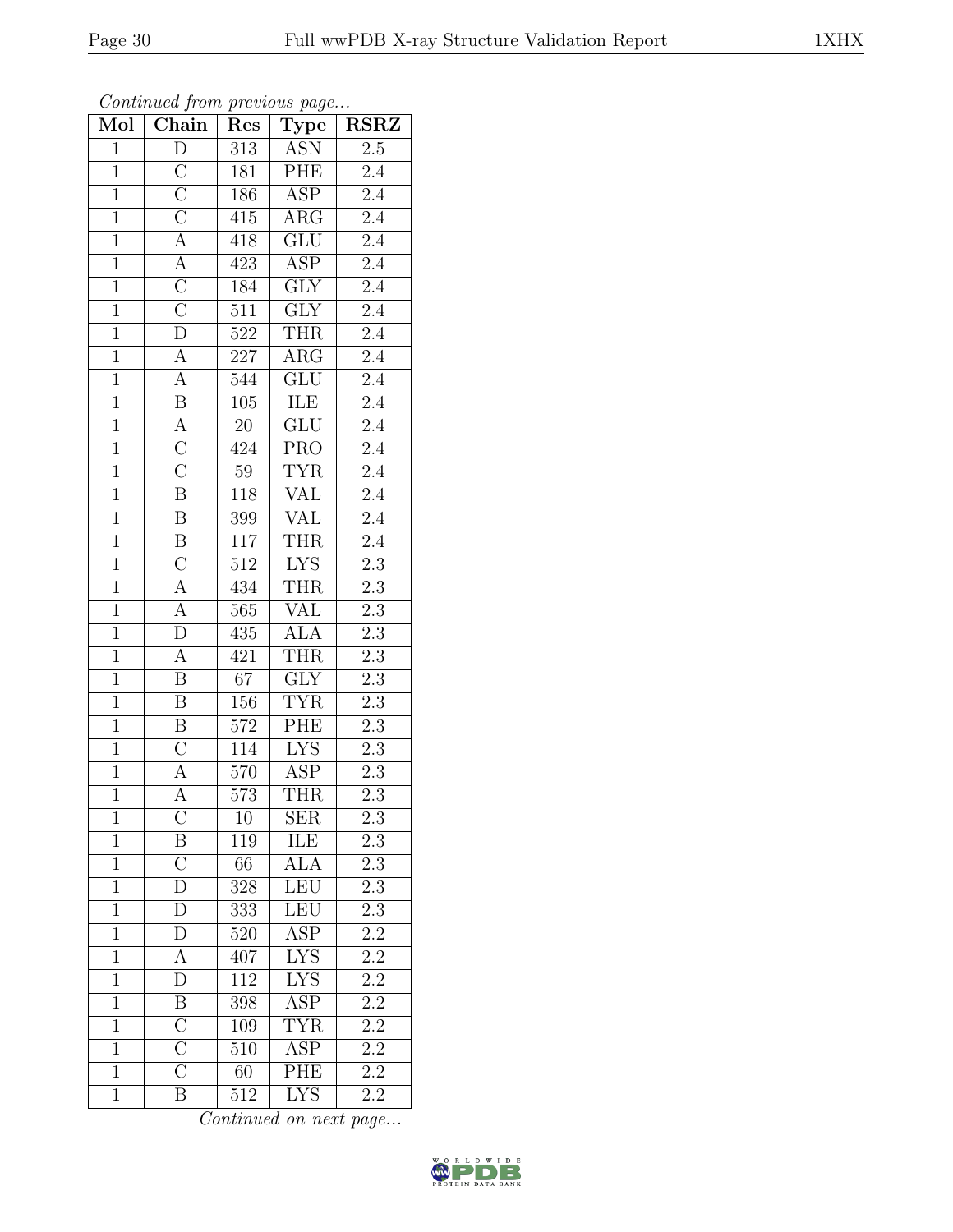| Mol            | Chain                   | Res              | Type                            | $\overline{\text{RSR}}$ |
|----------------|-------------------------|------------------|---------------------------------|-------------------------|
| $\mathbf{1}$   | $\overline{B}$          | 571              | <b>THR</b>                      | 2.2                     |
| $\overline{1}$ | $\overline{\rm C}$      | 328              | <b>LEU</b>                      | $2.2\,$                 |
| $\mathbf{1}$   | $\overline{\mathbf{B}}$ | $\overline{305}$ | <b>LYS</b>                      | $\overline{2.2}$        |
| $\mathbf{1}$   | $\, {\bf B}$            | 307              | <b>SER</b>                      | $\overline{2.2}$        |
| $\overline{1}$ | $\overline{A}$          | 65               | PHE                             | $\overline{2.2}$        |
| $\mathbf{1}$   | $\mathbf{D}$            | $\overline{5}13$ | <b>LEU</b>                      | $\overline{2.2}$        |
| $\overline{1}$ | $\overline{A}$          | 186              | <b>ASP</b>                      | $\overline{2.2}$        |
| $\overline{1}$ | $\overline{A}$          | 560              | GLN                             | $\overline{2.2}$        |
| $\mathbf{1}$   | $\overline{A}$          | 83               | <b>ALA</b>                      | $\overline{2.2}$        |
| $\overline{1}$ | $\overline{A}$          | 435              | <b>ALA</b>                      | $\overline{2.2}$        |
| $\overline{1}$ | $\overline{C}$          | 308              | $\rm{ARG}$                      | $\overline{2.2}$        |
| $\overline{1}$ | $\overline{\rm C}$      | $\overline{58}$  | LEU                             | $\overline{2.2}$        |
| $\overline{1}$ | $\overline{\mathbf{B}}$ | $\overline{554}$ | <b>MET</b>                      | $\overline{2.2}$        |
| $\overline{1}$ | $\overline{A}$          | 398              | $\overline{\text{ASP}}$         | $\overline{2.2}$        |
| $\overline{1}$ | $\overline{\mathrm{B}}$ | $\overline{80}$  | <b>LYS</b>                      | $\overline{2.1}$        |
| $\overline{1}$ | $\overline{A}$          | 373              | <b>THR</b>                      | $\overline{2.1}$        |
| $\overline{1}$ | $\overline{A}$          | 420              | GLU                             | $\overline{2.1}$        |
| $\overline{1}$ | $\overline{\rm C}$      | 63               | <b>LEU</b>                      | $\overline{2.1}$        |
| $\overline{1}$ | $\overline{\rm A}$      | 402              | $\overline{\text{L} \text{YS}}$ | $\overline{2.1}$        |
| $\overline{1}$ | $\overline{A}$          | 571              | <b>THR</b>                      | $\overline{2.1}$        |
| $\overline{1}$ | $\overline{A}$          | 113              | $\rm{ARG}$                      | $\overline{2.1}$        |
| $\overline{1}$ | $\overline{\rm C}$      | 305              | <b>LYS</b>                      | $\overline{2.1}$        |
| $\mathbf{1}$   | $\overline{D}$          | 331              | <b>VAL</b>                      | 2.1                     |
| $\overline{1}$ | $\overline{\mathrm{B}}$ | $\overline{13}$  | PHE                             | 2.1                     |
| $\overline{1}$ | $\overline{A}$          | 155              | $\overline{\text{GLY}}$         | $\overline{2.1}$        |
| $\overline{1}$ | $\, {\bf B}$            | 110              | <b>LYS</b>                      | $\overline{2.1}$        |
| $\overline{1}$ | $\overline{\mathbf{B}}$ | 107              | <b>LEU</b>                      | $\overline{2.1}$        |
| $\mathbf{1}$   | $\overline{A}$          | 411              | <b>ALA</b>                      | 2.1                     |
| $\overline{1}$ | $\overline{\rm C}$      | 431              | $\overline{\text{VAL}}$         | 2.1                     |
| 1              | А                       | 414              | PHE                             | $\overline{2.1}$        |
| $\mathbf{1}$   | А                       | 119              | ILE                             | 2.1                     |
| $\mathbf{1}$   | $\overline{\mathrm{B}}$ | 44               | LEU                             | $\overline{2.1}$        |
| $\mathbf{1}$   | $\overline{C}$          | 70               | ILE                             | $2.\overline{1}$        |
| $\mathbf{1}$   | $\overline{\mathrm{B}}$ | $\overline{570}$ | $\overline{\text{ASP}}$         | $\overline{2.1}$        |
| $\mathbf{1}$   | Β                       | 423              | ASP                             | $2.\overline{0}$        |
| $\overline{1}$ | $\overline{\mathrm{B}}$ | 41               | $\overline{\mathrm{GLY}}$       | 2.0                     |
| $\mathbf{1}$   | Β                       | 153              | <b>PRO</b>                      | 2.0                     |
| $\overline{1}$ | А                       | 147              | $A\overline{SP}$                | 2.0                     |
| $\mathbf{1}$   | D                       | 399              | VAL                             | 2.0                     |
| $\overline{1}$ | B                       | $65\,$           | PHE                             | 2.0                     |
| $\mathbf{1}$   | А                       | 532              | $\overline{GLY}$                | 2.0                     |
| $\mathbf{1}$   | D                       | 312              | $\overline{\text{G}}\text{LY}$  | $2.0\,$                 |